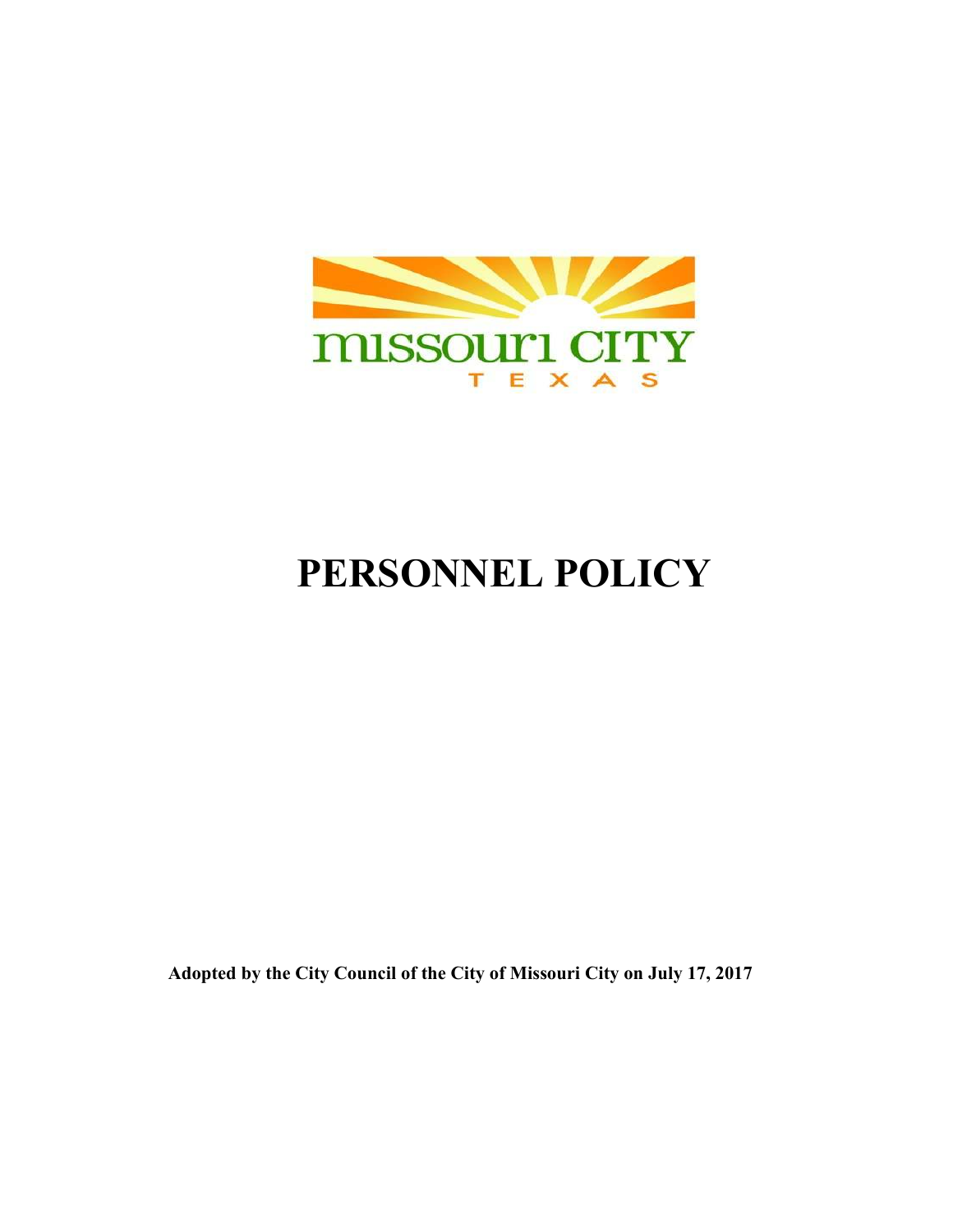## **Table of Contents**

| 1.1             |   |
|-----------------|---|
| 1.2             |   |
| 1.3             |   |
| 1.4             |   |
| 1.5             |   |
| 1.6             |   |
|                 |   |
| 2.1             |   |
| 2.2             |   |
| 2.3             |   |
| 2.4             |   |
| 2.5             |   |
| 2.5.1           |   |
| 2.5.2           |   |
| 2.6             |   |
| 2.7             |   |
| 2.7.1           |   |
| 2.7.2           |   |
| 2.7.3           |   |
| Chapter 3:      |   |
| 3.1             |   |
| 3.2 Work Emails | 6 |
| 3.3             |   |
| 3.3.1           |   |
| 3.3.2           |   |
| 3.3.3           |   |
| 3.4             |   |
| 3.5             |   |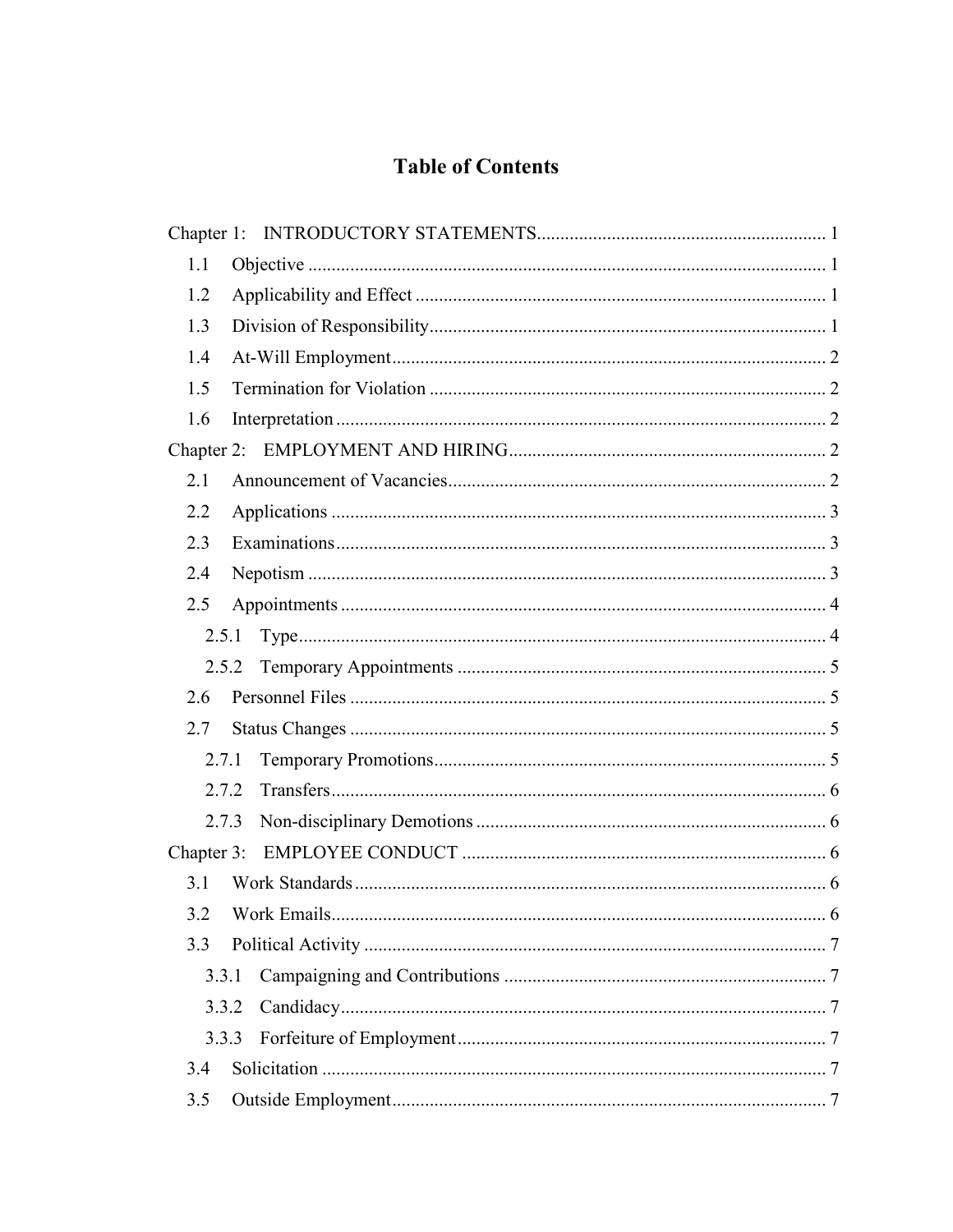| 3.6   |                                                        |  |
|-------|--------------------------------------------------------|--|
| 3.7   |                                                        |  |
| 3.8   |                                                        |  |
| 3.9   |                                                        |  |
| 3.10  |                                                        |  |
| 3.11  |                                                        |  |
| 3.12  |                                                        |  |
|       |                                                        |  |
| 4.1   |                                                        |  |
| 4.2   |                                                        |  |
| 4.3   |                                                        |  |
| 4.3.1 |                                                        |  |
| 4.3.2 |                                                        |  |
| 4.4   |                                                        |  |
| 4.5   |                                                        |  |
|       |                                                        |  |
| 5.1   |                                                        |  |
| 5.2   |                                                        |  |
| 5.3   |                                                        |  |
| 5.3.1 |                                                        |  |
| 5.3.2 |                                                        |  |
| 5.3.3 |                                                        |  |
|       |                                                        |  |
| 5.5   |                                                        |  |
| 5.6   |                                                        |  |
| 5.7   |                                                        |  |
| 5.8   |                                                        |  |
| 5.9   |                                                        |  |
| 5.10  |                                                        |  |
| 5.11  | Employee Development and Educational Reimbursement  16 |  |
| 5.12  |                                                        |  |
| 5.13  |                                                        |  |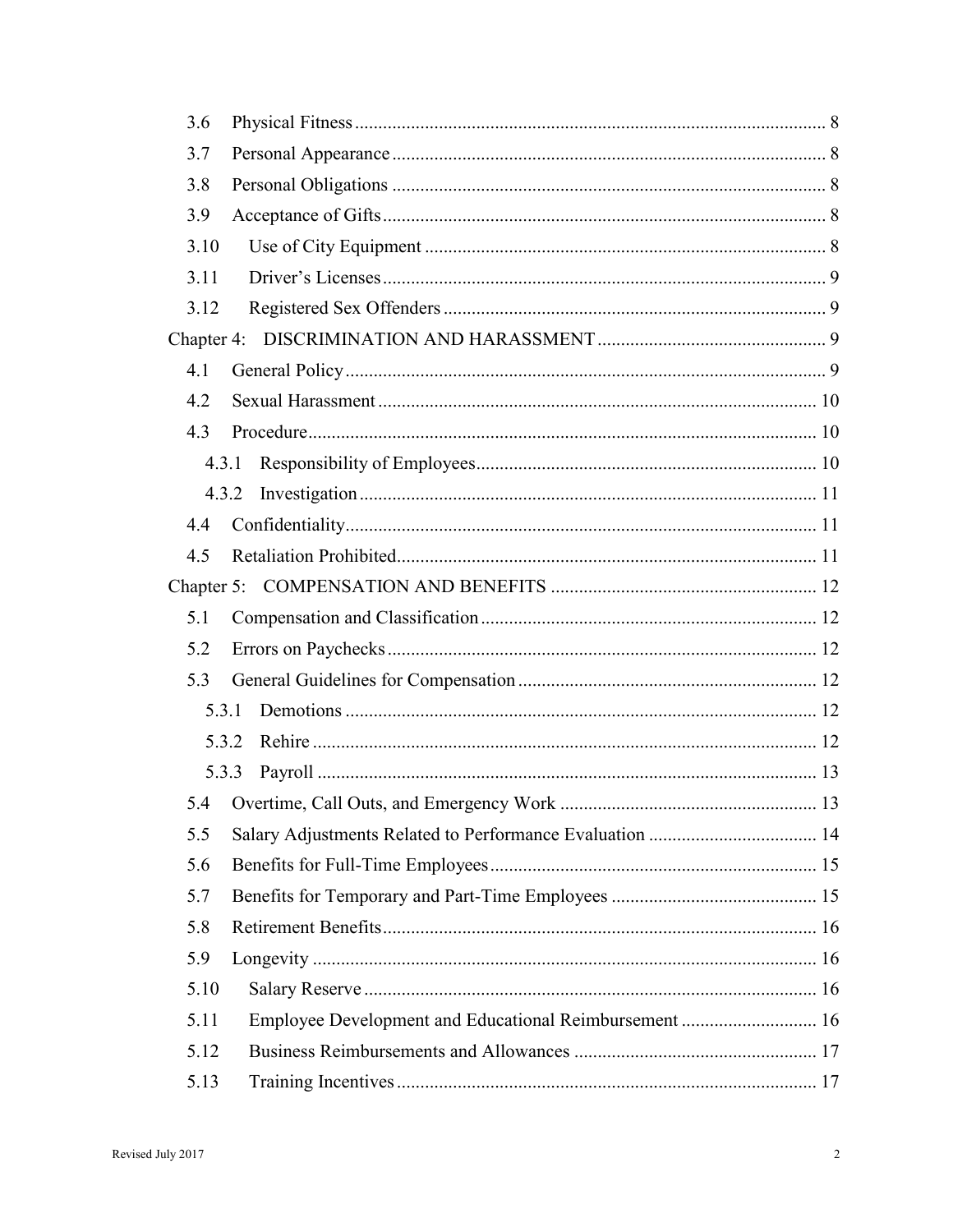| 6.1  |                 |    |
|------|-----------------|----|
| 6.2  |                 |    |
|      | 6.2.1           |    |
|      | 6.2.2           |    |
|      |                 |    |
| 7.1  |                 |    |
| 7.2  |                 |    |
| 7.3  |                 |    |
| 7.4  |                 |    |
| 7.5  |                 |    |
| 7.6  |                 |    |
| 7.7  |                 |    |
| 7.8  |                 |    |
| 7.9  |                 |    |
| 7.10 |                 |    |
|      | 7.10.1          |    |
|      | 7.10.2          |    |
| 7.11 |                 |    |
|      |                 |    |
| 8.1  |                 |    |
| 8.2  |                 |    |
| 8.3  | Amount of Leave | 28 |
|      | 8.3.1           |    |
|      | 8.3.2           |    |
|      | 8.3.3           |    |
|      | 8.3.4           |    |
| 8.4  |                 |    |
| 8.5  |                 |    |
| 8.6  |                 |    |
| 8.7  |                 |    |
|      |                 |    |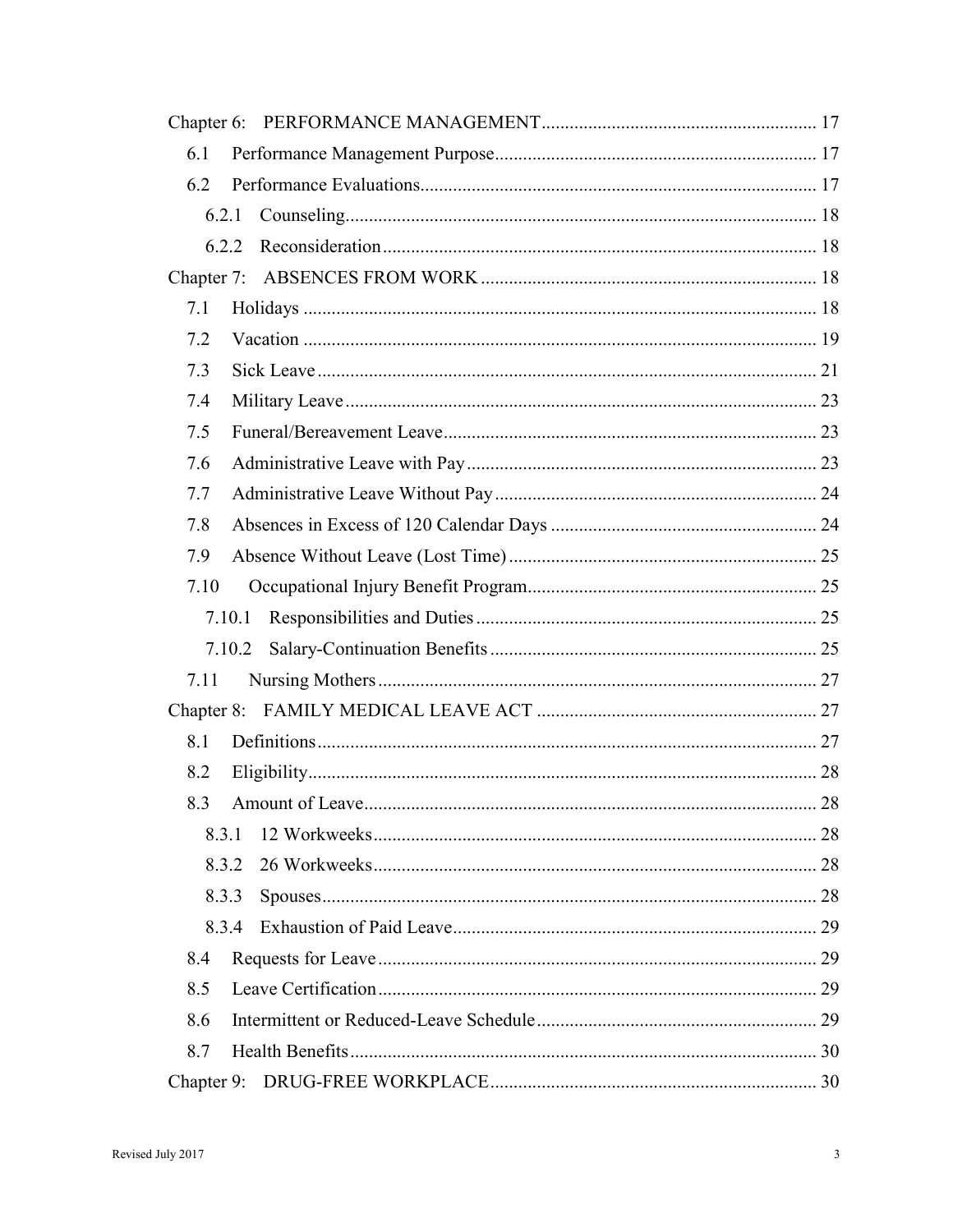| 9.1    |                                                                 |  |
|--------|-----------------------------------------------------------------|--|
| 9.2    |                                                                 |  |
| 9.3    |                                                                 |  |
| 9.3.1  |                                                                 |  |
| 9.3.2  |                                                                 |  |
| 9.3.3  |                                                                 |  |
| 9.4    |                                                                 |  |
| 9.5    |                                                                 |  |
| 9.5.1  |                                                                 |  |
| 9.5.2  |                                                                 |  |
| 9.5.3  |                                                                 |  |
| 9.5.4  |                                                                 |  |
| 9.5.5  |                                                                 |  |
| 9.6    |                                                                 |  |
| 9.7    |                                                                 |  |
| 9.8    |                                                                 |  |
| 9.9    |                                                                 |  |
| 9.9.1  |                                                                 |  |
| 9.9.2  |                                                                 |  |
| 9.9.3  | Disciplinary Action Notwithstanding Drug and Alcohol Testing 35 |  |
| 9.9.4  |                                                                 |  |
| 9.9.5  |                                                                 |  |
|        | 36                                                              |  |
| 10.1   |                                                                 |  |
| 10.2   |                                                                 |  |
|        |                                                                 |  |
| 11.1   |                                                                 |  |
| 11.2   |                                                                 |  |
| 11.3   |                                                                 |  |
| 11.3.1 |                                                                 |  |
| 11.3.2 |                                                                 |  |
| 11.3.3 |                                                                 |  |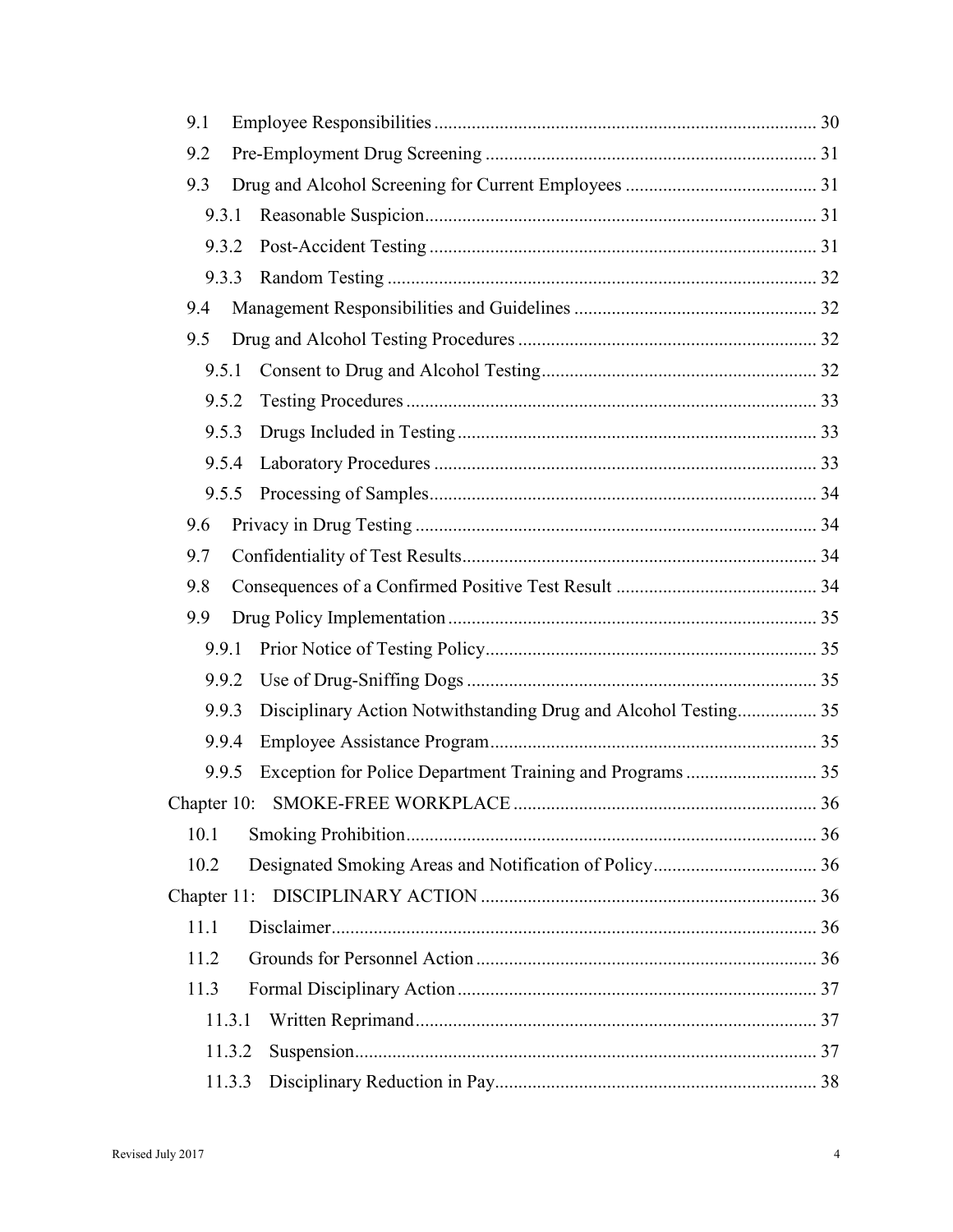| 12.1 |  |
|------|--|
| 12.2 |  |
| 12.3 |  |
| 12.4 |  |
| 12.5 |  |
|      |  |
| 13.1 |  |
| 13.2 |  |
| 13.3 |  |
|      |  |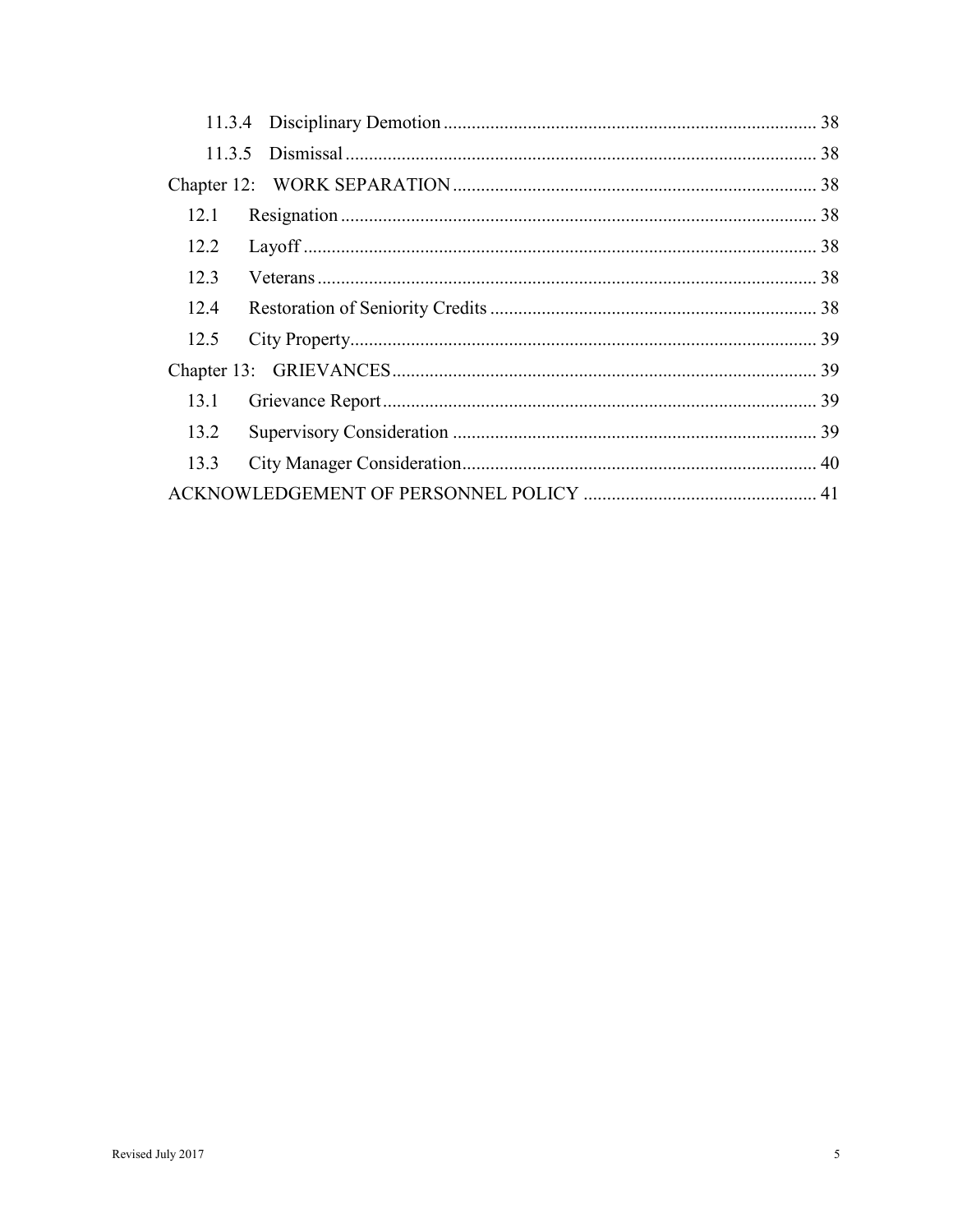#### **CHAPTER 1: INTRODUCTORY STATEMENTS**

#### 1.1 Objective

The objective of this Personnel Policy is to help foster an environment that:

- a. promotes and increases efficiency, responsiveness to the public, and economy in City service;
- b. provides equal opportunities for qualified persons to enter and progress in City service in a manner based on merit and fitness as ascertained through practical personnel management methods;
- c. maintains recruitment and advancement practices that enhance the attractiveness of a City career and encourage each employee to give his best effort to the City and the public; and
- d. maintains consistent, up-to-date position classification and compensation plans based on the essential functions of jobs in City service.

#### 1.2 Applicability and Effect

Except as set forth in an employment agreement authorized by the City Council of the City of Missouri City, this Personnel Policy applies to all employees of the City of Missouri City, Texas (the "City"). The purpose of this Personnel Policy is to provide general information and guidelines for your employment. This Personnel Policy does not state the essential terms of an agreement between the City and its employees for the provision of goods or services. **THIS PERSONNEL POLICY DOES NOT CONFER ANY CONTRACTUAL RIGHTS TO EMPLOYEES. THE POLICIES AND PROCEDURES SET FORTH IN THIS DOCUMENT MAY BE DEVIATED OR DEPARTED FROM BY THE CITY, AND THE CITY RESERVES THE RIGHT TO AMEND, MAKE EXCEPTIONS TO, INTERPRET, AND APPLY ANY OF ITS POLICIES AND POLICY PROVISIONS IN ITS SOLE DISCRETION.**

Additionally, the policies and procedures set forth in this document are not intended to cover every aspect or situation that might occur. Please consult with your supervisor should you have any questions. All City employees shall be informed of the existence of this Personnel Policy. Each department shall keep a copy available for reference by its employees. Other employment policies may also be applicable to your employment. Such policies may be obtained from the city secretary's office or the Human Resources and Organizational Development ("HR") office.

#### 1.3 Division of Responsibility

With the exception of matters reserved to City Council, the general and final authority for personnel management rests with the City Manager. Each supervisor is responsible for enforcing the provisions of this Personnel Policy and any related policies and procedures within his department or division.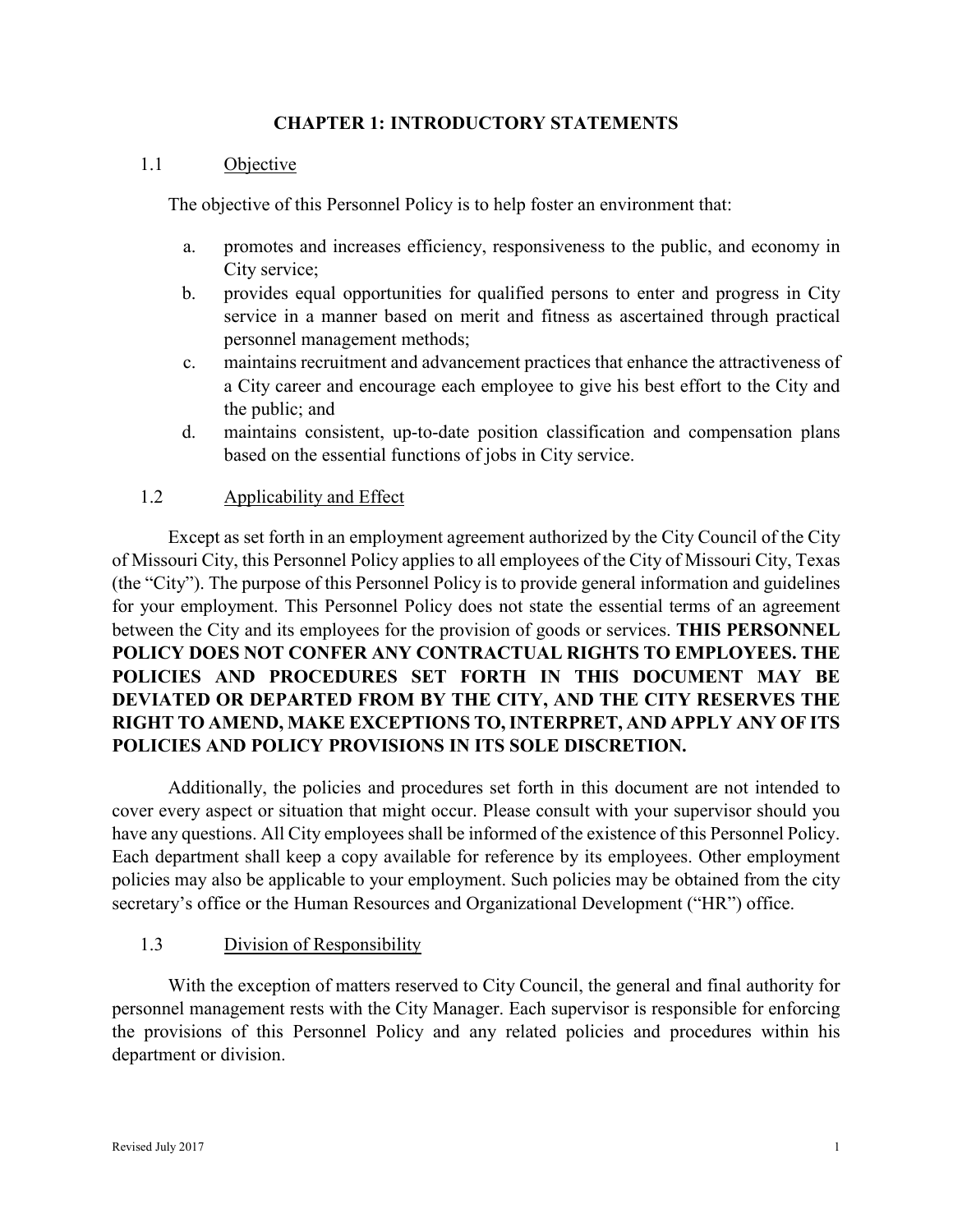#### 1.4 At-Will Employment

This Personnel Policy is a general, but non-comprehensive guideline for procedures between the City and its employees. Neither this Personnel Policy nor any other document confers any contractual right, either express or implied, to remain in the City's employ. Nor does it guarantee any fixed terms or conditions of your employment. **EMPLOYEES OF THE CITY SHALL BE HIRED FOR AN INDEFINITE TERM. THE CITY AND THE EMPLOYEE BOTH RETAIN THE RIGHT TO TERMINATE THE EMPLOYMENT AND COMPENSATION AT WILL AT ANY TIME WITH OR WITHOUT CAUSE, AND WITH OR WITHOUT NOTICE. THE CITY ALSO RETAINS THE RIGHT TO CHANGE ANY TERMS, CONDITIONS, BENEFITS, OR PRIVILEGES OF EMPLOYMENT AT ANY TIME WITHOUT NOTICE. NO CITY EMPLOYEE OR REPRESENTATIVE HAS THE AUTHORITY TO GUARANTEE YOUR EMPLOYMENT FOR ANY SPECIFIC PERIOD OF TIME.** 

## 1.5 Termination for Violation

Employees of the City have no property right in their employment and may be dismissed with or without cause and with or without notice. **FURTHERMORE, THE VIOLATION OF ANY PROVISION OF THIS PERSONNEL POLICY MAY SUBJECT AN EMPLOYEE TO DISCIPLINARY ACTION, UP TO, AND INCLUDING, TERMINATION OF EMPLOYMENT.** 

#### 1.6 Interpretation

For purposes of this Policy, any reference to the masculine gender shall include the feminine gender. Pronouns such as "he" and "his" are used throughout the Policy solely for purposes of brevity.

For purposes of this Policy, "Department Director" is defined to include the members of the City's Leadership Team, as such members may be designated by the City Manager, except that the City Manager and Assistant City Managers shall not be included unless serving as directors of City offices or departments.

#### **CHAPTER 2:EMPLOYMENT AND HIRING**

#### 2.1 Announcement of Vacancies

The Director of Human Resources and Organizational Development (the "HR Director") will announce by appropriate means all vacancies to be filled (other than vacancies due to administrative transfer or temporary promotion) and shall maintain a list of announced vacancies for public inspection.

Each announcement, insofar as practicable, will specify the title, salary, and nature of the job; the required qualifications; whether competition is open to the general public or restricted to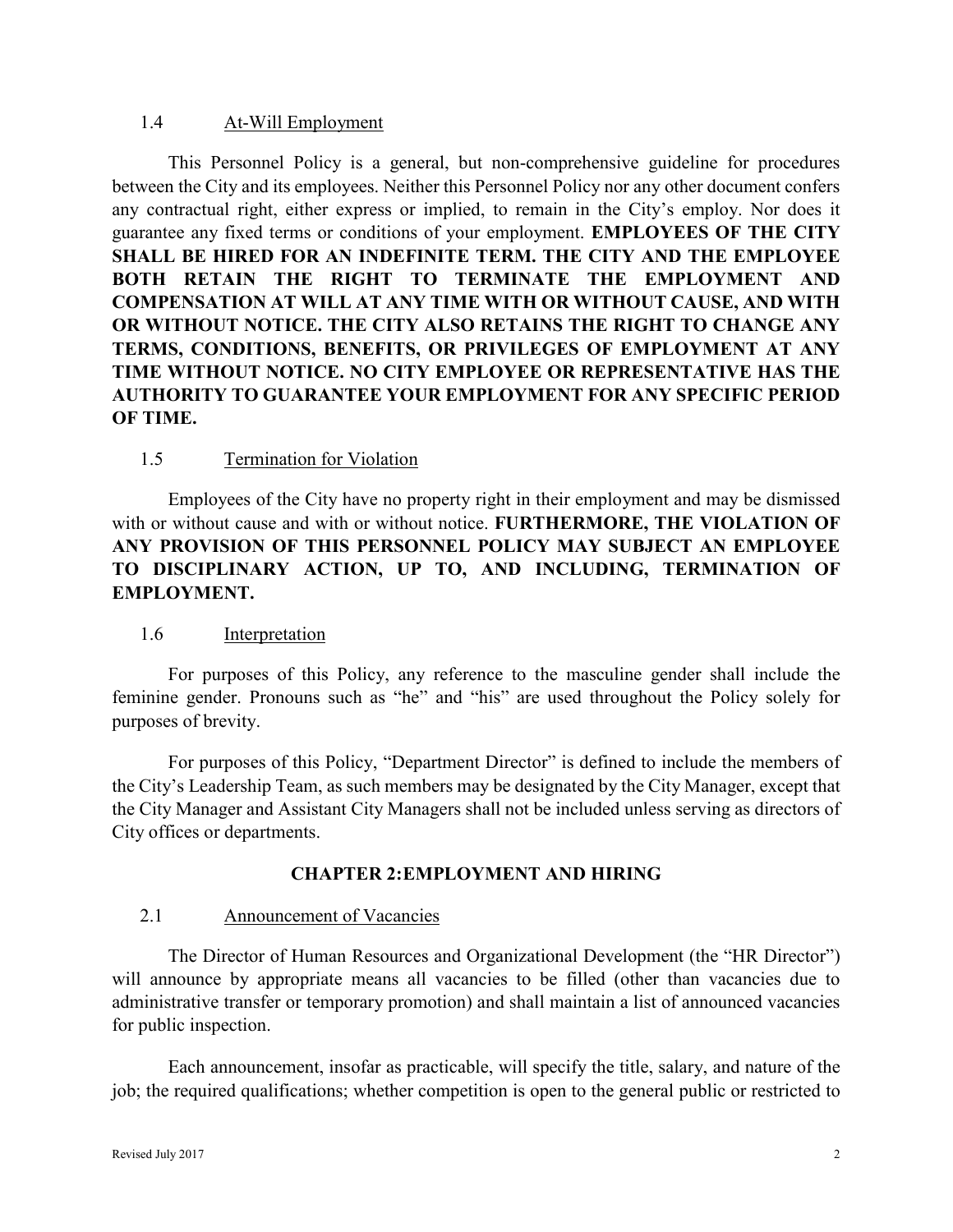City employees; the type of selection procedure to be utilized; and the deadline for and method of application. Each announcement will contain a statement affirming the City's commitment to a policy of equal employment opportunities.

It is the City's policy to hire the most qualified candidates for open positions. The City reserves the right to advertise a vacant position internally prior to or simultaneously with advertising publicly.

## 2.2 Applications

Applications for initial employment, promotion, and transfer shall be submitted in writing, and a failure to submit such application will be construed as a lack of interest in the position. Only applications officially received in the prescribed manner shall be considered. All information submitted in connection with applying for City positions is subject to verification. Any omission or false representation found to be on an employment application may result in the rejection of the application or, if the applicant is hired, disciplinary action, up to, and including, termination of employment.

The appropriate Department Director, with concurrence of the City Manager or his designee, shall determine the most appropriate means of evaluating applicants against job requirements to identify the best qualified candidates. Reference checks, interviews, examinations, background checks, performance tests, written tests, and/or other screening procedures may be used as appropriate and as allowed under state and federal law.

Applicants shall be required to provide any information and undergo any examinations necessary to demonstrate compliance with prescribed qualification requirements for the position involved.

## 2.3 Examinations

A person promoted, reinstated, or selected for initial appointment may be required to undergo an examination at City expense by a competent professional selected by the City. Promotion and employment shall be contingent upon successful completion of the examination in relation to the standards of fitness required for the position involved. The City Manager, acting on information provided by personnel, shall be the final authority in determining suitability for employment.

With the approval of the City Manager, a Department Director may require that a current employee successfully undergo an examination to determine fitness for continued employment or additional or different duties.

## 2.4 Nepotism

The employment of any person in any position will be prohibited if such person is a member of another employee's family and one employee would be in a supervisory capacity over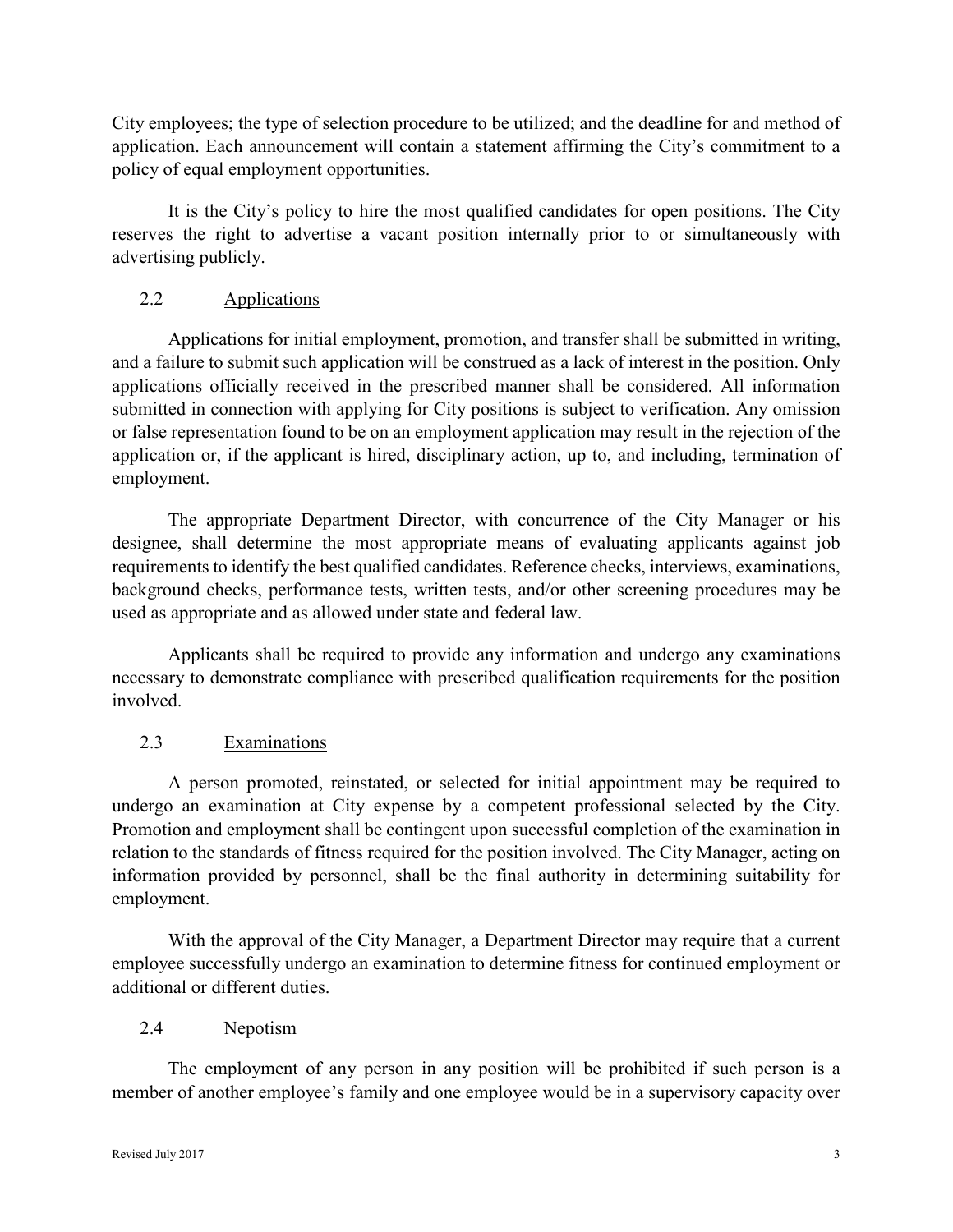the other. For the purposes of this section, "family" shall include an employee's spouse and the following relatives, whether related by blood, marriage or adoption: children, grandchildren, siblings, parents, grandparents, uncles, aunts, nephews, nieces and first cousins. For the purposes of this section, "supervise" shall include, but shall not be limited to, authority to assign, evaluate, or reward.

During the course of employment should any two employees become related, both will be permitted to continue working for the City provided one does not routinely work in a supervisory relationship over the other. Should two employees become related and there exists a supervisory relationship between the two, the City may, but is not obligated to, find a suitable position within the City to which one of the employees may transfer.

The City shall not employ any person having kinship within the second degree by blood or marriage or within the third degree by blood to the Mayor, members of the City Council, or the City Manager. Additionally, no confirmation of appointment or employment may be given where such kinship exists. A relationship of the second degree includes the employee's spouse, children, grandchildren, siblings, parents, and grandparents. A relation of the third degree includes the same relations of the second degree in addition to the employee's great grandchildren, great grandparents, nephews, nieces, uncles and aunts. This paragraph shall not apply to any person employed in or appointed to a position for more than 2 years.

Department Directors may impose additional nepotism rules with the approval of the City Manager. Violation of departmental nepotism rules may subject employees to disciplinary action.

## 2.5 Appointments

Except as otherwise provided by Charter or ordinance, the appointing authority for all City positions shall be the City Manager. Appointments shall be made based on the qualifications of applicants as ascertained through practical selection methods. **THIS SECTION DOES NOT CONFER ANY CONTRACTUAL RIGHTS TO EMPLOYEES. THE POLICIES AND PROCEDURES SET FORTH IN THIS SECTION MAY BE DEVIATED OR DEPARTED FROM BY THE CITY, AND THE CITY RESERVES THE RIGHT TO AMEND, MAKE EXCEPTIONS TO, INTERPRET, AND APPLY ANY OF ITS POLICIES AND POLICY PROVISIONS IN ITS SOLE DISCRETION.**

## *2.5.1 Type*

Appointments shall be designated either regular or temporary and either full-time or parttime. A limited term regular appointment may be made in unusual circumstances.

Full-time positions typically require an average of 40 hours of work per week; however, full-time positions providing sleeping time during a duty shift require an average of 53 hours of work per week. Part-time positions are positions that require less than 30 hours of work per week.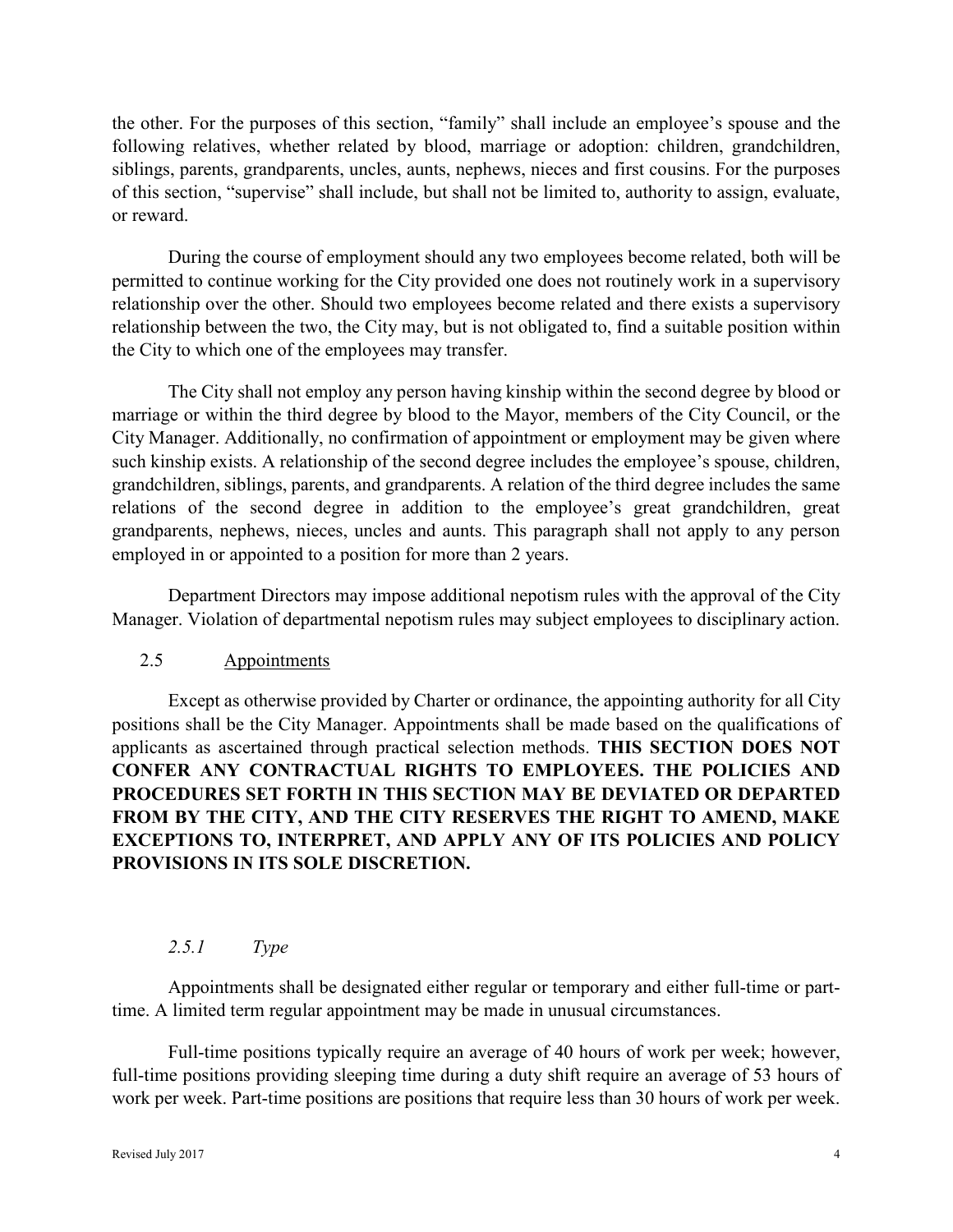#### *2.5.2 Temporary Appointments*

Whenever there is a need for the services of personnel who are not otherwise available, the City Manager may authorize immediate and temporary appointment of such personnel without regard to normal recruitment and selection requirements until a permanent appointment can be made.

#### 2.6 Personnel Files

Under the direction of the City Manager, the HR Director shall maintain official personnel files for all City employees. Employees should be aware that pursuant to the Texas Public Information Act, much personal information is deemed open and accessible to the public, except as otherwise provided by law.

Employees must notify HR of any changes that would impact benefits or payroll status, including a change in home address or telephone number, a change in marital status or in the number of dependents, a change of insurance beneficiary, a change in the number of exemptions claimed for income tax purposes, and/or a legal change of name.

An employee's medical records shall be maintained in a file separate from his personnel file. Information about a medical condition, medical history, requests for reasonable accommodation due to a disability, and requests for Family and Medical Leave shall be confidential and shall not be divulged or used except where consistent with or required by existing state and federal law.

## 2.7 Status Changes

Department Directors shall report changes in personnel status of their employees to the HR Director in accordance with procedures approved by the City Manager. **THIS SECTION DOES NOT CONFER ANY CONTRACTUAL RIGHTS TO EMPLOYEES. THE POLICIES AND PROCEDURES SET FORTH IN THIS SECTION MAY BE DEVIATED OR DEPARTED FROM BY THE CITY, AND THE CITY RESERVES THE RIGHT TO AMEND, MAKE EXCEPTIONS TO, INTERPRET, AND APPLY ANY OF ITS POLICIES AND POLICY PROVISIONS IN ITS SOLE DISCRETION.**

## *2.7.1 Temporary Promotions*

The City Manager may authorize a temporary promotion to ensure the proper performance of City functions if a position is vacant or if its regular incumbent is absent. Employees so promoted may be additionally compensated for the duration of their temporary assignments. Authorized additional compensation shall be paid only in cases of formal temporary promotion effected in accordance with these rules and in accordance with existing law, but the employee shall not acquire any other status or rights in the classes to which temporarily promoted. Nothing herein shall be construed to prevent the assignment of higher-level duties to an employee without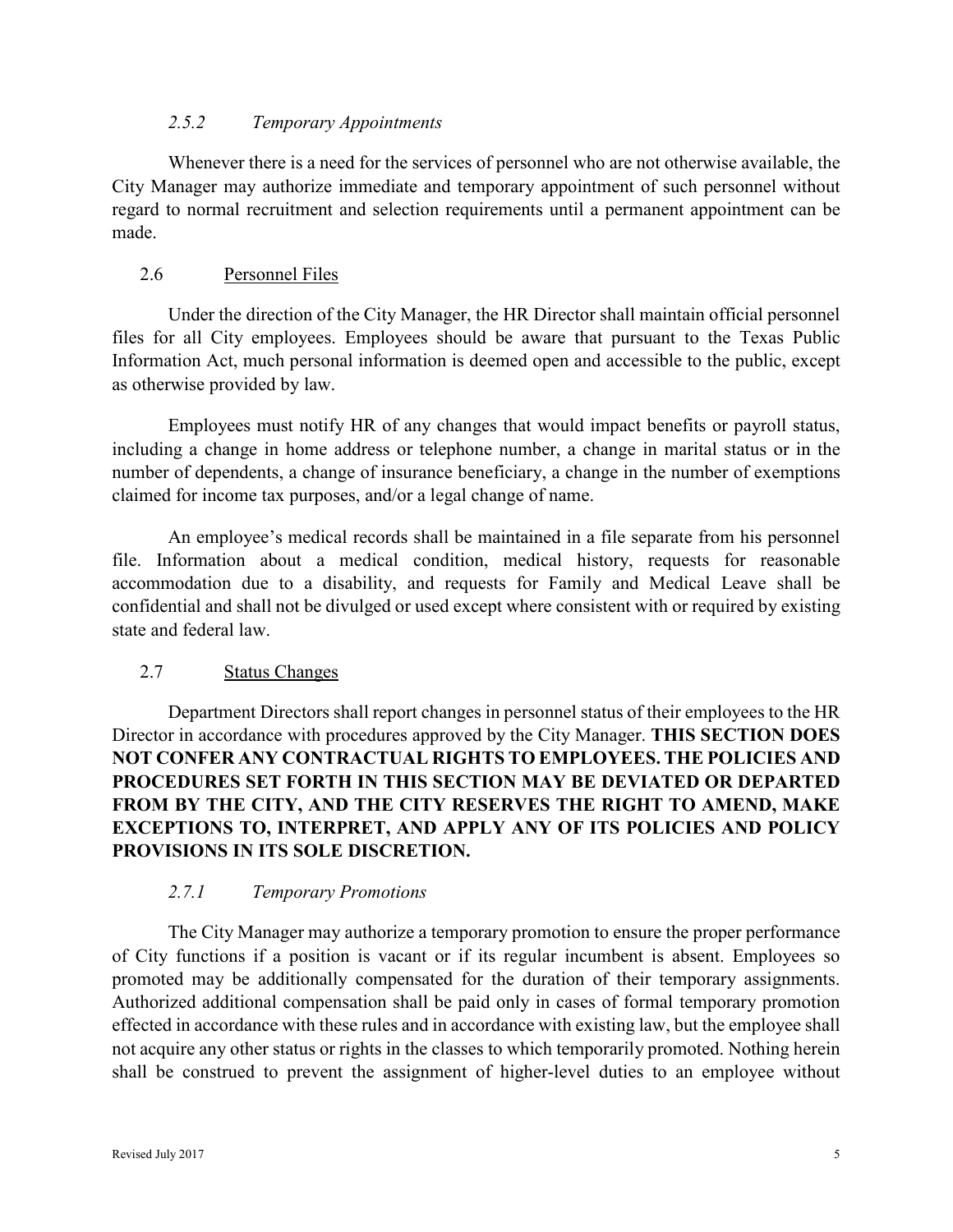additional compensation. Temporary promotions shall not be used to circumvent normal selection procedures.

## *2.7.2 Transfers*

A transfer is the assignment of an employee from a position within one job title to a position within another job title. A transfer not involving promotion or demotion may be effected upon approval by the appropriate Department Director, provided that the employee is qualified to perform the duties of the position to which transfer is contemplated. Transfers may be made administratively or in conjunction with an announced selection process. Transfers between departments shall become effective following approval by the City Manager.

## *2.7.3 Non-disciplinary Demotions*

A demotion is the assignment of an employee from a position in one class to a position in another class having a lower maximum salary. With the approval of the Department Director, and if qualified to perform the duties of the lower level position, an employee may be administratively demoted at his own request or when the City so desires. Such demotions shall not be considered disciplinary actions, nor shall they disqualify the employee involved from consideration for later advancement. Demotions effected as alternatives to layoffs may be fully or partially rescinded at any time.

## **CHAPTER 3:EMPLOYEE CONDUCT**

## 3.1 Work Standards

It shall be the duty of each employee to maintain high standards of cooperation, efficiency, professionalism, and economy in his work for the City. Department Directors shall organize and direct the work of their departments to achieve these objectives. If the work habits, attitude, production, or personal conduct of an employee fall below appropriate standards, counseling and warning the employee may precede formal disciplinary action, but nothing herein shall prevent immediate formal action.

## 3.2 Work Emails

All employees are required to use their City-issued email accounts to conduct City business. Employees are specifically prohibited from using their personal email accounts to conduct City business. If any City-business email gets sent to an employee's personal email account, the employee must immediately forward the email to the employee's City-issued email account and conduct any further City-business using the City-issued email account. Employees should be aware that any email containing City business is subject to the Texas Public Information Act, even if it was sent or received on the employee's personal email account.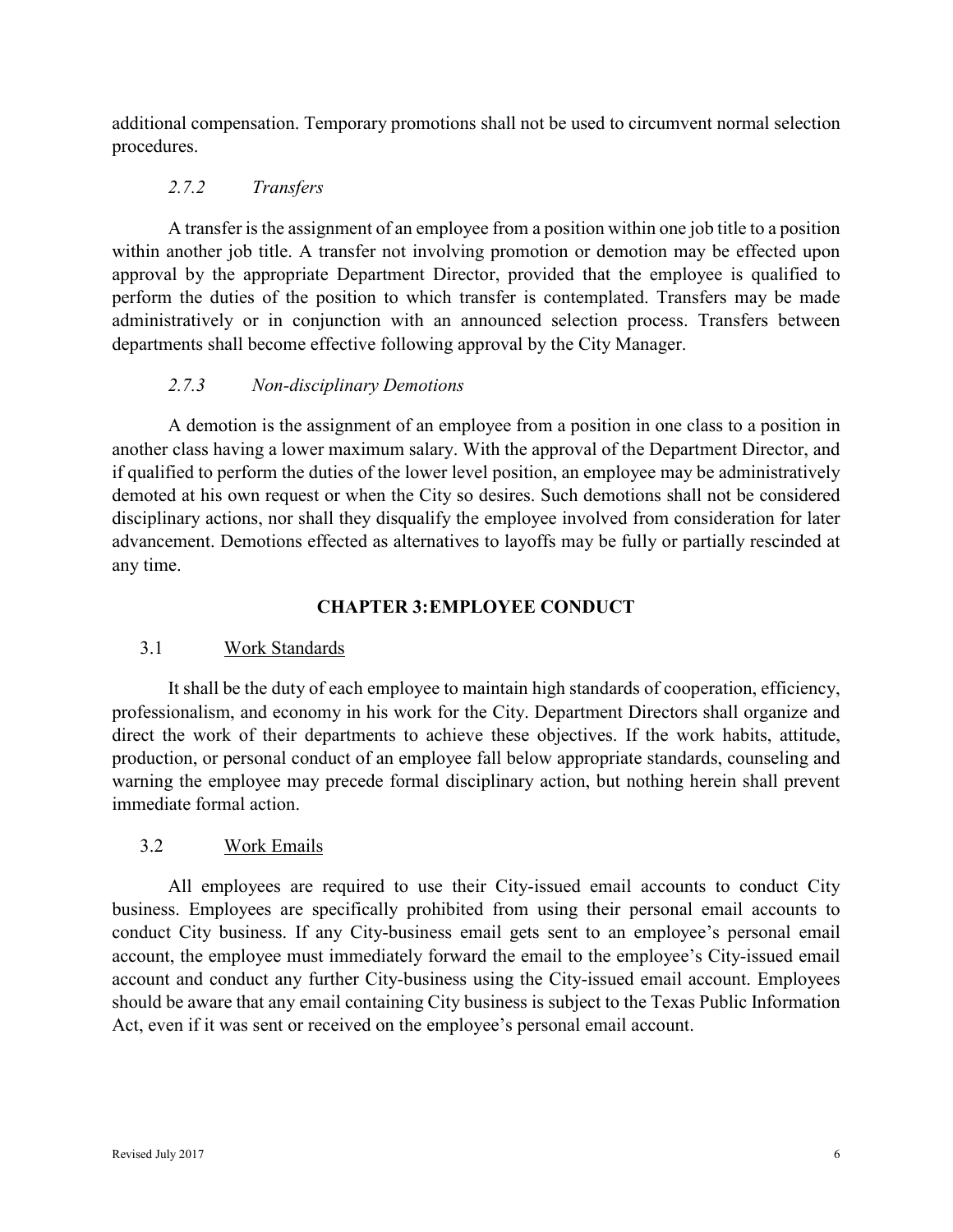#### 3.3 Political Activity

#### *3.3.1 Campaigning and Contributions*

Except as may be otherwise provided by law, the following restrictions on political activity shall apply to City employees:

- a. City employees shall not use working hours or City property to solicit or receive any subscription, contributions, or political service, or to circulate any petition or campaign literature on behalf of any candidate for public office.
- b. No appointive officer or employee of the City shall make a contribution to the campaign fund of any person seeking election to a City office, nor shall he be solicited for this purpose, but his right to express an opinion or to cast a vote as a citizen shall not be limited.

## *3.3.2 Candidacy*

Prior to becoming a candidate in an election for public office, an employee of the City shall notify the City Manager of such pending candidacy and shall execute a code of conduct commitment.

#### *3.3.3 Forfeiture of Employment*

If an employee shall be elected to the office of Mayor or for any place on City Council, such election shall constitute a forfeiture of employment with the City to be effective as of the date of the election.

#### 3.4 Solicitation

Solicitation of funds or anything of value for any lawful purpose may be permitted of or by City employees on the job if approved by the City Manager. No employee may be required to make any contribution nor may an employee be penalized in any way in connection with his employment as a result of his response to a solicitation.

## 3.5 Outside Employment

An employee shall not engage in outside employment, including self-employment, and shall not perform volunteer work where such employment or volunteer work would constitute a conflict of interest or would adversely affect the employee's performance in City service. Outside employment must be reported to, and approved in writing by, the appropriate Department Director or the City Manager or his designee, as appropriate. Additionally, the Department Director shall file the document approving the outside employment in the employee's personnel file with HR. Department Directors may impose additional department rules requiring that volunteer work be reported to and approved by the Department Director.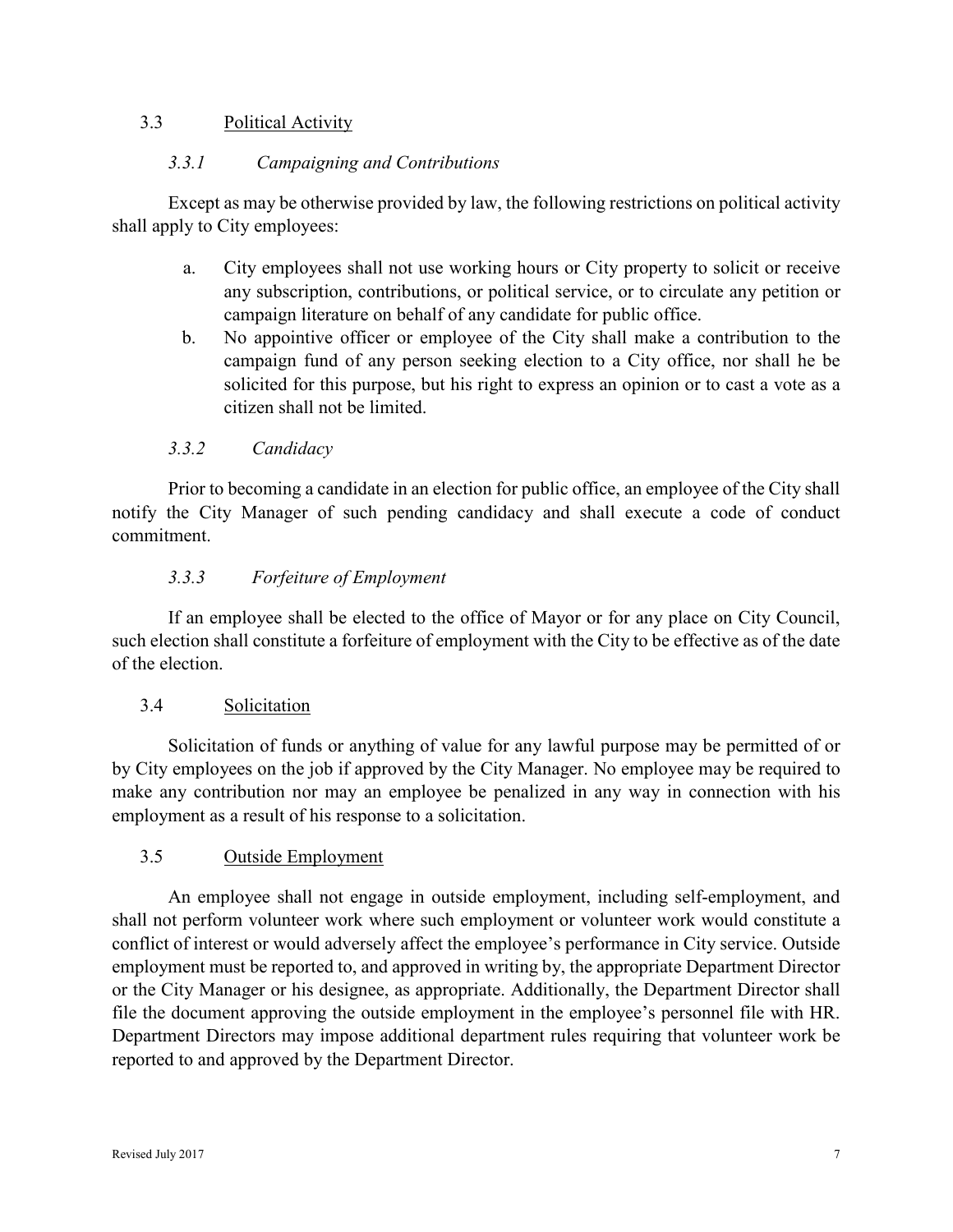#### 3.6 Physical Fitness

It shall be the responsibility of each employee to maintain the standard of physical fitness required for performing the essential functions of his job. The City from time to time may sponsor an Employee Wellness Program or similar program designed to encourage employees to be more health conscious and to live happier and healthier lifestyles. The City encourages all eligible employees to participate in such programs; however, participation is strictly voluntary and participation (or lack thereof) will not impact any performance evaluation.

## 3.7 Personal Appearance

All employees, regardless of work location and degree of public contact, are expected to dress appropriately and in good taste and are expected to maintain a good general appearance at all times. Supervisors are responsible for ensuring compliance with this section.

## 3.8 Personal Obligations

All employees are expected to keep their personal affairs in good order. An employee's personal affairs that impede job performance may constitute a basis for disciplinary action.

## 3.9 Acceptance of Gifts

An employee is prohibited from soliciting, accepting or agreeing to accept any gift for himself or his family or friends, which is attributable in whole or in part to his association with the City. This includes gifts of money, property, service or other things of value from any source except by or through the City's compensation plan and benefits accruing to an employee under this Personnel Policy.

The prohibition of the acceptance of gifts does not apply to anything intended to benefit the City at large, such as requests for free easements, park sites, or foundation grants. Secondly, the prohibition of acceptance of gifts does not include small perishable items, reasonable business lunches, and small office supply advertisement tokens. Where possible, such gifts shall be made available for the enjoyment of all the employees of that particular department or division.

Nothing required herein shall be construed to permit what is otherwise prohibited behavior under current law or to authorize acceptance of any gift that may give an appearance of impropriety.

## 3.10 Use of City Equipment

From time to time, employees may be required or authorized to use equipment during the performance of their jobs with the City. Although the nature and proper use of the equipment may vary depending on the piece of equipment and the City's needs, any employee entrusted or authorized to use or operate equipment is responsible for ensuring its safe and proper use.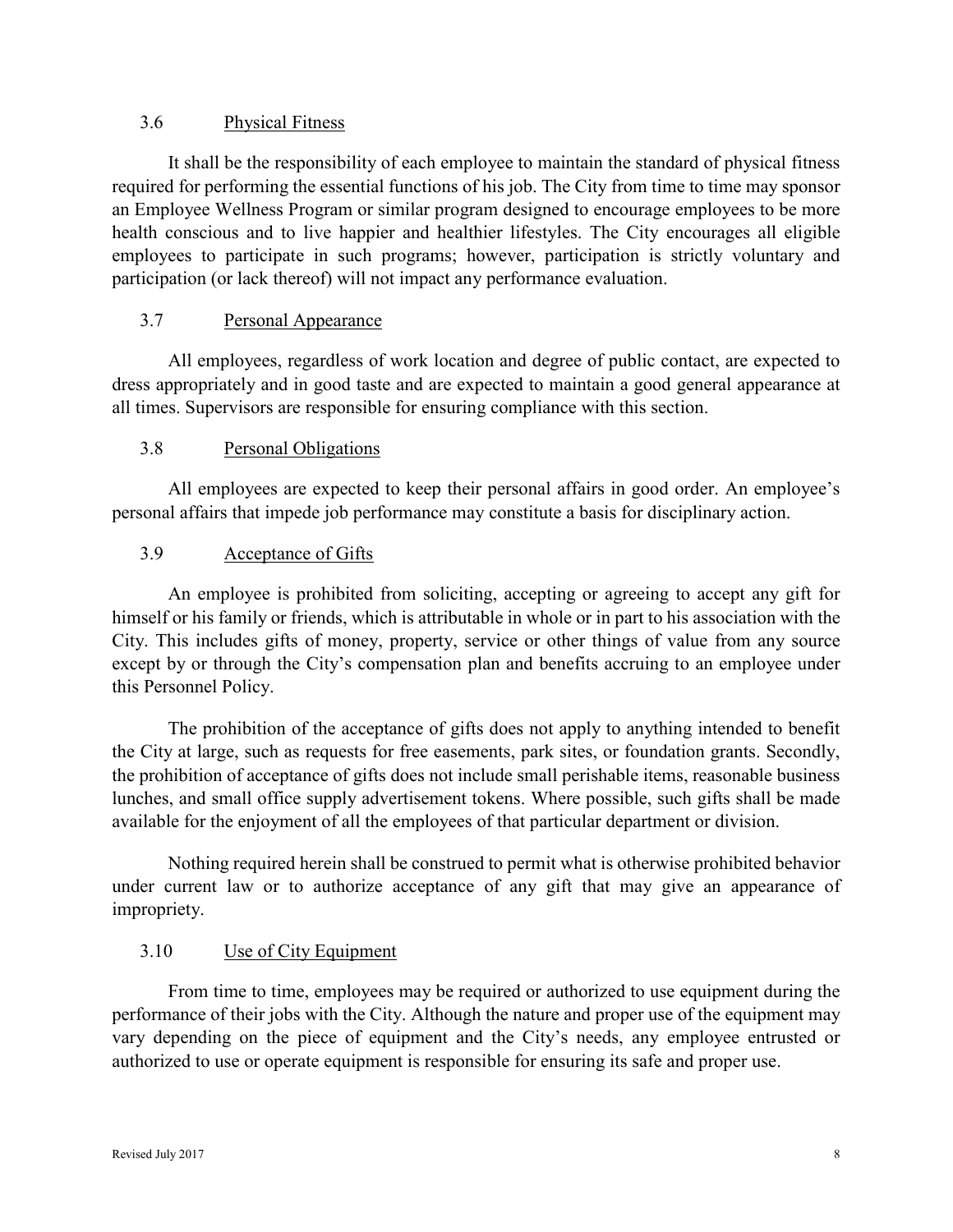This includes ensuring the safety of the employee and the general public, the safekeeping of the equipment, and the use of the equipment in accordance with City directives and other applicable laws, rules and regulations. The City may impose additional restrictions to ensure the safe and proper operation of specific kinds of equipment that is in keeping with this Section, taking into consideration the nature of the particular equipment and the needs of the City. For purposes of this Section, equipment is to be interpreted broadly and includes motor vehicles, computers, fire apparatus, and office equipment.

From time to time an employee may be authorized or required to use wireless communication devices. Employees using wireless communication devices shall operate, including looking and touching, such equipment only under conditions when it is safe and proper to do so and in accordance with other applicable laws, rules and regulations. Specific examples of operation that may be unsafe include operation of wireless communication devices while operating a moving motor vehicle or when otherwise involved in an activity that requires the employee's full attention.

## 3.11 Driver's Licenses

Employees who drive on City business at any time must maintain a valid Texas driver's license and valid evidence of financial responsibility (i.e. liability insurance) at all times. Such employees must notify their immediate supervisors of any changes in the status or validity of their driver's licenses and financial responsibility coverage.

## 3.12 Registered Sex Offenders

All City positions may involve interaction with members of the public, including certain vulnerable populations. If, at any time during the employment, the City becomes aware that an employee is or should be listed on the Texas Public Sex Offender Registry, or any other sex offender registry, the City may reassign or terminate that employee.

## **CHAPTER 4:DISCRIMINATION AND HARASSMENT**

## 4.1 General Policy

The City provides equal employment opportunities for all employees and prospective employees. The City will not discriminate in its personnel practices on the basis of race, sex, color, national origin, age, disability, genetic information, or religion.

The City prohibits unlawful harassment in the workplace. This means that harassment by means of verbal or physical conduct that singles out, denigrates, or shows hostility or aversion toward someone on the basis of race, color, religion, age, gender, national origin, disability, genetic information, or any other legally protected characteristic, is strictly prohibited. Harassment can include offensive jokes, slurs, epithets or name calling, physical assaults, or threats. While on duty or on the City premises, employees shall not discriminate against or harass any other person, including coworkers, vendors, patrons, and members of the public.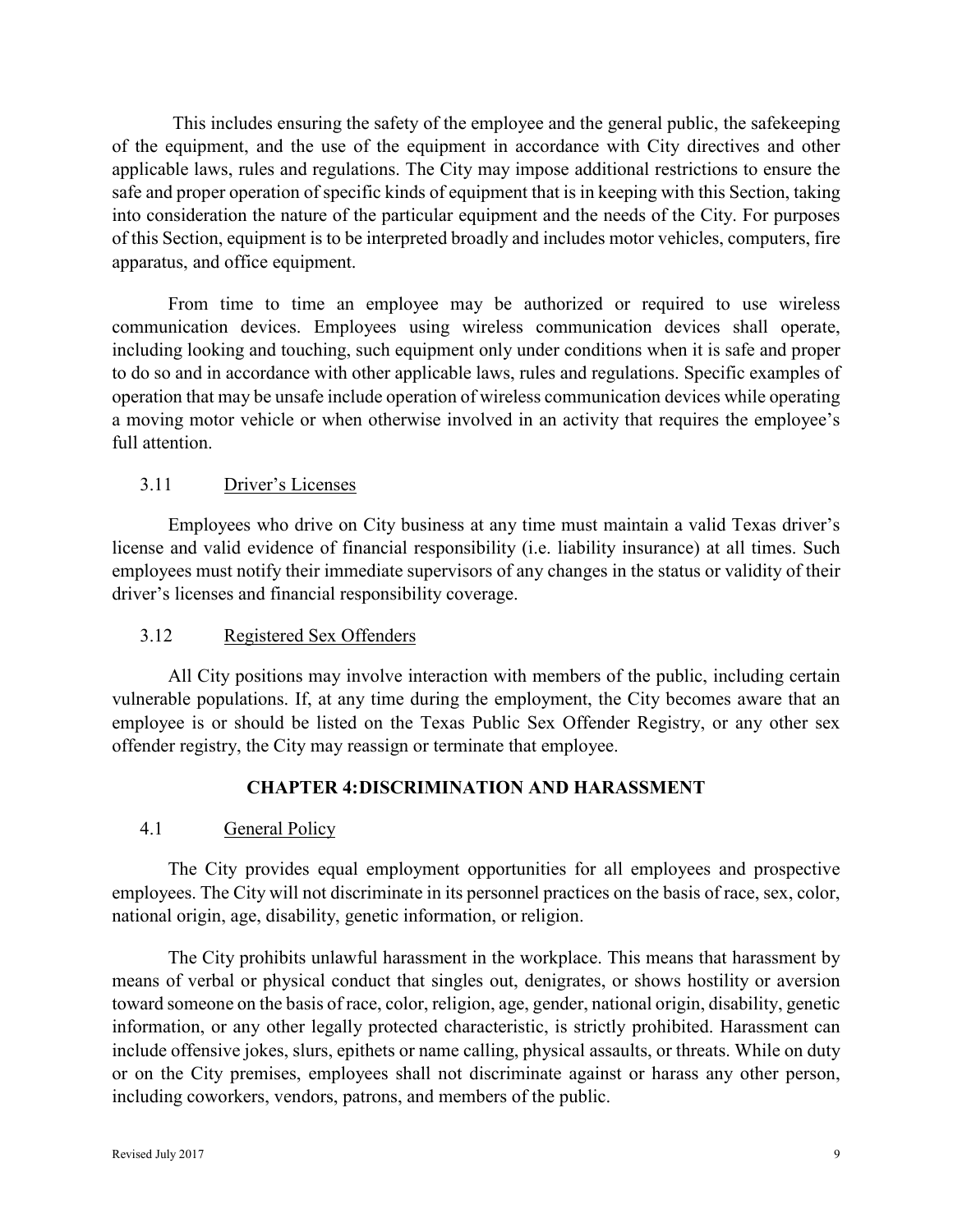#### 4.2 Sexual Harassment

Sexual harassment is one type of harassment and is defined by the Equal Employment Opportunity Commission as "unwelcome sexual advances, requests for sexual favors, and other verbal or physical conduct of a sexual nature when submission to the conduct enters into employment decisions and/or the conduct unreasonably interferes with an individual's work performance or creates an intimidating, hostile or offensive work environment."

Examples of behavior that may be considered sexual harassment include, but are not limited to, the following:

- a. Sexual advances, defined as any invitation, no matter how blatant or subtle, that is intended to result in coerced sexual intercourse;
- b. Requests for sexual favors;
- c. Sexually explicit comments, or vulgar or demeaning comments based on gender, such as describing a person's body;
- d. Sexually explicit jokes or innuendoes;
- e. Displaying offensive calendars, magazines or posters;
- f. Suggestive or insulting sounds;
- g. Leering;
- h. Making obscene gestures;
- i. Causing unwelcome physical contact;
- j. Spreading rumors about a person's sex life;
- k. Blocking a person's path or otherwise invading a person's body space;
- l. Revealing parts of the body in violation of common decency;
- m. Referring to someone in demeaning terms;
- n. Purposefully brushing up against a person; and
- o. Any other similar activity.

All forms of behavior of these types are prohibited, even if such behavior does not rise to the legal definition of sexual harassment.

#### 4.3 Procedure

## *4.3.1 Responsibility of Employees*

Any employee who is subject to, a witness to, or becomes aware of any conduct that might be considered a violation of the protections in this policy (including discrimination, harassment, or retaliation) must report the incident in a timely manner. The employee should make the report to (1) the employee's immediate supervisor, (2) the employee's Department Director, (3) the HR Director, (4) the City Manager, or (5) the Mayor. Employees have the right to bypass the chain of command in selecting which person to whom to make a complaint. Informing the person alleged to be violating the policy that the conduct is unwelcome does not constitute a report under this Section. If the person alleged to be violating the policy is one of the persons listed above, the employee must notify a different person in the list so that the matter is appropriately addressed. An employee should not assume that others who witnessed the conduct will know that the conduct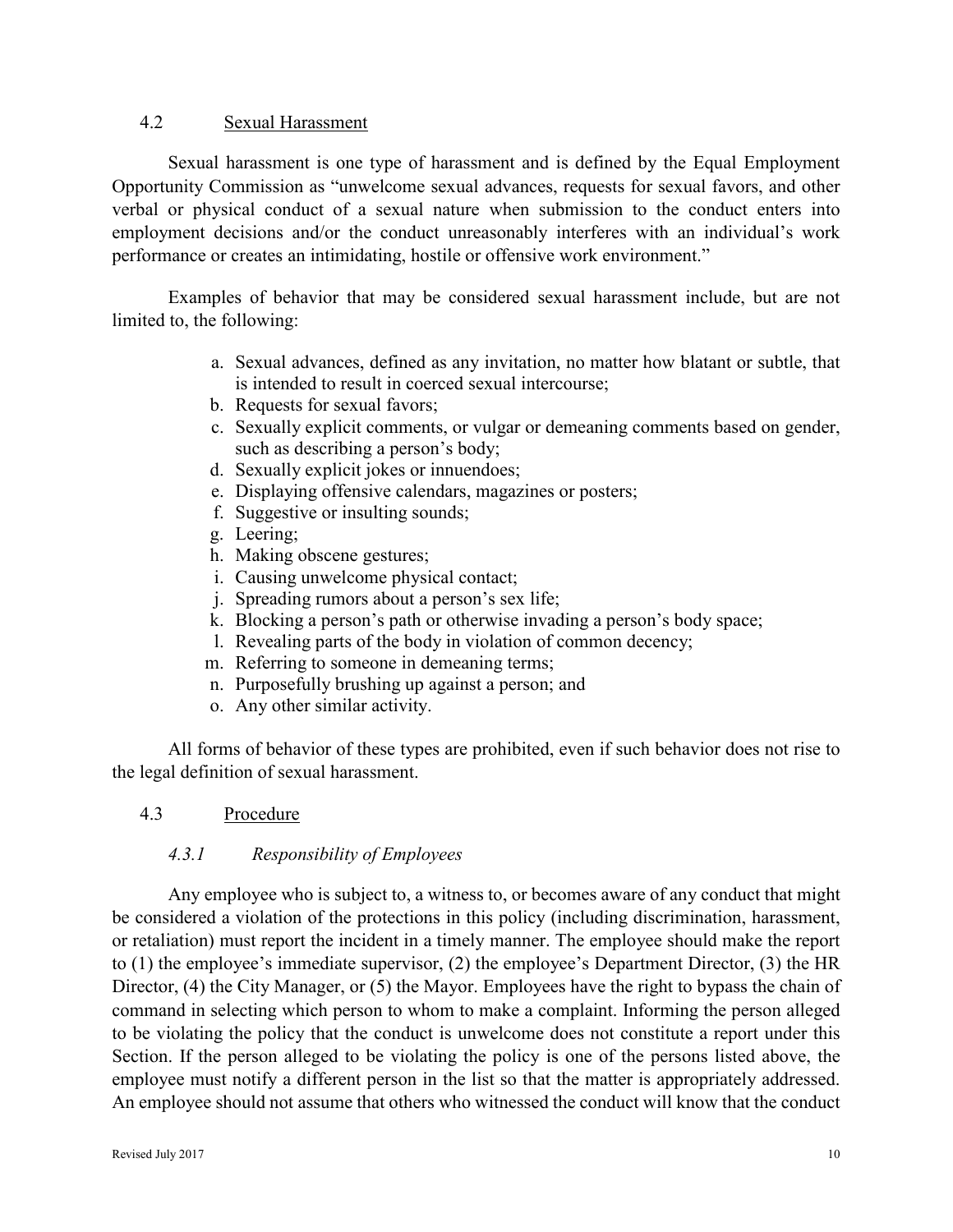is unwelcome and report it in accordance with this Section. Employees must therefore report the conduct regardless of whether or not any other employees were witnesses. Employees should be prepared to provide the following information in connection with the complaint:

- a. The employee's name and position title;
- b. The name(s) of the person or persons committing the violation, including their titles (if known);
- c. The specific nature of the violation, how long it has gone on, and any employment action (demotion, failure to promote, dismissal, refusal to hire, transfer, etc.) taken against the employee as a result of the behavior, or any other threats made against the employee as a result of the behavior;
- d. Names of witnesses to the violation; and
- e. Whether the employee has previously reported such violation and, if so, when and to whom.

Employees are not only encouraged to report instances of violations of this policy, they are obligated to do so. Employees are obligated to cooperate in every aspect of an investigation under this policy, including, but not limited to, coming forward with any relevant evidence, answering questions of an investigator, and fully and truthfully making a written report when required to do so by an investigator.

## *4.3.2 Investigation*

After an incident described by this policy has been reported, HR will coordinate with the City Manager. The City Manager may delegate the investigation to another City employee or to an independent contractor at his discretion. In the event the complaint is against the City Manager, the Mayor shall delegate the investigation to a City employee or to an independent contractor. An investigation shall be conducted, and when appropriate, local law enforcement officials will be involved to ensure the safety of employees. An employee who is found to have engaged in conduct in violation of this policy is subject to appropriate disciplinary action, including termination of employment. A written record of all disciplinary action taken, including, but not limited to a verbal reprimand, shall be kept in the employee's personnel file.

## 4.4 Confidentiality

Staff will strive to maintain the confidentiality of a complaint as much as possible. However, absolute confidentiality cannot be promised.

## 4.5 Retaliation Prohibited

Retaliation is an adverse employment action, such as a decision related to the promotion, transfer, compensation, terms, conditions or privileges of employment, against an individual for certain conduct. Retaliation in any form against an employee for making a good faith charge or report of prohibited conduct under this policy, or for assisting in an investigation, is strictly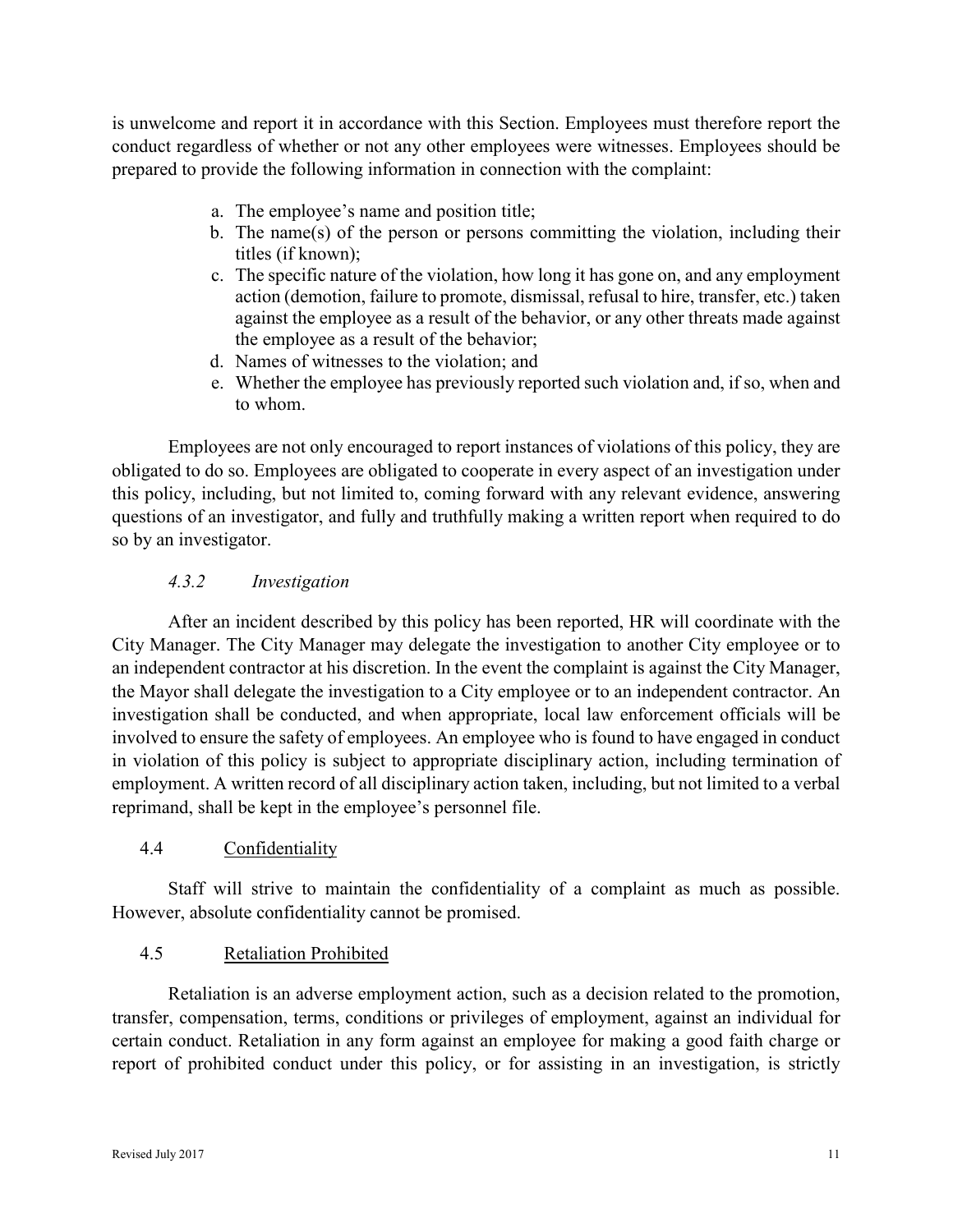prohibited. Employees must immediately report acts of retaliation using the procedure set forth in subsection 4.3.1 of this Section.

#### **CHAPTER 5:COMPENSATION AND BENEFITS**

For purposes of this chapter, "full-time" and "part-time" positions mean those terms as described in subsection 2.5.1 of this Personnel Policy. **THIS CHAPTER DOES NOT CONFER ANY CONTRACTUAL RIGHTS TO EMPLOYEES. THE POLICIES AND PROCEDURES SET FORTH IN THIS CHAPTER MAY BE DEVIATED OR DEPARTED FROM BY THE CITY, AND THE CITY RESERVES THE RIGHT TO AMEND, MAKE EXCEPTIONS TO, INTERPRET, AND APPLY ANY OF ITS POLICIES AND POLICY PROVISIONS IN ITS SOLE DISCRETION.**

#### 5.1 Compensation and Classification

The City Manager shall direct the preparation and administration of a compensation and classification plan for City service based on an analysis of the duties and responsibilities of positions. Positions shall be allocated to appropriate classes based on compensable factors. No City employee or representative has the authority to orally promise an employee a bonus, raise, or other change in the employee's compensation package. The City will not honor any compensation promises made under such circumstances.

#### 5.2 Errors on Paychecks

Employees should examine each paycheck and direct deposit notice. If an employee believes there is an error in his pay, including, but not limited to, a deduction that has been incorrectly assessed, the employee should promptly report the matter to his supervisor, who shall coordinate with HR and the Finance Department. The City will not retaliate against an employee for making such a report in good faith, and encourages employees to do so.

## 5.3 General Guidelines for Compensation

#### *5.3.1 Demotions*

If an employee is demoted or transferred from a higher paying position to a lower paying position as reflected in the pay plan, the employee's new salary will be recommended by the Department Director and approved by the City Manager, or determined by the City Manager in cases where the employee reports directly to the City Manager, within the range set forth in the pay plan for such new position. In the case of a demotion, the new salary within the lower pay range must be lower than the employee's current salary.

#### *5.3.2 Rehire*

A former employee who is rehired pursuant to provisions of these rules shall be compensated within the approved range for the new position.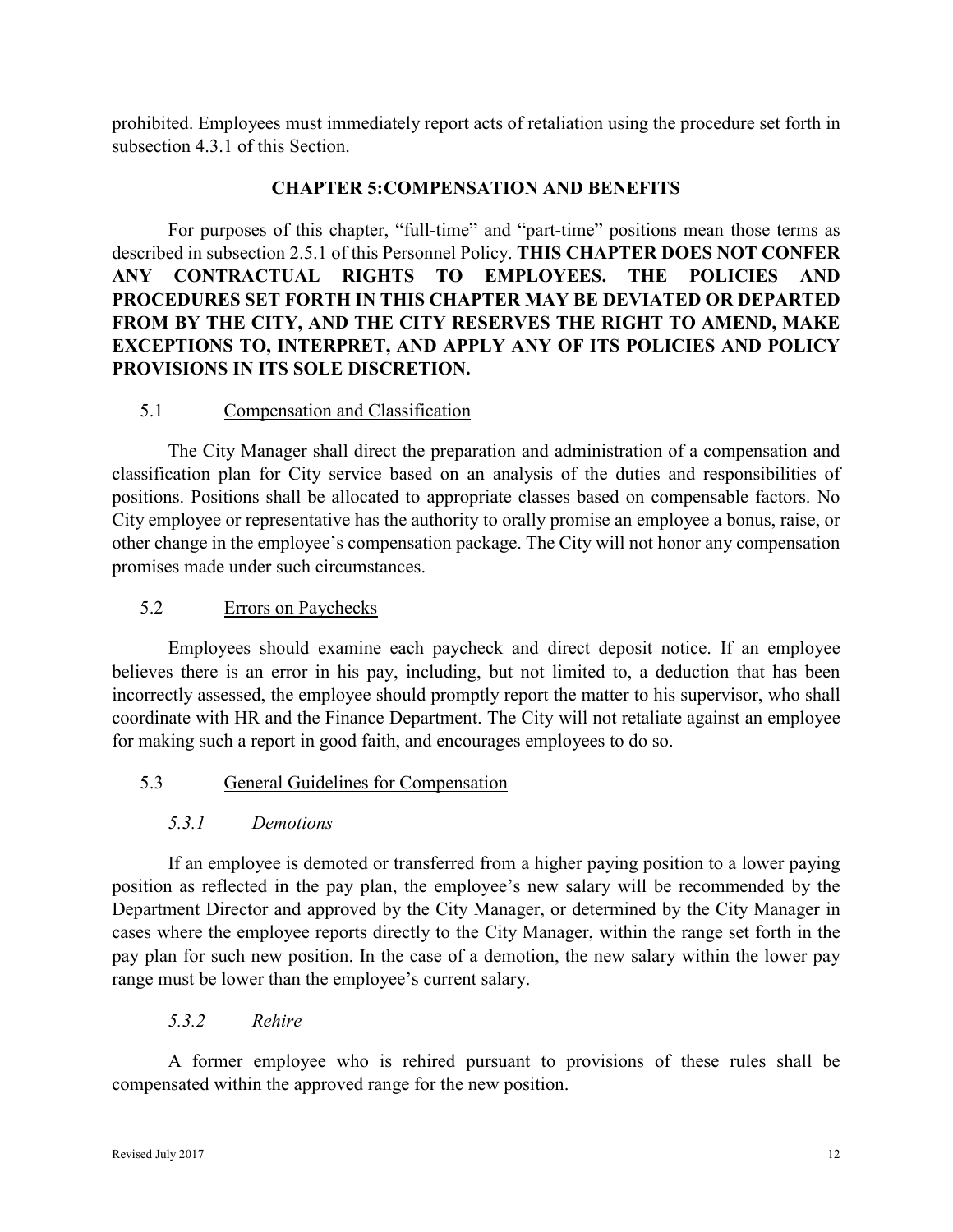#### *5.3.3 Payroll*

Employees are paid on a bi-weekly basis.

#### 5.4 Overtime, Call Outs, and Emergency Work

#### *5.4.1 Overtime*

From time to time, the City may order an employee to work overtime as allowed by law. A non-exempt employee shall receive overtime compensation for time worked in excess of 40 hours in one workweek as required by the Fair Labor Standards Act and other applicable laws, rules and regulations; except that a non-exempt employee whose position provides for sleeping time during a shift shall receive overtime compensation for time worked in excess of 181.33 hours during a 24-day cycle. An employee must secure approval from his supervisor, Department Director, or designated representative prior to working in excess of scheduled hours. Failure to work overtime when ordered or failure to secure approval prior to working overtime may subject an employee to disciplinary action. In receiving overtime compensation, a nonexempt employee may elect to receive either overtime pay or compensatory time at a rate of one and a half times the employee's regular hourly rate. Furthermore, non-exempt employees must keep accurate time records and must not work "off the clock" under any circumstances. Employees should immediately report any effort by a supervisor or any other person to participate in, encourage, or permit any employee to work "off the clock."

An employee may make or change an election for overtime compensation on January 1 or July 1 of each year or upon a change in employment status by the City. The maximum accrual of compensatory time a nonexempt employee may maintain is 80 hours. If an employee has elected to accrue compensatory time in lieu of overtime pay and has reached 80 hours of accrued compensatory time, the employee will receive overtime pay for work in excess of 40 hours in a workweek; until the employee's compensatory time account falls below 80 hours.

All employees who are compensated on a salary, rather than hourly basis, are paid their salary for all hours worked during the work week, regardless of the actual number of hours worked. Department Directors set the workweek for employees in accordance with the needs of the department and in accordance with administrative procedures, if any, established by the City Manager or his designee. Employees that are considered exempt employees pursuant to the Fair Labor Standards Act do not receive any extra pay for hours worked beyond the normal workweek.

A regular, full-time nonexempt employee who is directed to work and does work on an official holiday may elect to either be paid for the time worked at the regular rate in addition to regular pay, or to accrue holiday time. A regular, full-time nonexempt employee whose regularly scheduled day off falls on an official City holiday may elect either to be paid at the regular rate, or to accrue holiday time to be used at a later date.

## **AS PER SUBSECTION 5.2 HEREIN, IF AN EMPLOYEE BELIEVES THAT HE HAS BEEN PAID OR COMPENSATED FOR OVERTIME INCORRECTLY, THE**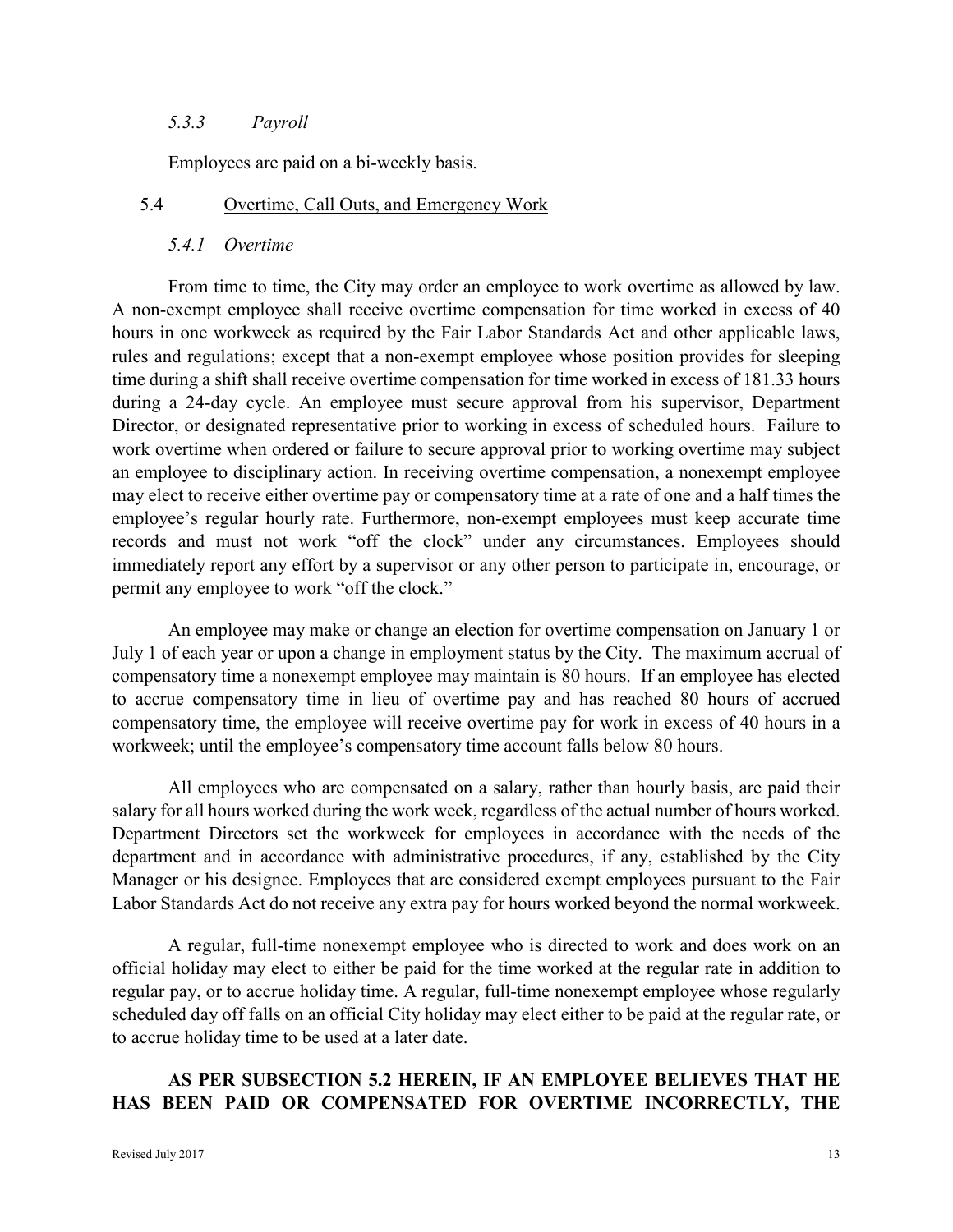## **EMPLOYEE SHOULD IMMEDIATELY REPORT THE ALLEGED ERROR TO HIS SUPERVISOR WHO SHALL COORDINATE WITH HR AND THE FINANCE DEPARTMENT.**

#### *5.4.2 Callouts*

From time to time, a supervisor, Department Director, or the City Manager or his designee may call an employee in to work before or after the employee's scheduled shift. For callouts involving work before or after a non-exempt employee's shift in circumstances other than declared disasters or emergencies, employees will be credited with a minimum of 2 hours of work.

#### *5.4.3 Emergencies*

In the event of a declared disaster or emergency, employees shall report to work as directed by the City Manager or his designee. Employees should be aware that this means that they may be called to work outside of regular working hours. The City Manager or his designee will be responsible for tracking nonexempt employee overtime costs generated as a result of or related to a declared disaster or emergency. Such costs shall be subject to reimbursement in accordance with law by the appropriate local, state or federal agency. Employees will continue to be compensated by the City as required by the Fair Labor Standards Act and other applicable laws, rules and regulations during the emergency or disaster.

#### 5.5 Salary Adjustments Related to Performance Evaluation

After a performance evaluation, the City Manager may, but is not required to, increase the salary for the evaluated employee, provided that any increase shall be within the limits established by City Council and imposed by the City's Budget. Notwithstanding any other provision in this Personnel Policy, no employee shall receive a salary increase that causes the employee's salary to exceed the maximum salary range in the City's approved pay structures. In the event that market adjustments and performance evaluation increases would result in an annual salary for an employee that exceeds the maximum salary of the given range for such employee's position, the City Manager may award such employee a one-time, lump sum amount that may be up to the total of the difference between the maximum salary of the existing range and salary adjustment which the employee would have received based on the market adjustment and performance evaluation rating. The City will not add the difference to the annual salary as no salaries will exceed the maximum of any range.

Based on present or projected budget limitations, funding availability or fiscal restrictions, the City Manager may, with the approval of the City Council, (1) award a one-time, lump sum payment to eligible employees, in lieu of a salary increase, for market or performance adjustments, or (2) impose a freeze on salary adjustments altogether. Upon conclusion of any such freeze, all of an employee's evaluations during the freeze period will be considered when establishing the subsequent merit pay increase, if any, as determined by the City Manager.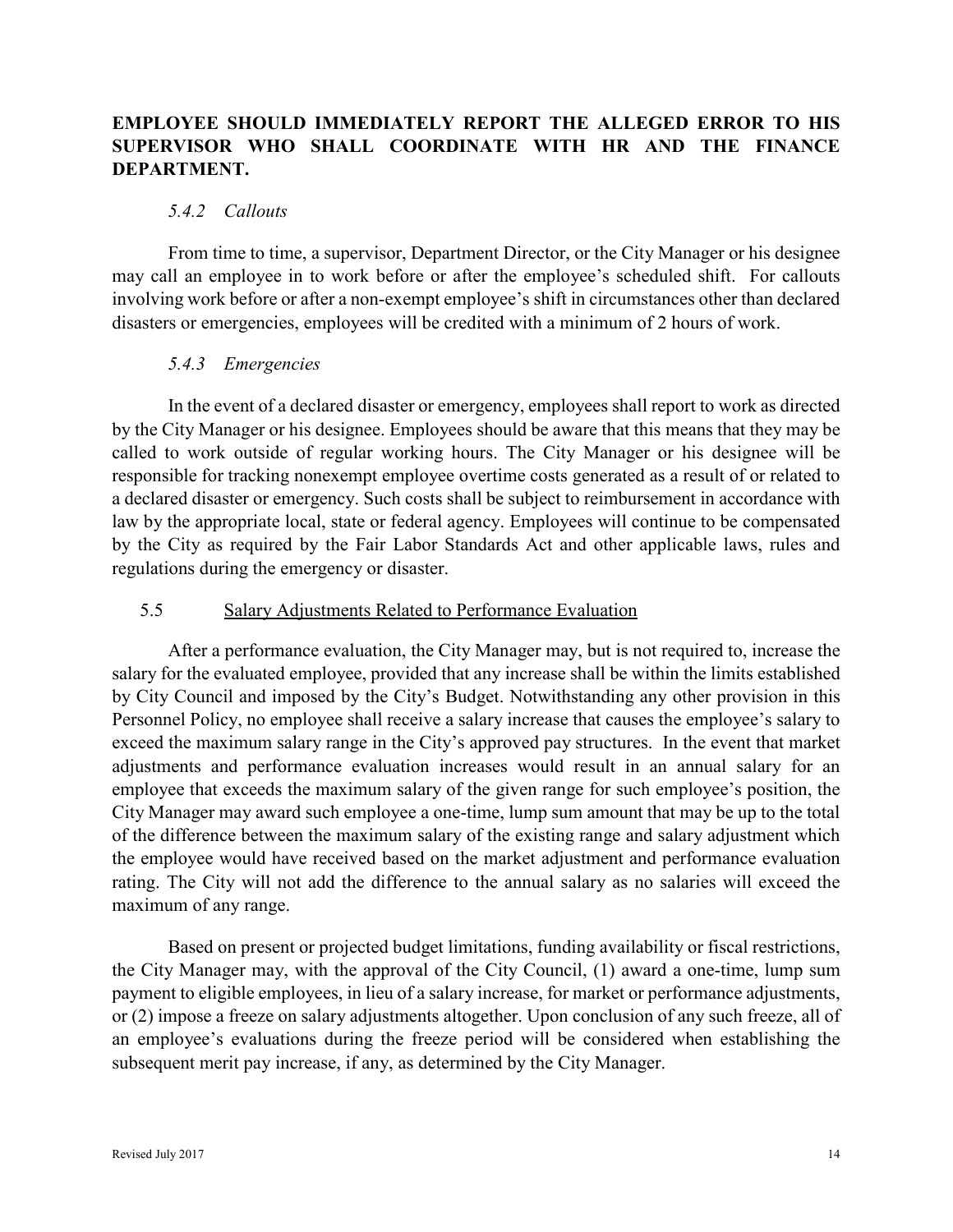#### 5.6 Benefits for Full-Time Employees

This Section is designed to summarize the benefits offered to City employees, but it is not comprehensive. Furthermore, all benefits are subject to change from time to time and benefits described in this policy may be modified or discontinued at the City's discretion. For questions related to benefits, please contact HR.

Benefits are provided (or not provided) to each type of employee in accordance with applicable law. Eligible employees may receive insurance and retirement benefits as prescribed in the applicable programs and as approved by City Council. Booklets and such other additional information regarding these programs, such as eligibility, coverage, and cost are available through HR. Eligibility for participation in any benefit plan is governed by the terms of the plan document in question.

Benefits that may be available to eligible employees include health, dental, vision, disability and life insurance coverage. Some of these benefits may also be available to the spouses and dependents of eligible employees under terms and conditions that may or may not be different from those available to other eligible employees or former eligible employees.

Certain health insurance coverage may be available to certain existing retirees and certain eligible departing employees in accordance with applicable laws and as set out in this paragraph. During Calendar Year 2009 and Calendar Year 2010, the City shall contribute for a qualifying employee employed by the City prior to September 21, 2009, who retires at 65 years of age or more, who has accrued at least 10 years of service with the City, and who is not employed by another employer that offers insurance, 100 percent of the portion of the premium the City pays for employees, spouses and dependents. The City shall make the same percentage of premium contribution for existing retirees who receive health insurance benefits and who retired at 65 years of age or more and with at least 10 years of service with the City. For Calendar Year 2011 and thereafter, for the two above-referenced categories of retirees, the City shall contribute 100 percent of the portion of the premium the City pays for employees only and shall make no contributions toward spouse and dependent coverage. The City shall provide health insurance benefits in accordance with applicable law for any employee employed by the City on or before September 21, 2009, who subsequently retires from City service, provided such employee is not employed by another employer that offers insurance.

## 5.7 Benefits for Temporary and Part-Time Employees

Temporary and part-time employees are not eligible for health, dental, vision, disability, or life insurance coverage. Temporary and part-time employees are not entitled to any other City benefits, including, but not limited to, longevity pay and the salary reserve payment, except that any part-time employee whose position normally requires services from the person for not less than 1,000 hours a year shall participate in the City's retirement program, as required by law.

Workers hired through temporary agencies are employees of those agencies and are not employees of the City, and thus, are not entitled to benefits.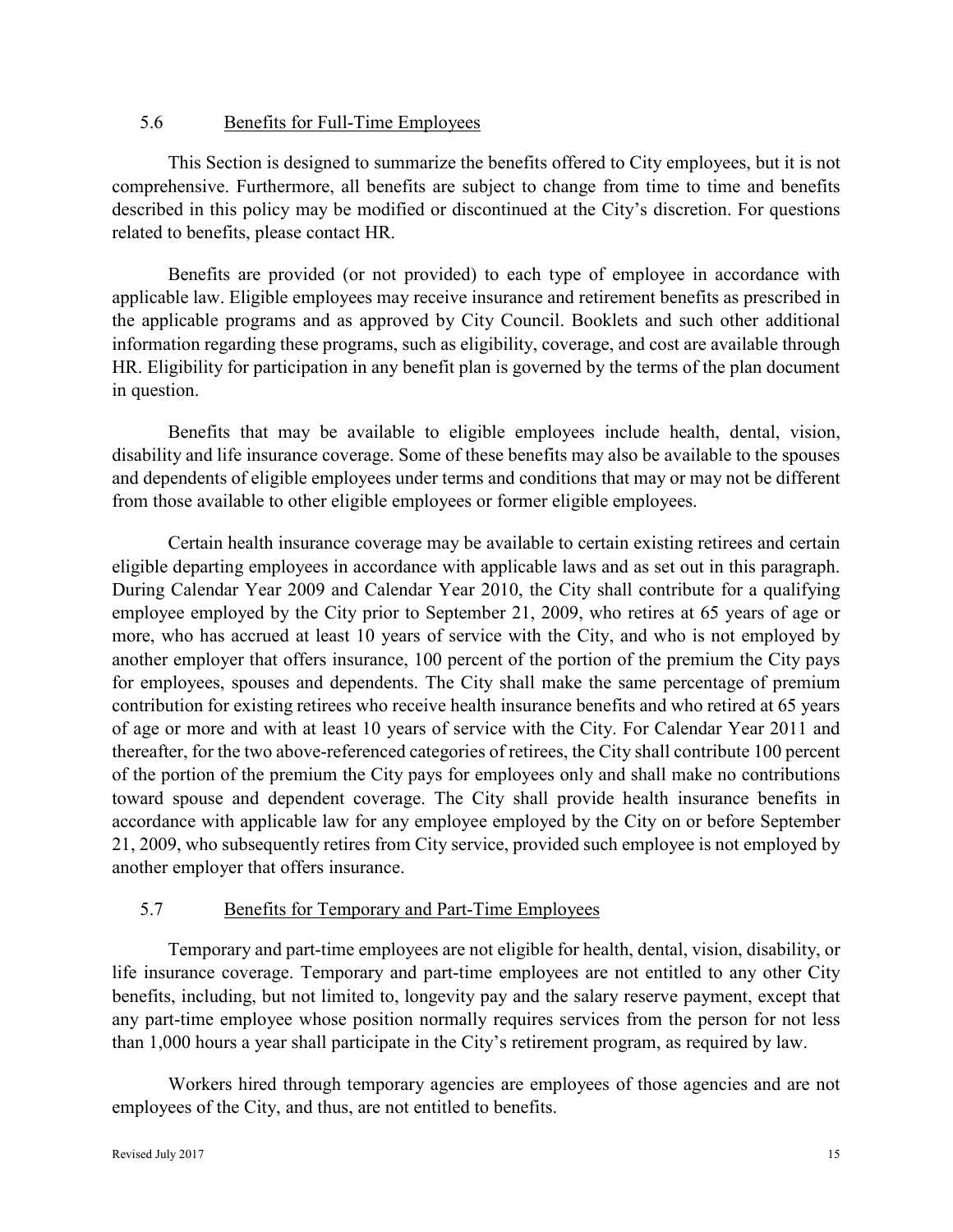#### 5.8 Retirement Benefits

The City of Missouri City is a member of the Texas Municipal Retirement System ("TMRS"), which provides certain retirement benefits for eligible City employees. TMRS requires a mandatory contribution of the salary of certain employees, which will be deducted from the compensation paid for each pay period. Retirement benefits are calculated on the combined contributions of the employee and the City. Additional information regarding benefits to eligible retiring employees is available by contacting HR.

## 5.9 Longevity

Regular full-time employees shall be paid four dollars (\$4.00) per month for each year of service to the City, not to exceed 25 years. Regular part-time and temporary employees shall not accrue nor be paid longevity pay.

## 5.10 Salary Reserve

City Council will determine from year to year, when the budget is passed, whether or not to make a salary reserve payment to employees. If City Council approves the salary reserve payment, all regular, full-time employees are eligible to receive a percentage of the employee's current monthly base salary as of the date the salary reserve payment is received. Employees must be employed with the City on such payment date to be eligible to receive this salary reserve payment. Employees working one year or more as of the date the salary reserve payment is received will receive the full amount of the reserve payment described above. Employees working less than one year will be paid pro-rata for the number of months employed by the City prior to the date the reserve payment is made.

## 5.11 Employee Development and Educational Reimbursement

In order to provide more effective and efficient service delivery, the City encourages, and may sometimes require, employees to attend workshops, seminars, training sessions, or classroom instruction aimed at increasing their professional knowledge and ability. Should the City require an employee to attend a workshop, seminar or training session, the City will pay 100% of the costs of registration fees related to the course before or at the start of the course. All courses, seminars and professional training sessions will be attended with the prior approval of the employee's supervisor and Department Director, in consultation with the City Manager.

Should a full-time employee request to attend a job-related course (or course required to complete a job-related degree) or seminar that will provide sufficient short-term or long-term benefits, as determined by the City, the City may supplement costs associated with such course as provided in a procedural document prepared by the City Manager and administered by HR. If an employee receives financial assistance from a source outside of the City for such course or training, such assistance must first be applied to the employee's expenses. Any employee who receives or attempts to receive a reimbursement for expenses that have been paid for from outside sources may be subject to disciplinary action.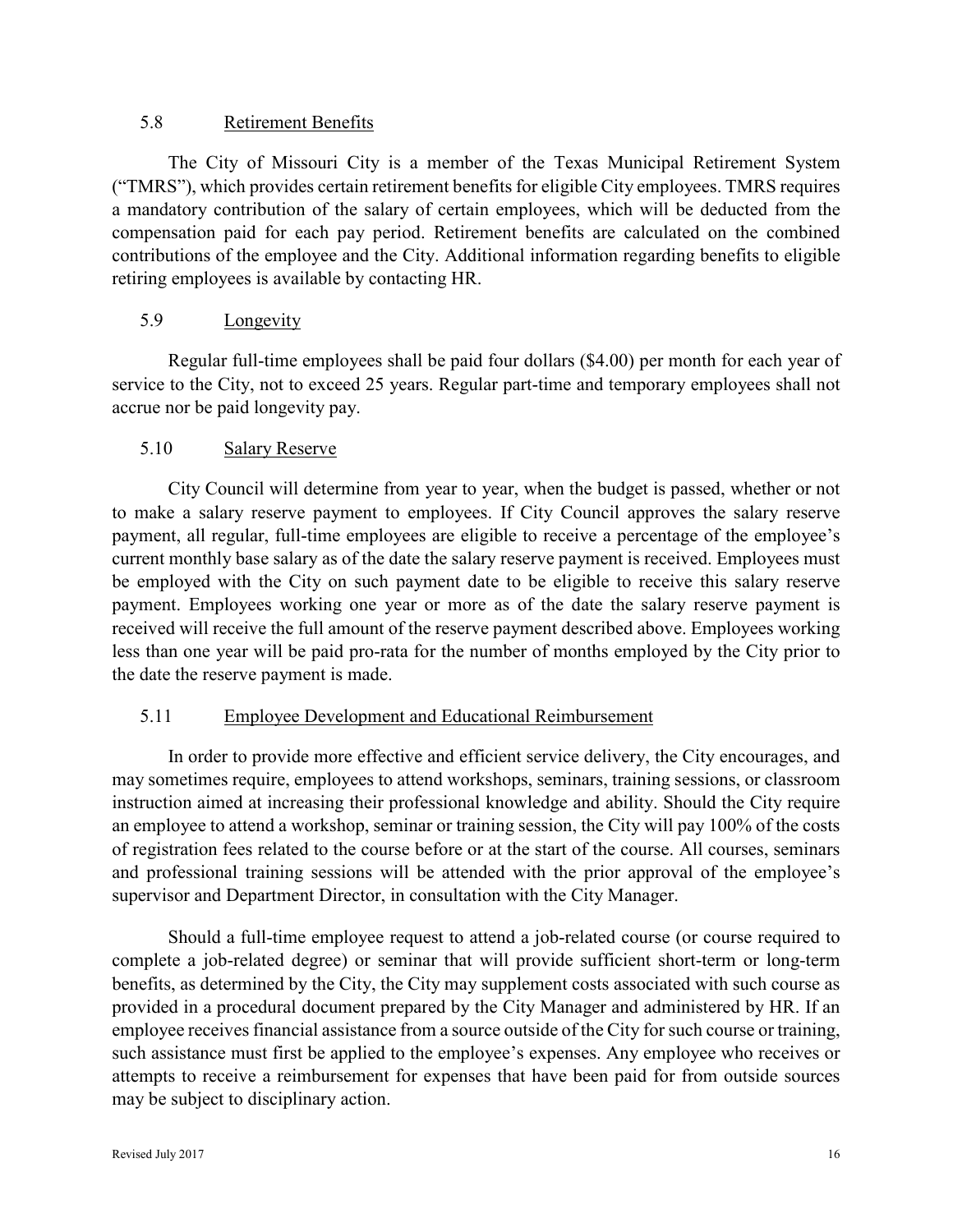#### 5.12 Business Reimbursements and Allowances

The City may reimburse officials and employees for reasonable and allowable business expenses personally incurred, such as travel and meals, and may provide allowances for expenses such as car, cellular phone and data devices. Certain employees may be provided gear, uniforms and/or equipment at City cost to assist employees in carrying out their duties. The specific reimbursements, allowance amounts, and provisions, and the rules and procedures for securing such reimbursements, allowances, and provisions shall be set forth in administrative procedures administered by the City Manager or his designee.

#### 5.13 Training Incentives

Unless waived by the City Manager, police officers and firefighters are required to have their basic certificate prior to hire. To encourage continuing education in one or both fields, sworn fire and police personnel may be paid incentives above their normal salary in accordance with existing law and may be paid additional incentives as may, from time to time, be determined.

#### **CHAPTER 6: PERFORMANCE MANAGEMENT**

#### 6.1 Performance Management Purpose

The City will establish a performance management system. Performance management will help supervisors and employees measure how well work is being performed and will provide tools for employee development and management decisions, including, but not limited to, decisions regarding compensation, training, assignment, promotion and retention.

#### 6.2 Performance Evaluations

It is the policy of the City that all full-time employees will receive an annual written performance evaluation. Department Directors, managers, and supervisors are responsible for initiating, managing, and completing performance evaluations, including required quarterly "touchpoints." The annual written performance evaluation will:

- a. align annual individual goals with unit, division and departmental goals;
- b. elicit process improvement ideas;
- c. coach, mentor and promote individual and professional development;
- d. connect individuals with organizational and business priorities;
- e. provide opportunities for coaching and mentoring; and
- f. provide a review of the City's Code of Ideals.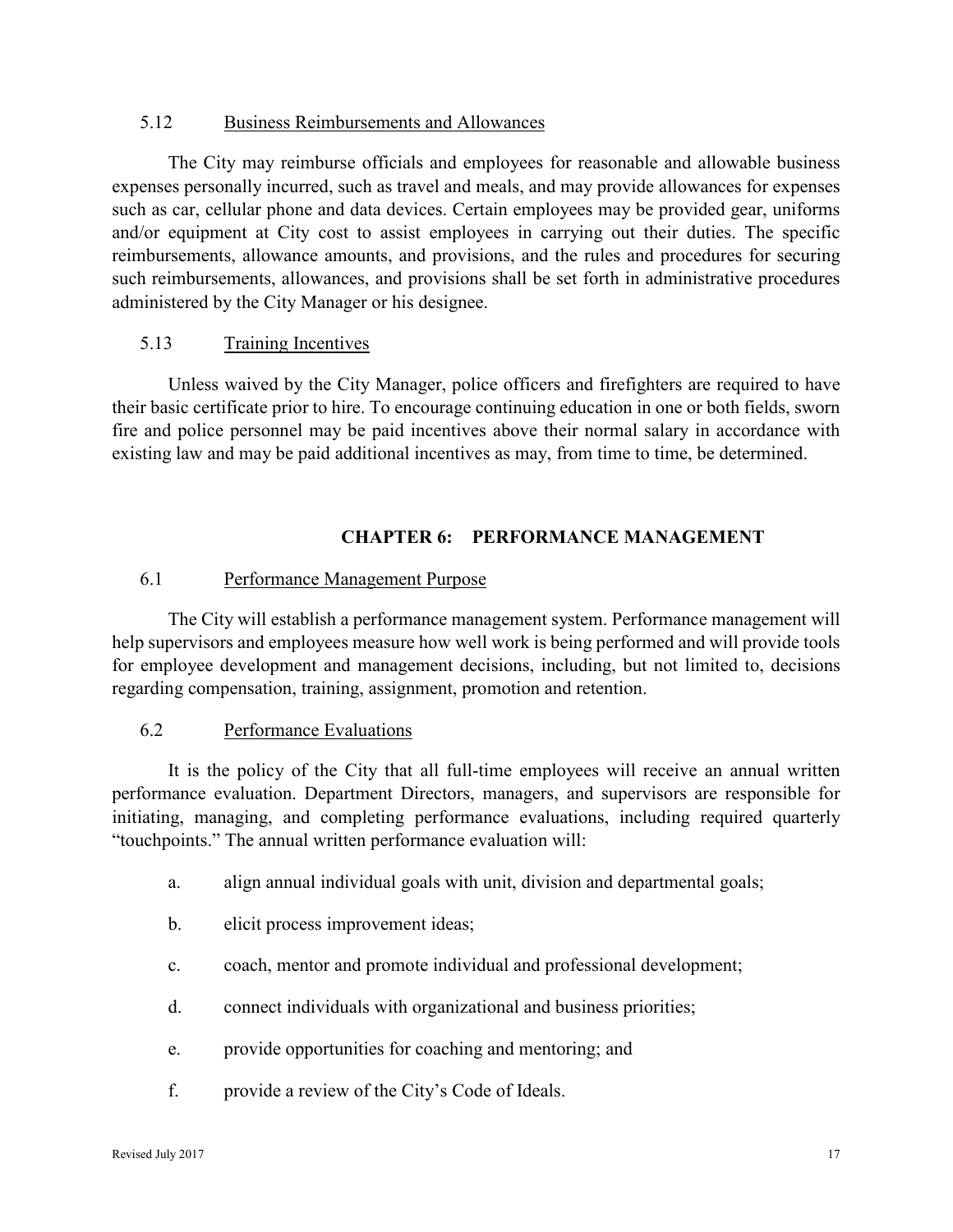#### *6.2.1 Counseling*

Supervisors or Department Directors shall provide full-time employees with copies of their own performance evaluation reports. Supervisors shall individually discuss the reports with the employees and shall counsel them regarding their careers and any improvements in performance that appear desirable or necessary. Employees may be required to attend counseling sessions through the City's Employee Assistance Program or with other counselors provided by the City.

 Where an employee's performance has been found to be below expectations, the employee may be subject to disciplinary action, up to, and including, termination of employment. The supervisor or Department Director may, but is not required to, counsel the employee regarding performance, provide the employee with written notification of the reasons his performance has been judged substandard, and outline specific ways and means of correcting performance problems by way of a performance improvement plan.

## *6.2.2 Reconsideration*

Employees dissatisfied with their performance evaluations may seek reconsideration by using established grievance procedures.

#### **CHAPTER 7:ABSENCES FROM WORK**

Employees shall be at their places of work in accordance with City and departmental policies and regulations. Department Directors shall establish work schedules in accordance with administrative procedures, if any, established by the City Manager or his designee and shall maintain daily attendance records. An employee's workweek need not be the same as the calendar week. The workweek may begin on any day of the week and at any hour of the day. The workweek shall be established by the Department Director and changes may be made only upon the Department Director's approval. An employee who fails to report, is habitually tardy, leaves the workplace without proper authorization, or misuses leave may be subject to disciplinary action.

## 7.1 Holidays

New Year's Day, Martin Luther King Jr. Day, Good Friday, Memorial Day, Independence Day, Labor Day, Thanksgiving Day, Friday after Thanksgiving Day, Christmas Eve, Christmas Day, and one additional floating holiday shall be observed as official holidays for City employees in accordance with the following rules:

- a. Only regular, full-time employees shall receive paid holidays.
- b. As many employees as possible shall be given each holiday off consistent with the maintenance of essential City functions.
- c. Full-time regular employees, part-time and temporary employees may be granted unpaid holidays upon approval of their Department Director.
- d. The time of day that an official holiday begins for an employee is the normal time the employee is to report to work on such official holiday. For employees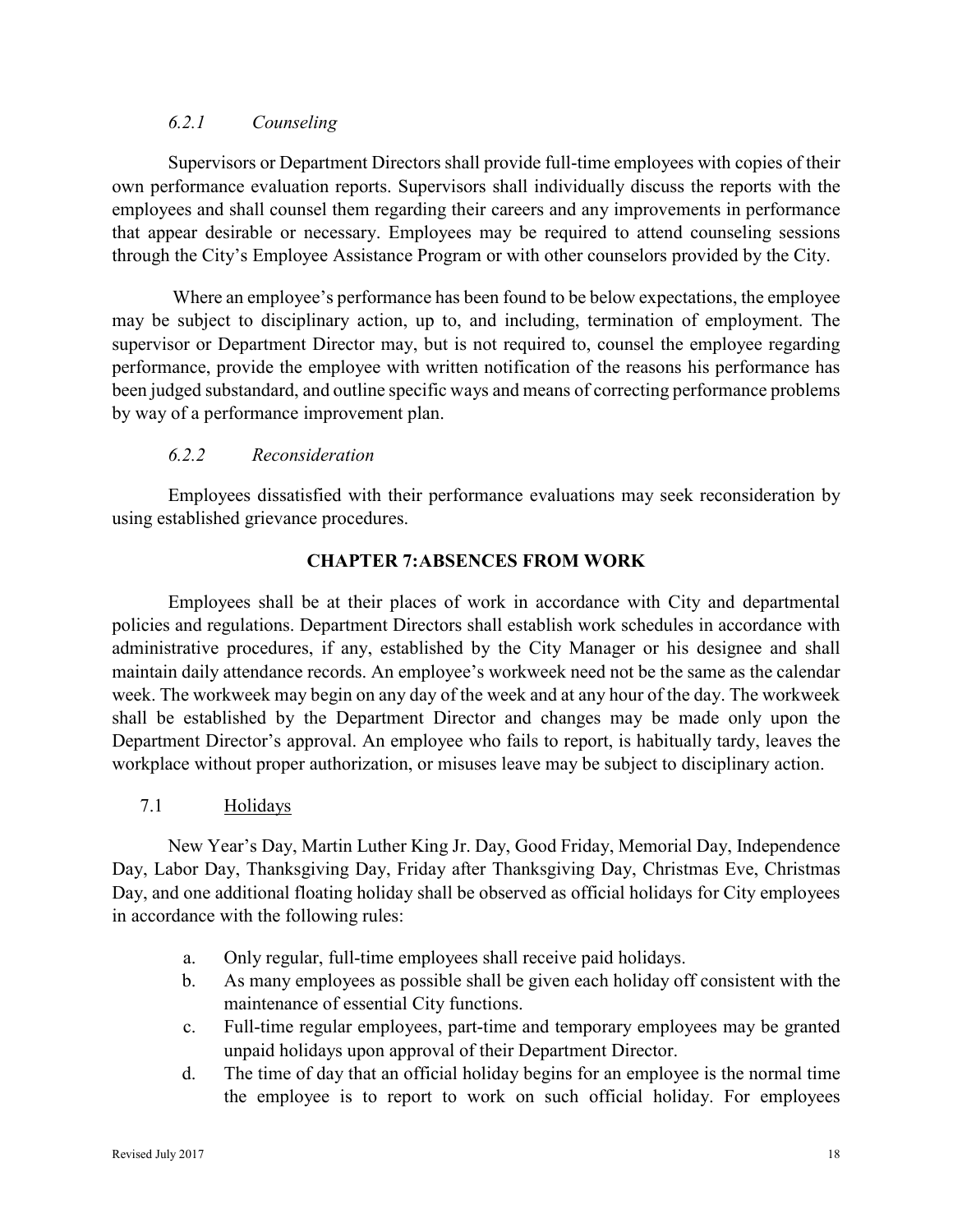participating in a non-traditional work schedule (i.e. 4/10), holiday hours will accrue at the same hourly rate as the rate for employees on a traditional work schedule.

- e. An employee on leave of absence without pay status on the holiday or on the scheduled workday immediately preceding or following the holiday shall not accrue holiday time nor receive pay for the holiday.
- f. With approval of the Department Director, an employee may take up to three days off for the purpose of observing religious holidays. The employee may take time off without pay or use accrued vacation, holiday, or compensatory leave.
- g. If a holiday falls on Saturday, the preceding Friday shall be observed, and if a holiday falls on Sunday, the following Monday shall be observed.
- h. The maximum accrual of holiday time an employee may maintain is 132 hours.

## 7.2 Vacation

## *7.2.1 Employees Other Than Certain Police and Fire Department employees*

Except as provided below (for members of the Police or Fire Departments), regular fulltime employees shall earn vacation leave as follows:

| Service<br><b>With City</b> | <b>Vacation</b><br>Days* | <b>Hours Earned</b><br>Per Month |                     |
|-----------------------------|--------------------------|----------------------------------|---------------------|
|                             |                          | Hours Worked Per Workweek        | <b>Hours Earned</b> |
| $0-5$ years                 | 10                       | 40                               | 6.66                |
|                             |                          | 53                               | 10.00               |
| 6 years                     | 11                       | 40                               | 7.33                |
|                             |                          | 53                               | 11.00               |
| 7 years                     | 12                       | 40                               | 8.00                |
|                             |                          | 53                               | 12.00               |
|                             | 13<br>8 years            | 40                               | 8.66                |
|                             |                          | 53                               | 13.00               |
| 9 years                     | 14                       | 40                               | 9.33                |
|                             |                          | 53                               | 14.00               |
| $10-14$ years               | 15                       | 40                               | 10.00               |
|                             |                          | 53                               | 15.00               |
| 15 years and over           | 16                       | 40                               | 10.66               |
|                             | 53                       | 16.00                            |                     |

## *7.2.2 Police and Fire Department Employees*

Regular full-time employees who are members of the Police or Fire Departments, as defined under Section 142.010 of the Texas Local Government Code, as such code may be amended, who have been in said departments for at least one full year shall earn vacation leave as follows: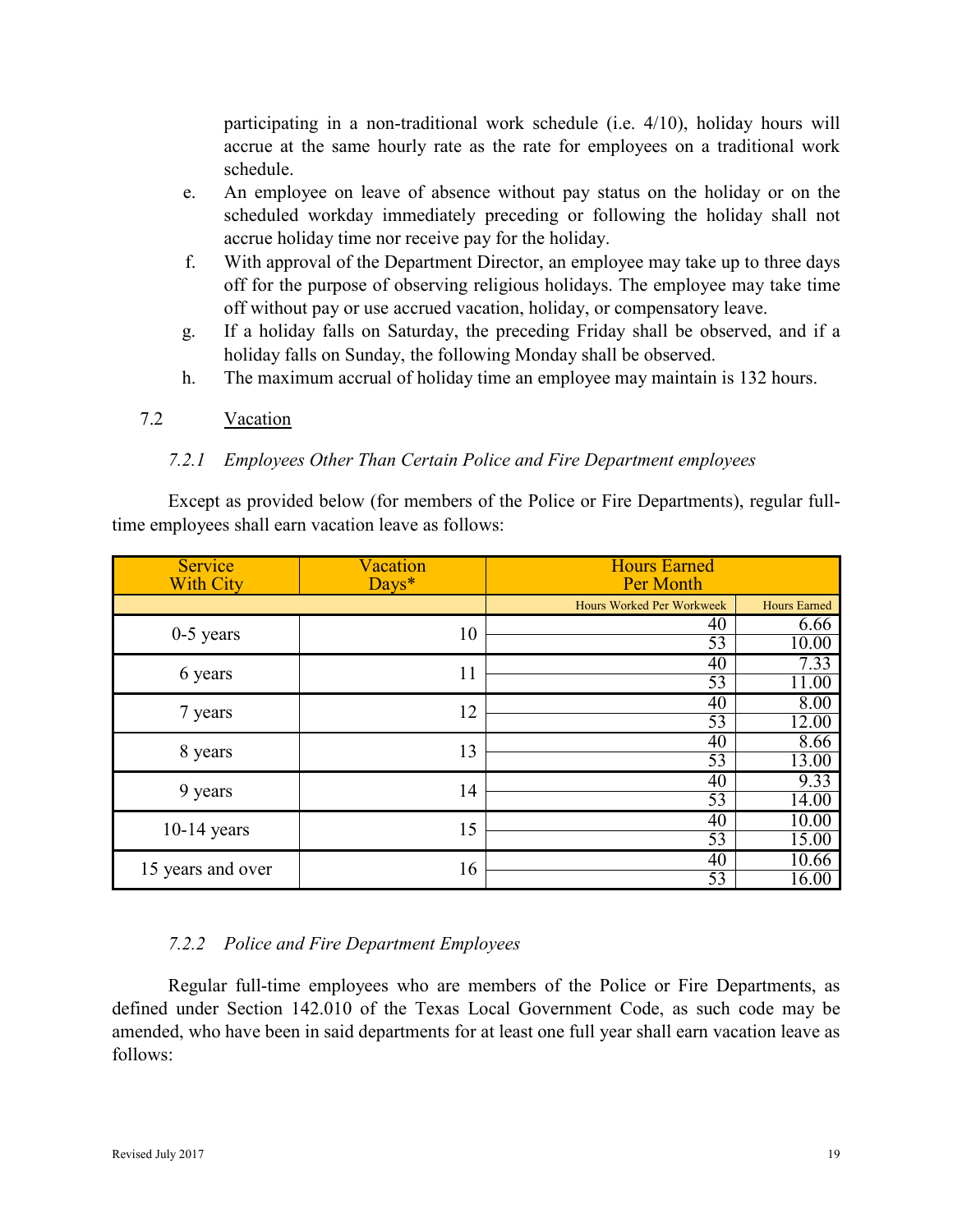| <b>Service</b><br><b>With City</b> | <b>Vacation</b><br>$Davs*$ | <b>Hours Earned</b><br>Per Month |                     |
|------------------------------------|----------------------------|----------------------------------|---------------------|
|                                    |                            | Hours Worked Per Workweek        | <b>Hours Earned</b> |
| Less than 1 year                   | 10                         | 40                               | 6.66                |
|                                    |                            | 53                               | 10.00               |
| $1-14$ years                       | 15                         | 40                               | 10.00               |
|                                    |                            | 53                               | 15.00               |
|                                    | 16                         | 40                               | 10.66               |
| 15 years and over                  |                            | 53                               |                     |

\*For those persons working a 24-hour shift, which includes sleeping time, each 24-hour shift shall be considered to be made up of two, 12-hour days.

#### *7.2.3 Administration of Vacation Leave*

Vacation leave shall be administered according to the following rules:

- a. Only regular, full-time employees shall accrue vacation leave.
- b. An employee's hire date shall be recorded as the anniversary date for the purpose of vacation accrual.
- c. The maximum accrual an employee may maintain is equal to, but not greater than, two (2) times his annual rate. Employees shall be encouraged to use a substantial portion of their vacation leave each year.
- d. An employee who accrues the maximum vacation leave allowed shall not accrue additional vacation until that employee uses a portion of the accrued vacation time.
- e. No vacation leave shall be allowed unless previously approved by the Department Director. Department Directors shall schedule or approve vacations giving due consideration to the needs of the City and the interests of the employee.
- f. Employees who are separated from City service for any reason shall be paid for any accrued, unused vacation leave up to, but not greater than, the maximum vacation accrual leave.
- g. Vacation leave may be taken in one-hour increments if so authorized by the Department Director or his designee.
- h. Vacation leave shall be charged only for time during which the employee would ordinarily have worked. For example, City holidays will not be charged against vacation time.
- i. Employees being laterally transferred, promoted or demoted shall retain accrued vacation leave.
- j. Vacation leave shall not be advanced to employees except with the approval of the City Manager.
- k. Vacation leave credits are not transferable between employees.
- l. An employee under suspension, or on leave without pay, shall not accrue vacation leave.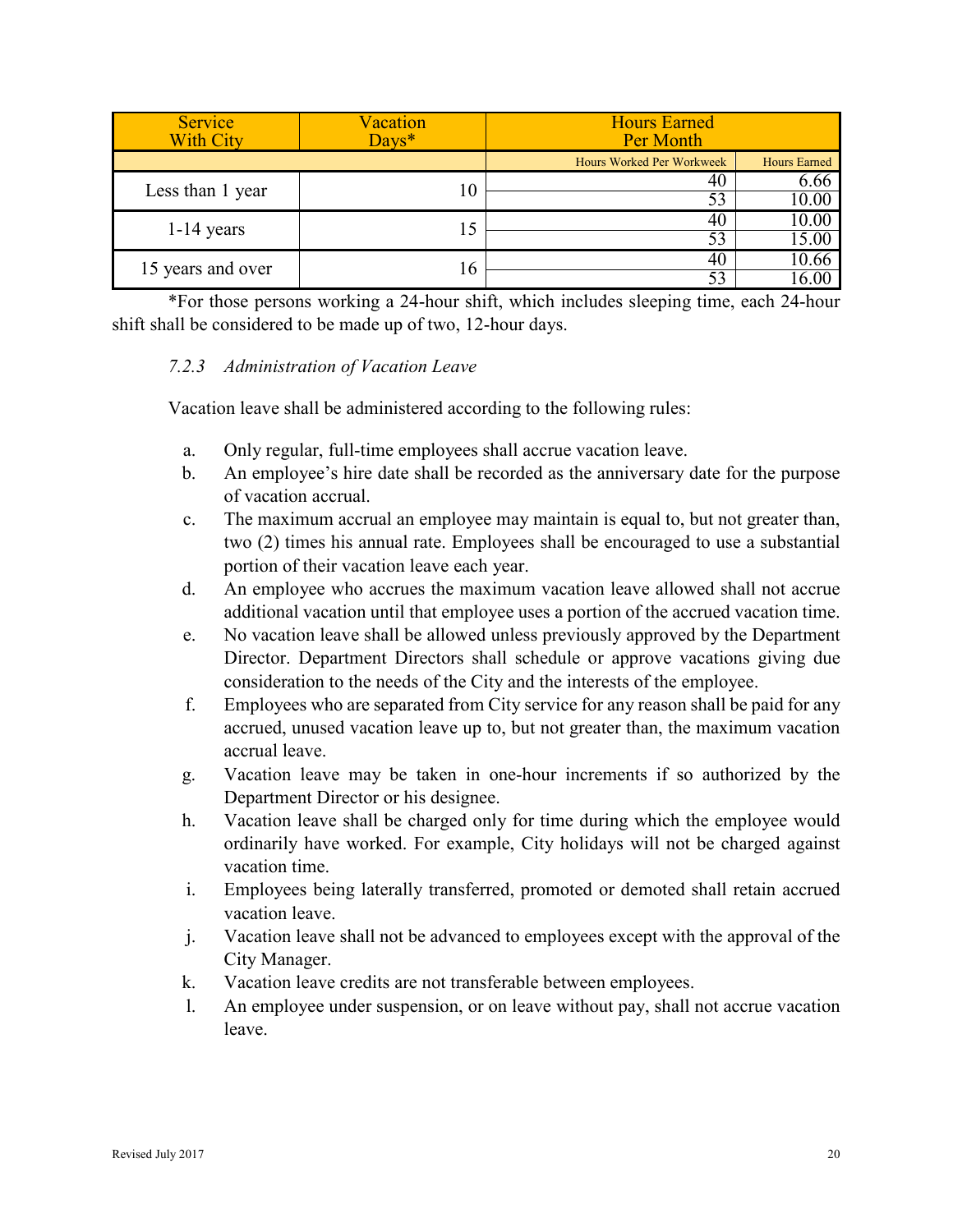#### 7.3 Sick Leave

#### *7.3.1 Applicability*

Sick leave is paid time away from work due to a bona fide illness or injury that prevents an employee from working, for medical visits, or to care for certain family members who are ill or injured. An employee to whom this section applies may use sick leave to care for his child, spouse or parent. A child of an employee is a biological, adopted, or foster child; a stepchild; a legal ward; or a child of a person standing "in loco parentis." A spouse is a person legally married to the employee under federal law. A parent of an employee is a biological parent or an individual who stands "in loco parentis" to the employee.

Regular, full-time employees shall earn sick leave as follows:

| <b>Hours Earned</b><br>Per Month |              |  |  |
|----------------------------------|--------------|--|--|
| Hours Worked Per Workweek        | Hours Earned |  |  |
| 40                               | 8.00         |  |  |
| $\overline{\phantom{a}}$<br>99   | 2.00         |  |  |

## *7.3.2 Administration of Sick Leave*

Sick leave shall be administered according to the following rules:

- a. Only regular, full-time employees shall accrue sick leave.
- b. On January 1 of each year, the first six months' worth of sick leave will be set aside from the major illness sick leave account for annual short-term sick leave. For new employees or employees who do not have at least six months' worth of sick leave accumulated, the first six months of sick leave accumulated will be used as shortterm sick leave. On December 31 of each year, if an employee has used one shortterm sick leave day or more, up to a maximum of six, the short-term sick leave account shall be replenished from the major illness leave account so that up to six days of sick leave are available at the beginning of each calendar year.
- c. If more than six days of short-term sick leave are taken during the year, additional days off must come from accumulated vacation days, compensatory time, or holiday time. Authorized use of major illness leave begins with the fourth consecutive working day of absence due to sickness. However, the short-term sick leave account will not be replenished once time is deducted from the major illness account.
- d. An employee who has 300 or more hours of major illness leave accumulated and has used his or her six short-term sick leave days for the year, has the option of using hours accumulated from his or her major illness sick leave account instead of using vacation, compensatory time, or holiday time for an illness. Should the employee's major illness sick leave fall below 300 hours, he or she no longer has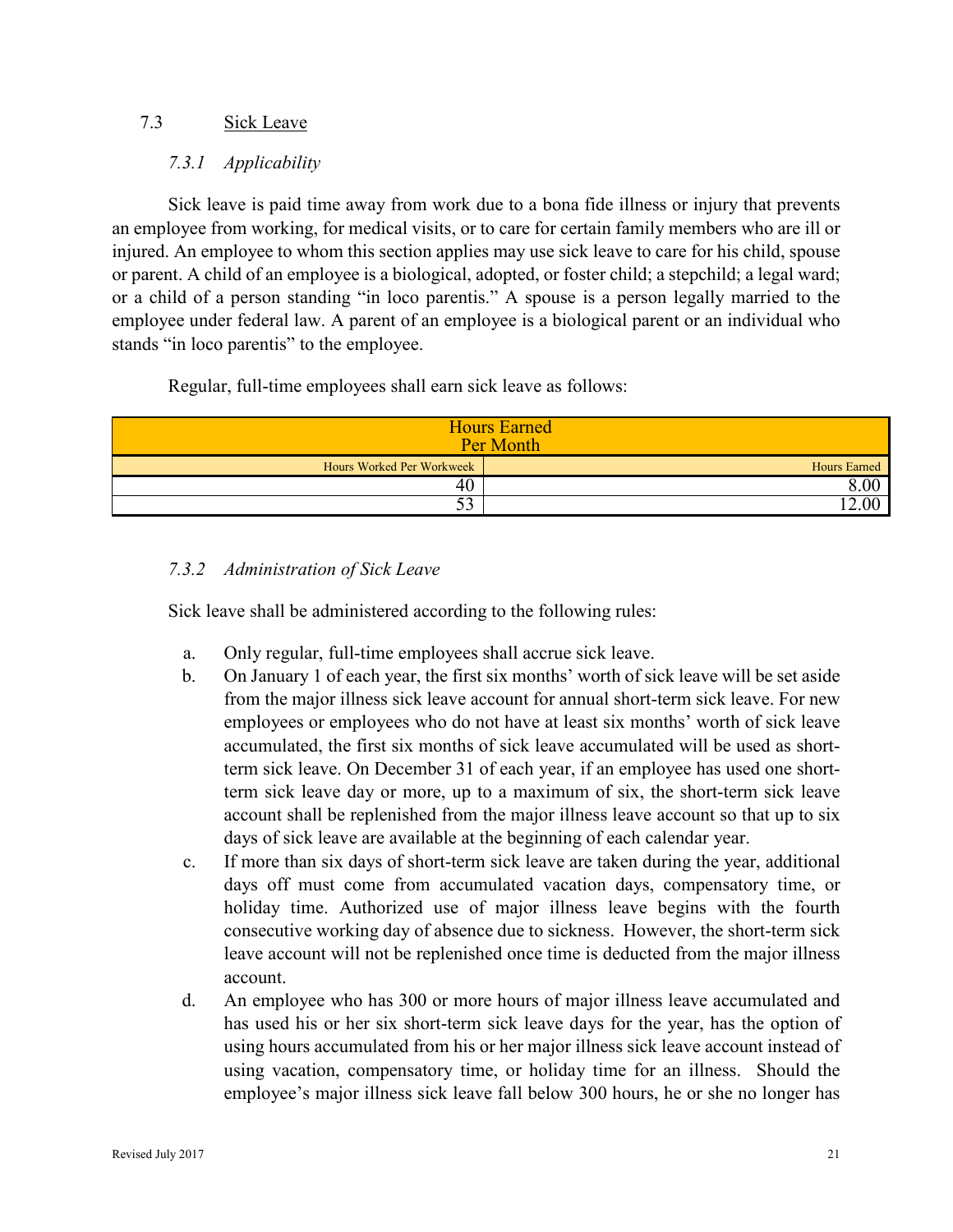this option except upon City Manager approval—he or she must use his or her vacation, compensatory time, merit reward time, or holiday time for an illness.

- e. Should an employee be out for an illness and return to work and the same illness then continues (within a reasonable period of time), the Department Director may authorize continued use of major-illness sick leave with no break in usage. The time worked between the original illness and the reoccurrence will not be deducted from sick leave but counted as actual time worked.
- f. Sick leave time shall not be used for attending funerals or for any other activity not expressly permitted in this Personnel Policy.
- g. Employees will not be permitted to engage in any employment or business outside of their regular City duties from the time they give notice of sick leave until such time as they have returned to work in their respective City departments, divisions, or offices unless the employee has prior approval from the employee's Department Director.
- h. An employee out on sick leave, either for himself or to care for an ill family member, must report to his supervisor on a regular basis as determined by the supervisor in order to be kept advised as to a return-to-work date.
- i. Accumulation of major illness sick leave credits for use during employment shall be unlimited. However, there is a maximum of 120 calendar days that can be expended for any one illness or injury. After that period of time, an employee may be placed on administrative leave without pay and may apply for long term disability.
- j. Sick leave credits will not be restored upon rehire. Employees shall not receive any pay or other compensation either for, or in lieu of, accrued sick leave time upon any type of employment termination except as otherwise authorized in this section.
- k. The City Manager, Department Director, or Department Director's designee may request and obtain verification of the circumstances surrounding any use of sick leave. Failure to provide verification upon request may subject an employee to disciplinary action, up to, and including, termination of employment.
- l. Notwithstanding any other provision of this Policy, after the exhaustion of sick leave within a year, additional leave must come from accumulated vacation days, compensatory time, or holiday time. Pay shall be discontinued when all accumulated leave is exhausted.
- m. An employee who becomes ill or injured during a vacation may request that the vacation be terminated and the time of the illness or injury be charged to sick leave.
- n. Sick leave credits are not transferable between employees.
- o. Part-time and temporary employees shall not accrue sick leave.
- p. Falsely claiming sick leave or failing to provide requested medical verification may result in disciplinary action up to and including termination of employment.
- q. Upon retirement from the City, employees will be paid for 25% of accumulated major illness sick leave exceeding sixty working days, up to a total of thirty days.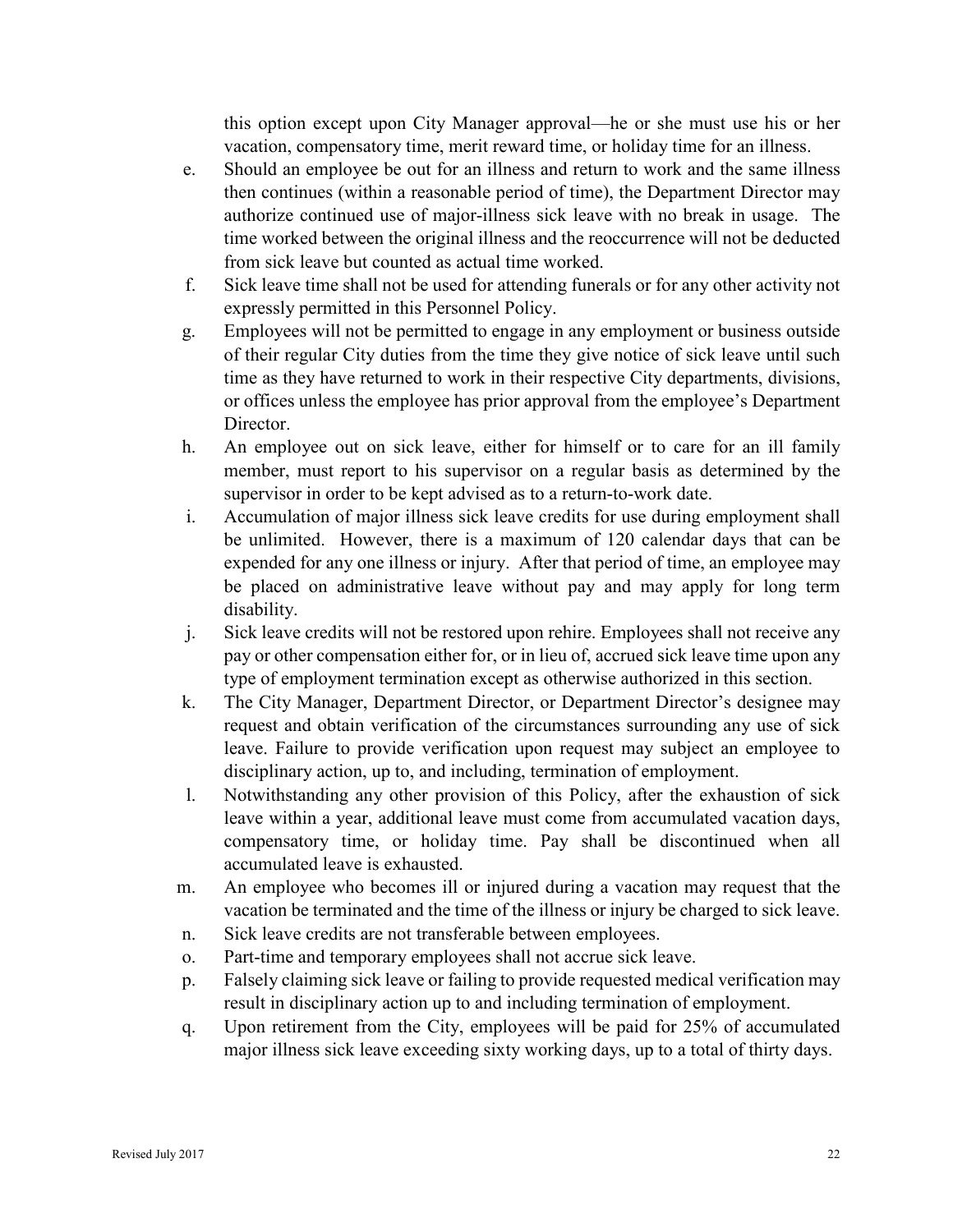- r. Sick leave may be taken in increments equivalent to one hour of work because of illness, injury, legal quarantine, or routine health care appointments, which cannot reasonably be scheduled outside of working hours.
- s. The City reserves the right to have a physician, appointed by the City, to render a decision (second opinion) as to whether an employee is able to return to work either in a full-duty or a light-duty status. If it is determined that an employee is not able to perform his normal job but the employee is able to perform a lighter duty job, it will be at the City's discretion as to whether the employee is to be placed on sick leave or to return to work on a light-duty status.
- t. If an employee is released to a light duty status, the employee may be placed in another position or department to perform a light duty job. If the employee works in a light duty status for more than 90 days, the employee's salary may be reduced if the light duty position is in a lower pay range.

## 7.4 Military Leave

The City provides leave and associated benefits in compliance with the Uniformed Services Employment and Reemployment Rights Act (USERRA) and other applicable federal and state laws. An employee should contact HR as soon as practicable prior to taking military leave to determine applicable responsibilities and procedures.

## 7.5 Funeral/Bereavement Leave

A Department Director may grant a regular full-time employee under his supervision up to three (3) days of leave with pay in the event of a death within the employee's immediate family, provided that the employee's request complies with this subsection and is adequately supported by appropriate documentation. In this subsection, the phrase, "immediate family" means an employee's father, father-in-law, mother, mother-in-law, sister, brother, spouse, child, step-child, grandparent, or grandchild. If requested by the employee, the City Manager may grant additional leave, which may be taken as leave without pay or, if available, holiday leave or vacation leave, in cases involving extenuating circumstances or extreme traveling distances.

Part-time and temporary employees may be granted not more than three (3) days of leave without pay in the event of a death within the employee's immediate family. If requested by the employee, the City Manager may grant additional leave without pay in cases involving extenuating circumstances or extreme traveling distances.

Department Directors and the City Manager must document any type of leave granted for a funeral or bereavement and must submit such documentation to HR within 7 days of the date such leave is granted for placement and retention in the employee's personnel file.

## 7.6 Administrative Leave with Pay

A regular, full-time employee ordered not to report to work or who cannot report to work because of inclement weather or disaster may be granted administrative leave with pay by the City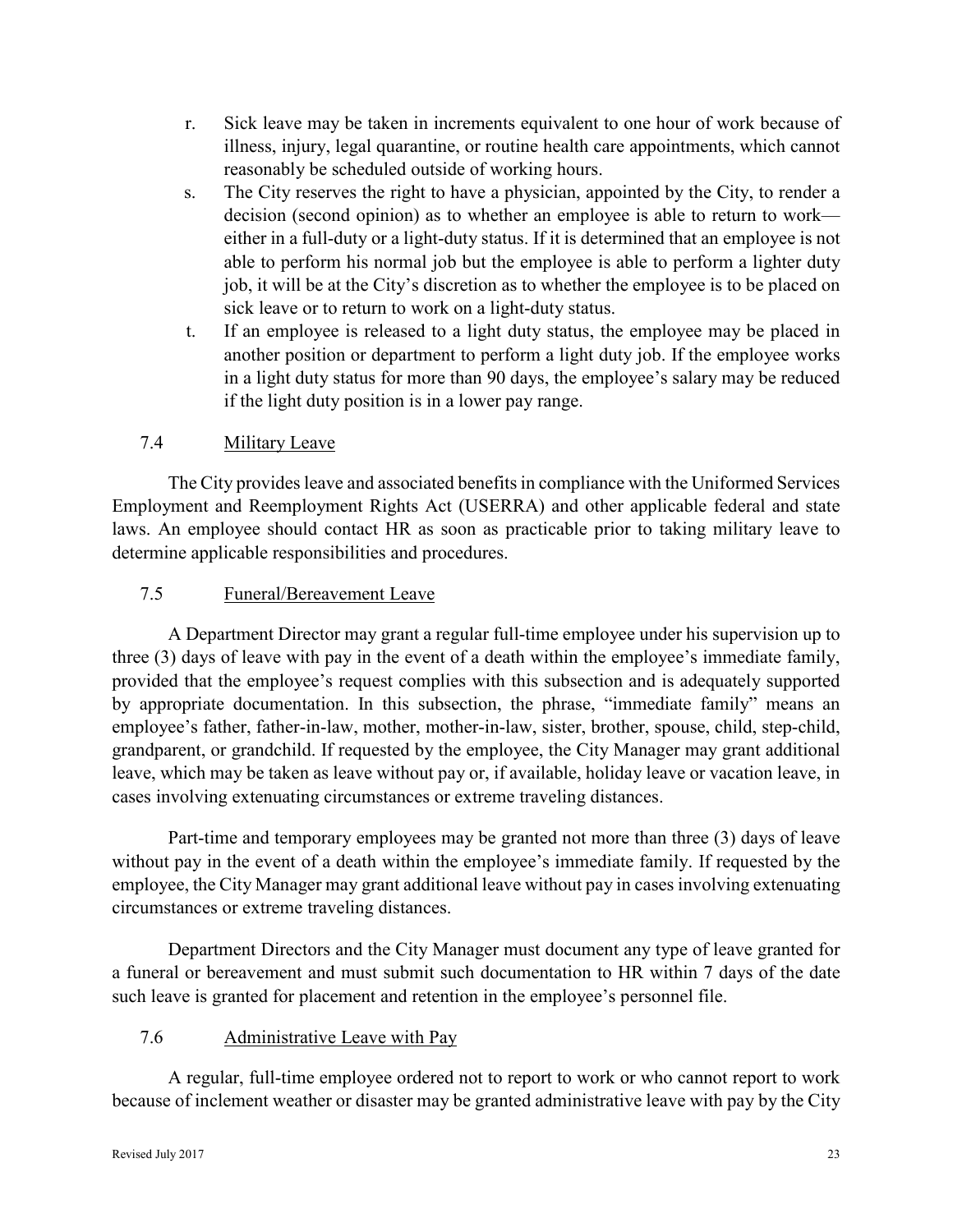Manager. All employees shall be granted sufficient administrative leave with pay, when necessary, in order to vote in an official election. All employees called for jury service shall be granted administrative leave with pay during such service and shall retain any fees paid by the courts. Employees excused or released from jury service shall report to their workstations in accordance with departmental instructions. With the approval of the City Manager, a Department Director may grant an employee administrative leave with pay for purposes of attending a professional conference, convention, training activity, legislative proceeding, civic function or meeting, or for the purpose of coordinating with governmental and private agencies and entities in the interest of the City. Administrative leave with pay shall only be provided in the amount of time the employee was scheduled to work.

## 7.7 Administrative Leave Without Pay

For circumstances not falling within other provisions of this Personnel Policy, the City Manager may authorize an employee to take administrative leave without pay under such terms and conditions as may be determined by the City Manager. Administrative leave without pay may be authorized for up to 6 months. No benefits will be provided to an employee while on administrative leave without pay except any insurance coverage, in effect and under the terms and conditions offered during such administrative leave without pay. Such insurance coverage will be provided to the employee by the City for up to 6 months. Sick leave, vacation time, holiday time, and longevity will not accrue while the employee is out on administrative leave without pay. Should an employee return to work, accruals for sick leave, vacation time, holiday time, longevity, and other benefits shall resume accruing at the same rate as when the employee began the administrative leave without pay.

Except as provided in Chapter 7, the City may or may not hold the employee's position open during his administrative leave without pay. If the City does hold a position during an employee's administrative leave without pay, at the City's option, the employee may return to his former position, or he may be placed in a similar position.

If an employee is unable to return to work at the end of 6 months, or is terminated, the employee may elect to continue his health and dental insurance coverage under the provisions of the Consolidated Omnibus Reconciliation Act of 1985 ("COBRA"). The employee will be responsible for the premium and any other related fees for the coverage. COBRA payments are due the first of each month and are to be submitted to the insurance carrier.

## 7.8 Absences in Excess of 120 Calendar Days

After the expiration of 120 calendar days following any continuous absence due to any reason, an employee may be placed on administrative leave without pay under such terms and conditions as may be determined by the City Manager, and, if applicable, may apply for long-term disability.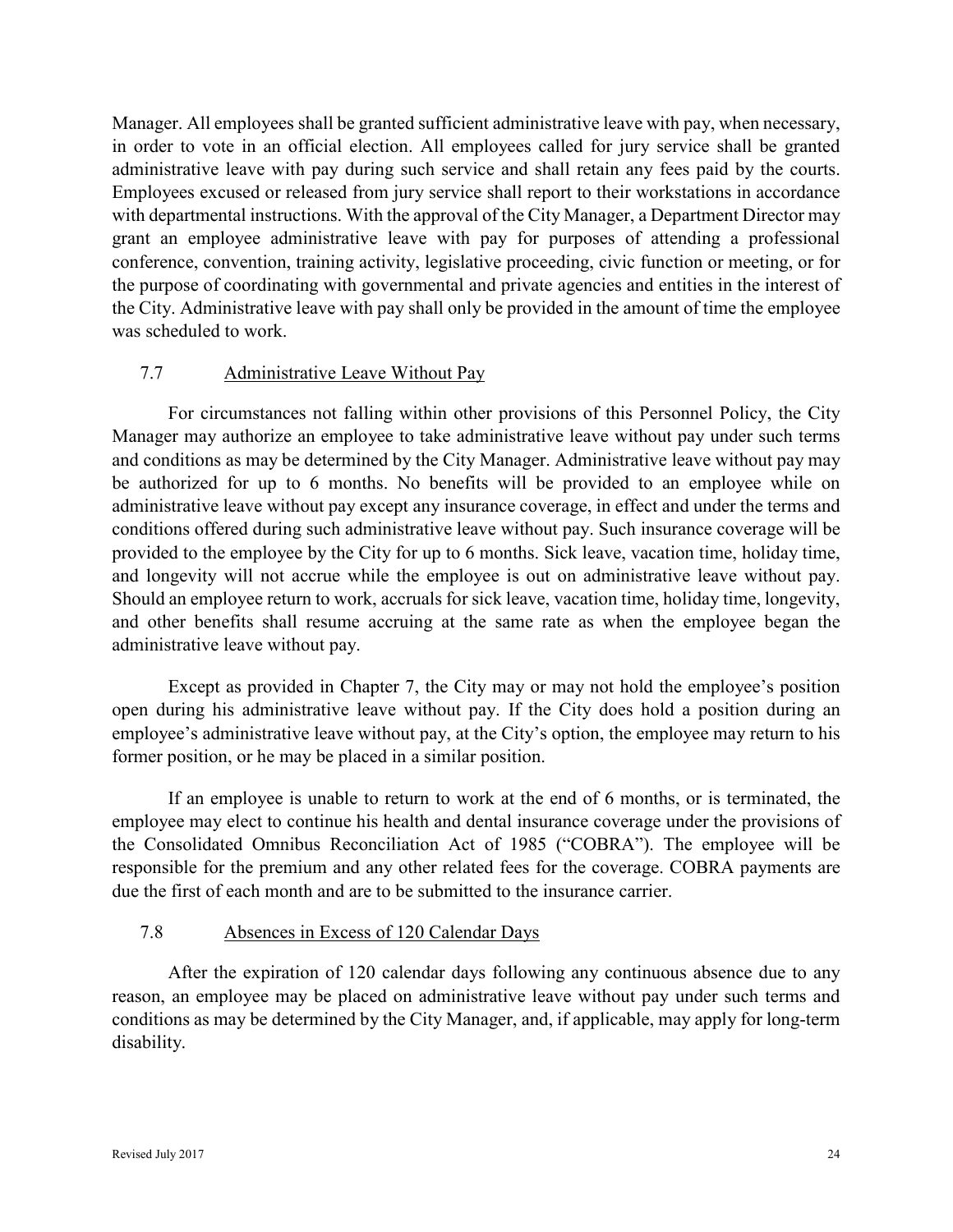#### 7.9 Absence Without Leave (Lost Time)

An employee failing to report for duty or remain at work as scheduled without proper notification, authorization or excuse shall be considered absent without leave, and shall not be in pay status for the time involved. Absence without leave constitutes abandonment of duties, which may result in dismissal. If an employee is absent for 3 days without notifying his supervisor, the City may assume that the employee has quit and the employment relationship may be terminated.

#### 7.10 Occupational Injury Benefit Program

The purpose of this Section is to establish employee benefits for those individuals who receive occupational injuries and to define a process for administering the Worker's Compensation Program for the City of Missouri City.

## *7.10.1 Responsibilities and Duties*

*Accident Review Committee*: The City may form an Accident Review Committee comprised of members from several City Departments who will review and investigate any workrelated injury or occupational disease claimed or suspected.

*Finance Department*: The Finance Department shall be responsible for overall supervision, coordination and instruction in execution of the City's Workers' Compensation Program. All questions relative to the specific application of the Workers' Compensation Act should be directed to the Finance Director or to the HR Director.

*Department Directors*: Department Directors may implement safety guidelines and policies applicable to their departments. Each Department Director should see that all occupational injuries are immediately reported to the HR Director. A delay in reporting accidents may cause a delay in the payment of applicable benefits or may result in disallowance of benefits. To the fullest possible extent, Department Directors should arrange for personal contact with all employees who suffer major lost time injuries. Contact should be made, if possible, no later than 48 hours after the initial report of injury. Department Directors shall review all accident reports, may review recommendations of the Accident Committee, if any, and shall take appropriate corrective action to minimize the likelihood of reoccurrence of such accidents.

*Individual Employees*: An injured employee must immediately notify his supervisor when accidents occur, who, in turn, will notify his supervisor up through the chain of command to the Department Director.

## *7.10.2 Salary-Continuation Benefits*

In addition to the benefits prescribed under the Workers' Compensation Act, an injured employee unable to work in any available position may receive a salary-continuation benefit in accordance with the terms and conditions set forth herein. An employee must have accrued sick leave or other accrued leave to be eligible to receive the salary-continuation benefit.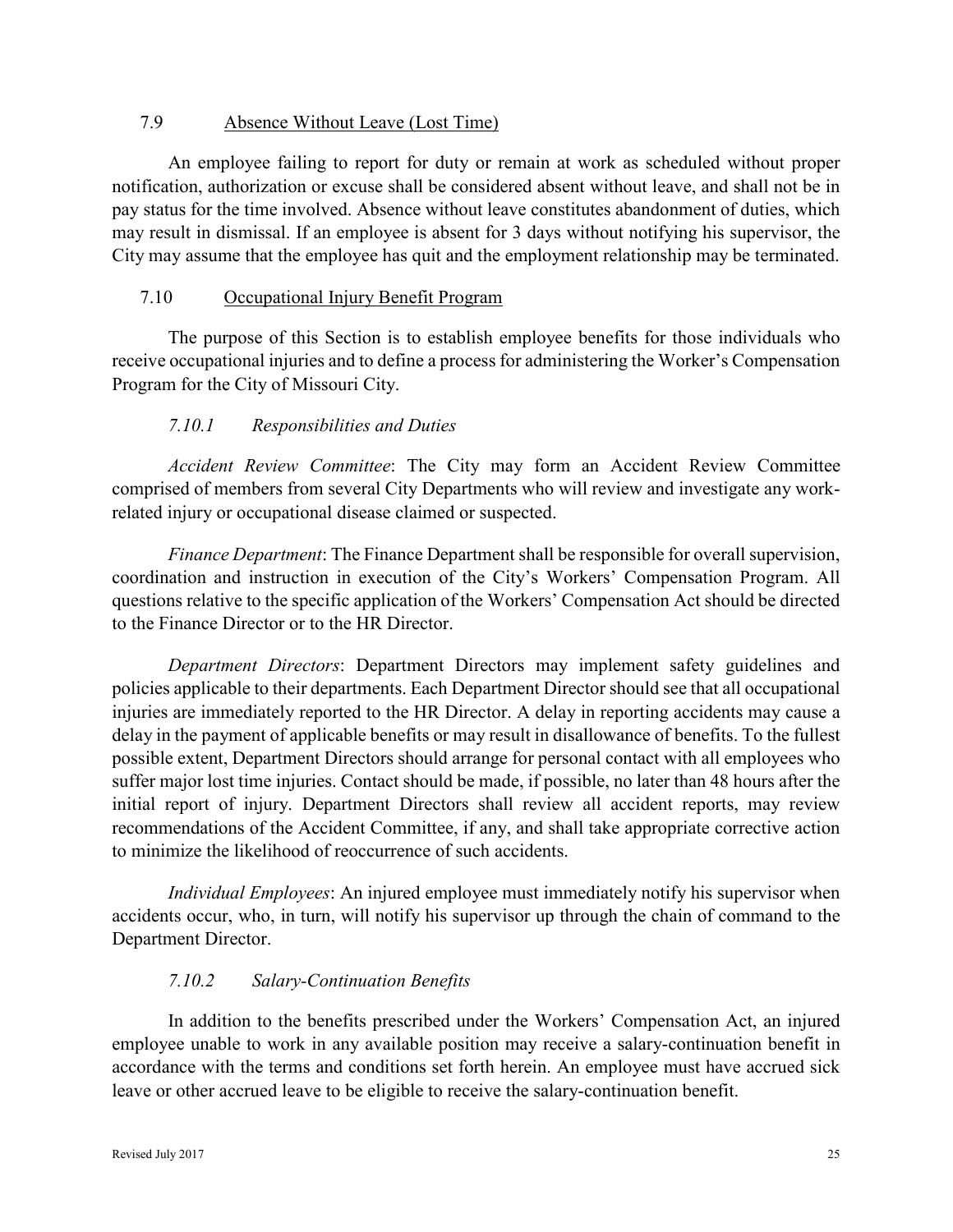The salary-continuation benefit payments shall result in a deduction of accrued sick leave or other accrued leave. The increments by which an employee's accrued sick leave or other leave is deducted shall be as set forth herein. The monetary amount of the salary-continuation benefit per pay period shall be calculated as follows: net pay (salary) before the injury minus the workers' compensation benefit payment amount which corresponds to such pay period equals the amount of the salary-continuation benefit for that period. The salary-continuation benefit payments shall result in a deduction to the employee's accrued sick leave or other accrued leave as follows: the salary-continuation benefit payment paid divided by the employee's hourly rate equals the sick leave or other leave hours to be deducted for the benefit payment. In no circumstances shall the paragraph above be construed so as to make the salary-continuation benefit exceed the difference between the level of income benefit payments and the employee's net pre-injury wage. The salarycontinuation benefit shall cease after the expiration of 120 calendar days from the date of first absence from work due to the work related injury.

Salary continuation and/or sick leave benefits may be withdrawn if:

- a. The accident is not reported within twenty-four hours, unless the employee is unable to comply due to his work-related injury or occupational disease.
- b. The employee does not promptly submit to an examination(s) by a physician(s) of the City's choice.
- c. The employee is awarded disability retirement.
- d. The employee is found to be working.
- e. The employee resigns, is terminated from City employment or is placed on administrative leave without pay.
- f. The employee will not agree to perform light, partial or part-time City work as authorized by a physician and as requested by the City.
- g. If the employee fails, refuses to comply with, or disregards the treating physician's instructions regarding treatment.
- h. The employee misrepresents his physical condition as other than in fact it is.
- i. The employee fails to return to regular or partial duty after he has been released for regular or partial-duty by a physician.
- j. The employee fails to notify the City of a previous medical problem, which is aggravated by duties while in the employment of the City.
- k. The employee refuses to supply medical reports or other information relating to the injury, when requested by the City or fails to report weekly to his supervisor and the HR Director.

In the event an employee develops a serious health condition, as defined herein, as a result of an occupation injury, the employee may be eligible for family medical leave if he is otherwise qualified under the provisions of the Family Medical Leave Act.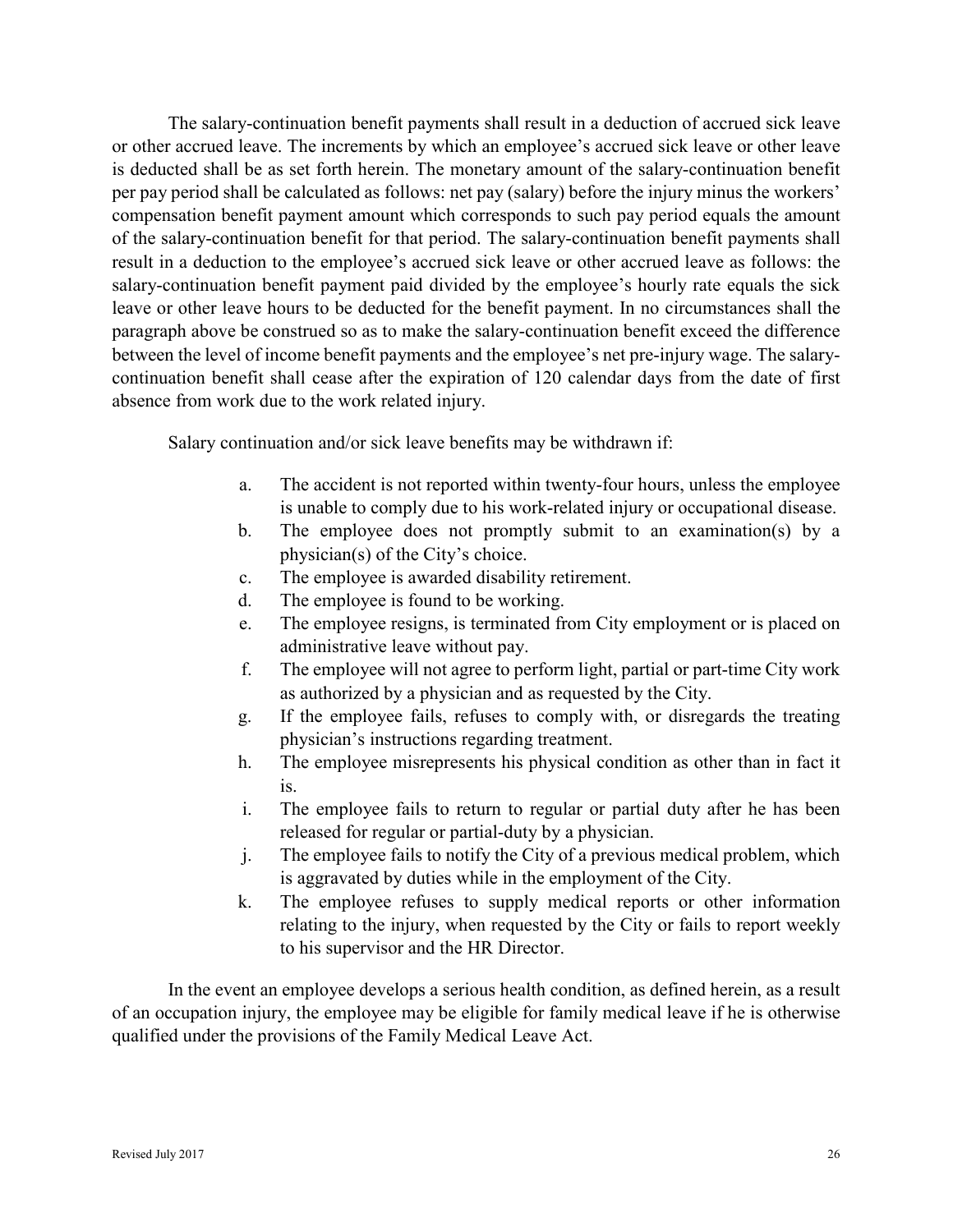#### 7.11 Nursing Mothers

In accordance with the Patient Protection and Affordable Care Act, Title IV, Section 4207 (29 U.S.C. § 207(r)(1)) and Section 619.003 of the Texas Government Code, the City Manager prepared and the Human Resources and Organizational Development Department administers a policy to accommodate the expression of breast milk during a work day by employees who are nursing mothers. Employees may contact HR for information regarding the City's policy.

## **CHAPTER 8: FAMILY MEDICAL LEAVE ACT**

The Family and Medical Leave Act ("FMLA"), as codified in the United States Code, Title 29, Chapter 28, Sections 2601-2654, requires covered employers to provide eligible employees with up to 12 weeks per year of unpaid leave, with protection of the employee's job and continued medical benefits, for certain qualifying conditions. The purpose of this Section is to provide employees with a general description of FMLA rules. In the event that a term is undefined herein, the meaning of that term under federal law shall apply. In the event of any conflict between this Section and the applicable law, employees will be afforded all rights required by law. For more information or for questions related to FMLA, contact HR.

## 8.1 Definitions

For purposes of this Section, the following words have the following meanings:

- a. *Child* means a biological, adopted, or foster child; a stepchild; a legal ward; or a child of a person standing in the position of a parent who is (a) under 18 years of age or (b) 18 years of age or older and incapable of self-care because of a mental or physical disability.
- b. *Covered military member* means the employee's spouse, son, daughter, or parent on active duty or call to active duty status.
- c. *Covered service member* means a current member of the Armed Forces, including a member of the National Guard or Reserves, who is undergoing medical treatment, recuperation, or therapy, is otherwise in outpatient status, or is otherwise on the temporary disability retired list, for a serious injury or illness incurred in the line of duty on active duty.
- d. *Health Care Provider* means a doctor of medicine or osteopathy who is authorized to practice medicine or surgery by the state in which the doctor practices; or any other health care provider as defined by the FMLA.
- e. *Parent* means biological parent or an individual who stands or stood in loco parentis to an employee when the employee was a child.
- f. *Reduced Leave-Schedule* means a leave schedule that lowers the usual number of hours per workweek, or hours per workday, of an employee.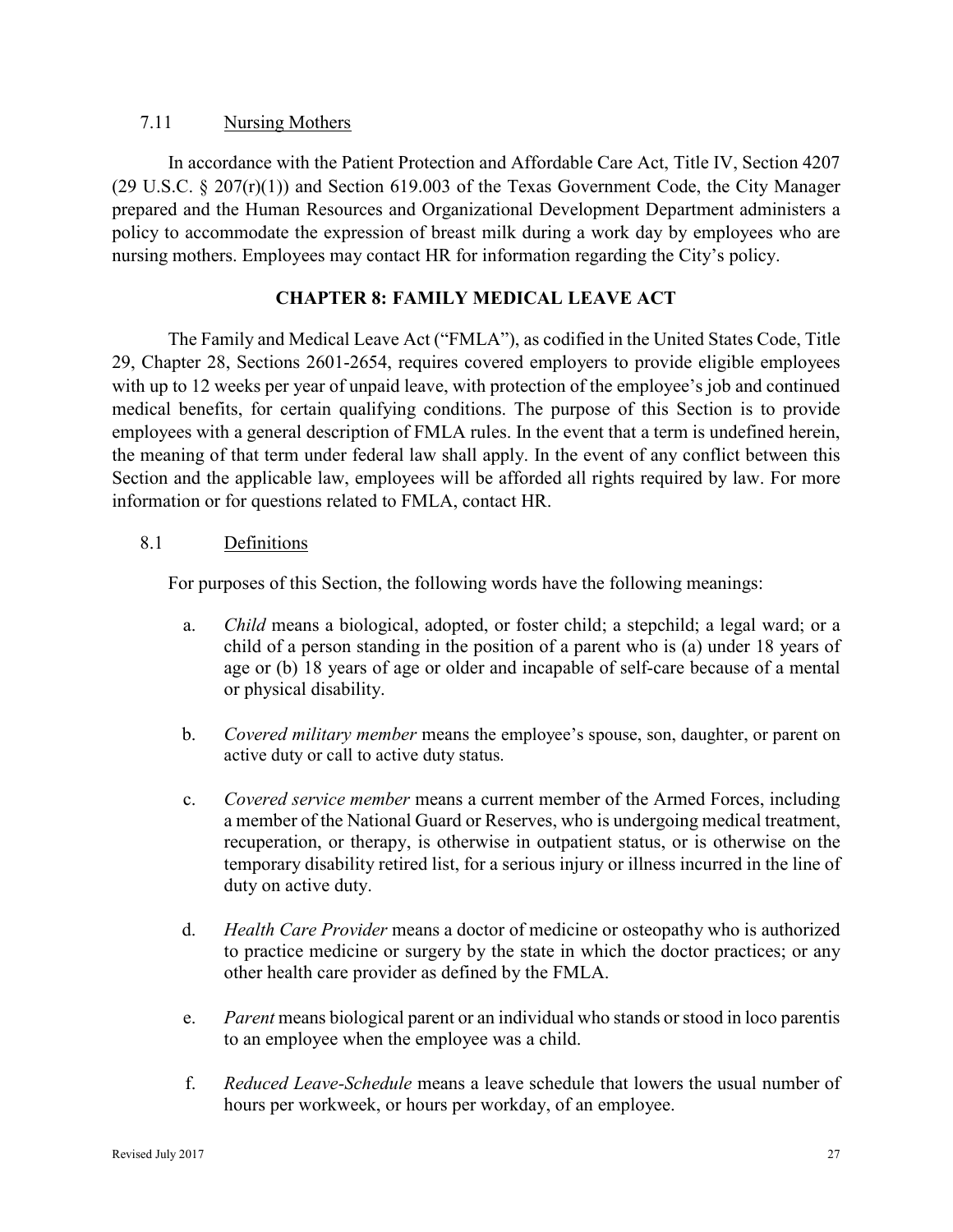- g. *Serious Health Condition* means that term as defined by the FMLA.
- h. *Spouse* means that term as defined by federal law.

## 8.2 Eligibility

Employees who have been employed for at least 12 months, worked at least 1,250 hours during the preceding 12-month period, and work at a location where at least 50 employees are employed at the location or within 75 miles of the location, are generally eligible for FMLA leave. FMLA is unpaid leave that runs concurrently with other types of leave, such as sick leave, vacation leave, short-term disability, and worker's compensation.

## 8.3 Amount of Leave

## *8.3.1 12 Workweeks*

Eligible employees are entitled to 12 workweeks of unpaid leave in a rolling 12-month period for:

- a. the birth of a child and to care for the newborn child within one year of birth;
- b. the placement with the employee of a child for adoption or foster care and to care for the newly placed child within one year of placement;
- c. to care for the employee's spouse, child, or parent who has a serious health condition;
- d. a serious health condition that makes the employee unable to perform the essential functions of his job; and
- e. any qualifying exigency arising out of the fact that the employee's spouse, son, daughter, or parent is a covered military member on active duty (or has been notified of an impending call or order to active duty) in support of a contingency operation.

## *8.3.2 26 Workweeks*

Eligible employees are entitled to 26 workweeks of unpaid leave during a single 12-month period to care for a covered servicemember with a serious injury or illness if the eligible employee is the servicemember's spouse, son, daughter, parent, or next of kin.

## *8.3.3 Spouses*

If husband and wife are both employed by the City and are eligible to take FMLA leave, they are limited to a combined total of 12 workweeks of leave during any 12-month period for leave taken under subsections 8.3.1(a)-(c) of this Section.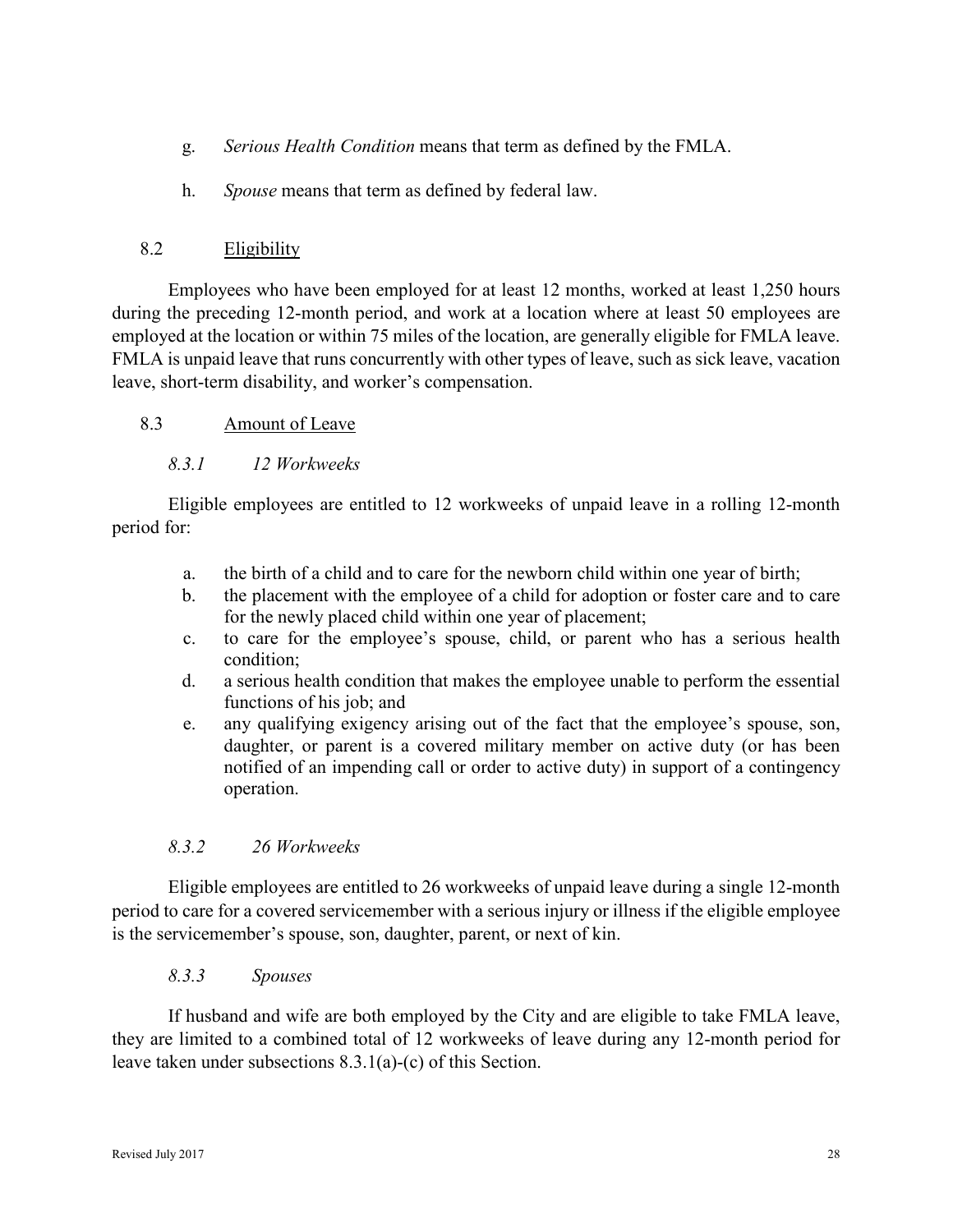## *8.3.4 Exhaustion of Paid Leave*

An employee who takes FMLA leave must substitute and exhaust accrued sick leave, vacation leave and holiday leave, as part of the 12-week or 26-week entitlement periods before beginning leave without pay status. An employee may elect to substitute accrued compensatory time as part of the 12-week or 26-week entitlement periods.

When an employee is on FMLA leave without pay, vacation leave, sick leave, holiday leave, and longevity will not accrue. Should an employee return to work, accruals for vacation, sick leave, longevity and other benefits, except for health benefits which are addressed elsewhere in this Section, will begin accruing at the same benefit rate as when the employee began his FMLA leave without pay.

#### 8.4 Requests for Leave

Whenever leave is taken or anticipated to be taken that may be subject to the FMLA, the employee should fill out a FMLA leave request form. When the need for leave is foreseeable, the employee must provide the City with at least 30 days advanced written notice. When an employee becomes aware of a need for FMLA leave less than 30 days in advance, the employee must provide notice as soon as practicable. Employees must give the City sufficient information for it to make a determination as to whether the employee's absence is FMLA-qualifying. Employees shall not be retaliated against for requesting or taking FMLA leave. Employees should report any alleged retaliation to HR immediately.

## 8.5 Leave Certification

The City may require FMLA leave to be supported by a certification issued by the health care provider of the employee or the child, spouse, parent, or next of kin of the employee. A certification must be furnished within 15 calendar days of the request for such certification or as soon as is practicable to HR. The Department Director shall be notified when such certification is received by the City and of the length, terms and conditions of the leave necessitated by the FMLA qualifying reason. The City may require a second or third medical opinion (at the City's expense).

Employees may be asked to periodically recertify the need for FMLA. The recertification must be provided within 15 days or as soon as practicable under the particular facts and circumstances. The City will request recertification no more than every 30 days, but may request recertification in less than 30 days if (1) the employee requests an extension of leave, (2) circumstances described by the previous certification have changed significantly, or (3) the City receives information that casts doubt upon the employee's stated reason for the absence or the continuing validity of the certification.

## 8.6 Intermittent or Reduced-Leave Schedule

An eligible employee may take FMLA leave on an intermittent or reduced-leave schedule for a qualifying exigency if medically necessary for planned medical treatment only if approved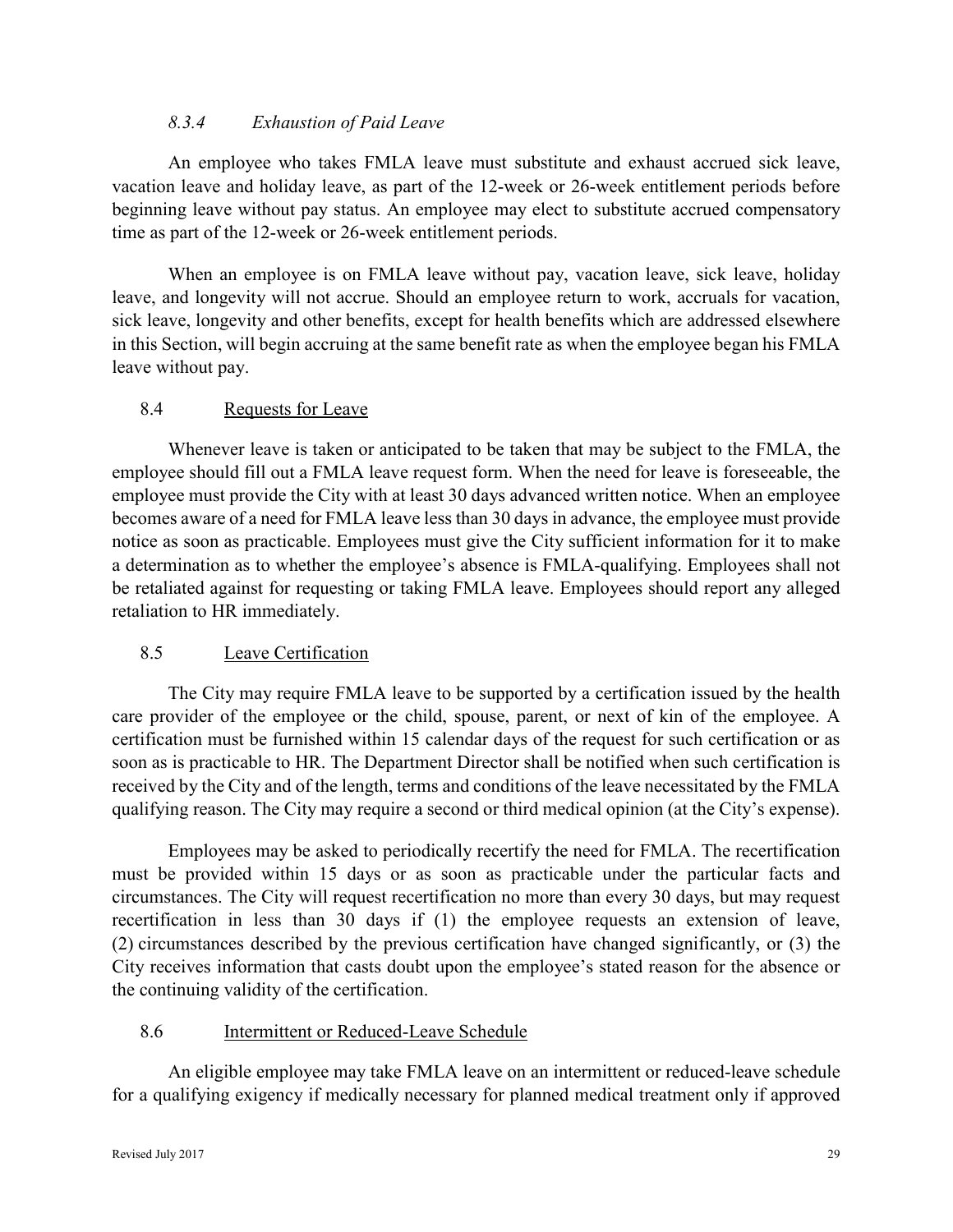by the City Manager. Employees needing intermittent leave or leave on a reduced-leave schedule for planned medical treatment must attempt to schedule their leave so as not to disrupt the City's operations. If an employee requests intermittent leave or leave on a reduced-leave schedule, the City may require the employee to transfer temporarily to an available alternative position for which the employee is qualified and that has equivalent pay and benefits and better accommodates recurring periods of leave than the regular employment position of the employee.

## 8.7 Health Benefits

The City will provide health benefits to an employee while on FMLA leave at the level and under the conditions benefits would have been provided if the employee had continued in employment for the duration of the leave. The City may elect to recover the cost that the City paid for the health benefits during the period of unpaid leave if the employee fails to return to work after the period of leave to which the employee is entitled has expired.

## **CHAPTER 9: DRUG-FREE WORKPLACE**

All employees of the City are required to refrain from the use of illegal drugs. Persons who use illegal drugs, on or off duty, are not suitable for employment with the City. The use, possession, or sale of illegal drugs by any employee, on or off duty, is strictly prohibited. Possession or use of alcoholic beverages on City premises is prohibited except when specifically authorized as a necessary job assignment, or at City-sponsored social or recreational functions approved by the City Manager. Further, employees shall not be under the influence of alcohol or performancealtering drugs while on duty or on call. All employees shall be aware that violation of this policy can result in disciplinary action, up to, and including, dismissal. Any employee who learns or suspects that another employee is in violation of any aspect of this policy shall immediately report such violation to a supervisor.

An employee who uses or possesses illegal drugs while on duty, during working hours, or on City property, is subject to immediate disciplinary action, up to and including dismissal. Further, employees reasonably suspected to be under the influence of alcohol or drugs shall be prevented from engaging in further work of any sort and may be subjected to immediate testing in accordance with the procedures set forth in this Section.

## 9.1 Employee Responsibilities

All employees must:

- a. not report to work or be "on call" while his ability to perform job duties is impaired due to alcohol or drug use, on or off duty;
- b. not possess or use alcohol or drugs during working hours, on breaks, during meal periods or while operating any City vehicle or equipment, except when specifically authorized as a necessary job assignment or as otherwise allowed under this Section;
- c. not directly or through a third party sell or provide drugs to any person or to any other employee while either employee or both employees are on duty or "on-call";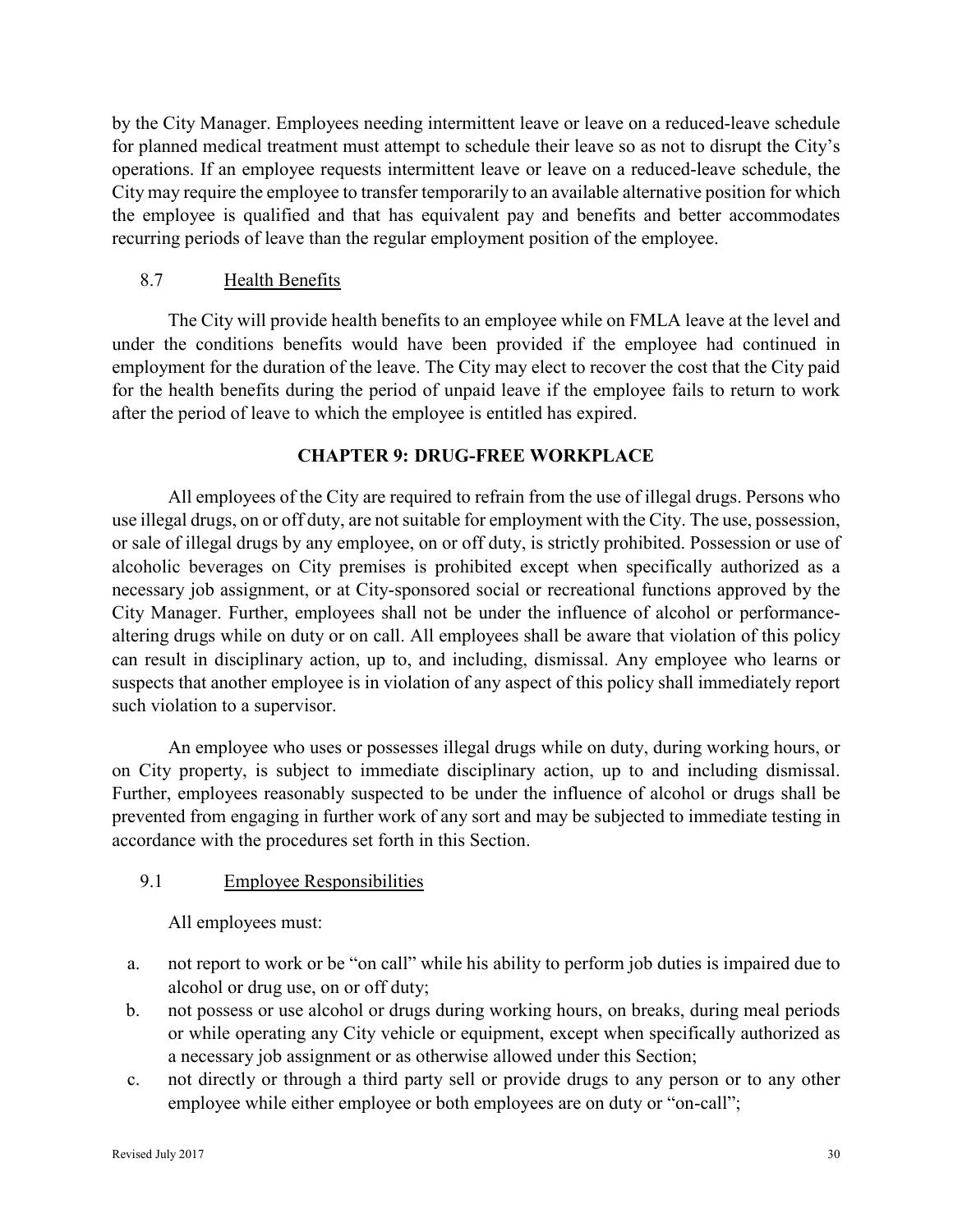- d. submit immediately to reasonable requests for alcohol and/or drug testing when requested by a responsible City representative;
- e. notify his supervisor, before beginning work, when taking any medications or drugs (prescription or non-prescription) that may interfere with the safe and effective performance of duties or operation of City equipment; and
- f. provide, within 24 hours of request, a current valid prescription for any drug or medication identified when a drug test is positive. The prescription must be in the employee's name.

## 9.2 Pre-Employment Drug Screening

All applicants for employment by the City shall be required to undergo drug testing for the presence of certain drugs after a contingent offer of employment is made. Applicants who refuse to consent to drug screening will not be considered for employment. An applicant who has a positive test result after an initial drug test and a confirmatory test shall not be eligible for hire by the City until the expiration of one year from the date of testing. An applicant who has tested positive shall be eligible to reapply for City employment upon the expiration of such one year period; provided however, that the applicant shall be subject to retesting prior to employment.

## 9.3 Drug and Alcohol Screening for Current Employees

## *9.3.1 Reasonable Suspicion*

The City may require an employee to undergo drug and/or alcohol testing if there is a reasonable suspicion that the employee is under the influence of drugs or alcohol during working hours. "Reasonable suspicion" means an articulable belief based on specific facts and reasonable inferences drawn from those facts that an employee is under the influence of drugs or alcohol. Circumstances that constitute a basis for determining "reasonable suspicion" may include, but are not limited to:

- a. a pattern of abnormal, unusual, or erratic behavior;
- b. information provided by a reliable and credible source;
- c. possession of drugs or alcohol or direct observation of drug or alcohol use; or
- d. presence of the physical symptoms of drug or alcohol use (i.e., glassy or bloodshot eyes, alcohol odor on breath, slurred speech, poor coordination or reflexes).

## *9.3.2 Post-Accident Testing*

An employee shall be required to submit to drug or alcohol testing, or both, when he is involved in a work-related accident involving a fatality and there is a reasonable possibility that drug use was a contributing factor or when he receives a citation under state or local law for a moving traffic violation committed while working. This does not limit a supervisor's ability to otherwise require drug and/or alcohol testing of an employee after he is involved in a work-related accident. An employee who refuses to consent to a drug and/or alcohol test when required under this Section is subject to disciplinary action up to, and including, dismissal. The reasons for the refusal shall be considered in determining the appropriate disciplinary action.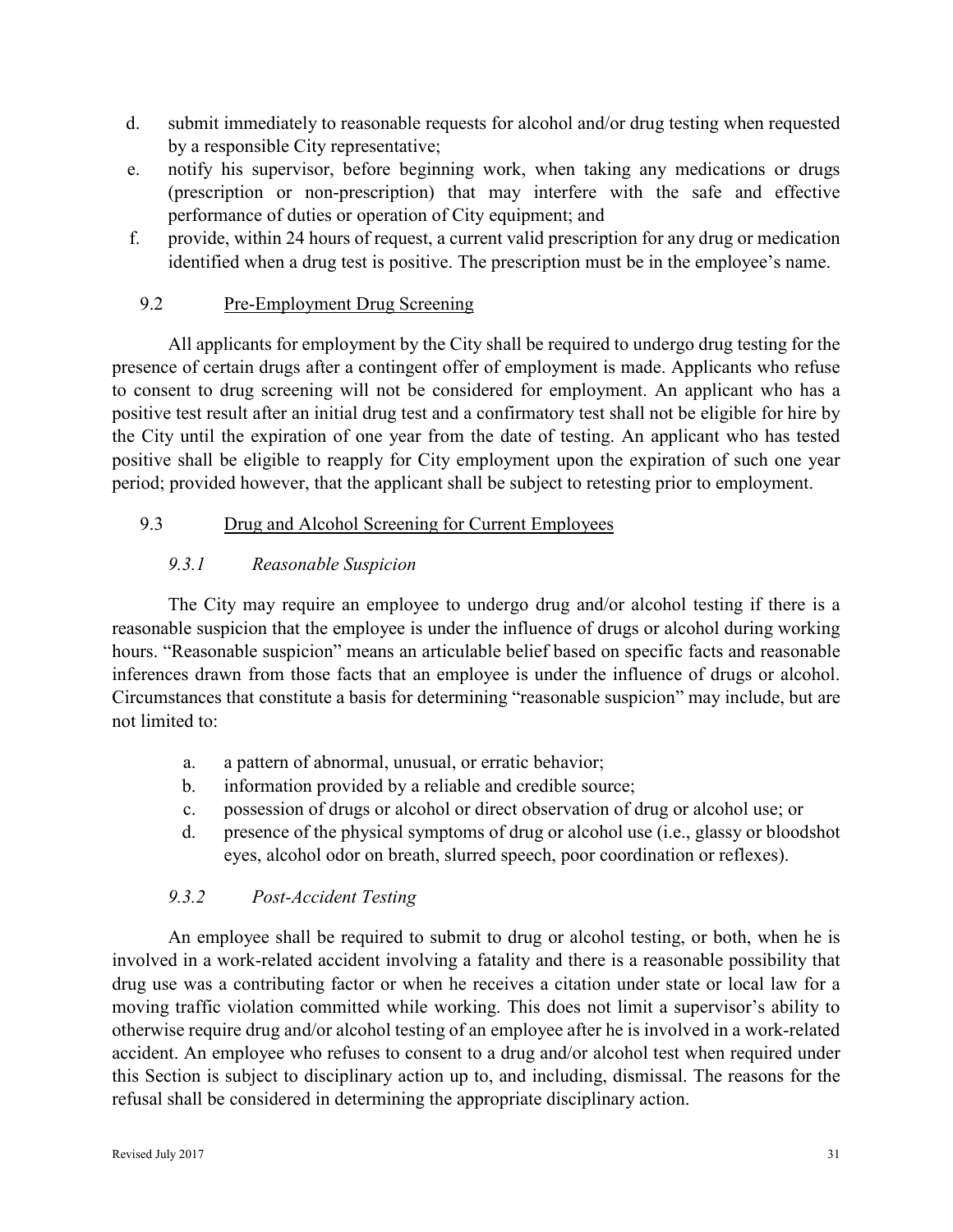## *9.3.3 Random Testing*

The City may require all of its employees in those departmental divisions that are subject to the Omnibus Transportation Act of 1991 (the "Transportation Act") to be randomly tested for the presence of drugs or alcohol. Such random testing will be conducted in accordance with the applicable federal rules and regulations pertaining to the Transportation Act. However, nothing in this Section is intended to affect the City's ability to implement other sections of this Policy, except in the case of a direct conflict, in which case the Transportation Act and any rules and regulations relating thereto shall prevail, and then, only to the extent of such conflict.

## 9.4 Management Responsibilities and Guidelines

Supervisors are responsible for consistent enforcement of this policy. Any supervisor who knowingly permits a violation of this policy by an employee under his direct supervision shall be subject to disciplinary action. Any supervisor requesting an employee under his supervision to submit to a drug and/or alcohol test should immediately notify the Department Director or the City Manager. Should the Department Director or the City Manager concur that there is a reasonable suspicion that the employee is under the influence of drugs or alcohol, the following procedure shall immediately be applied:

- a. The City Manager, Department Director, or supervisor should document in writing the facts constituting reasonable suspicion that the employee in question is intoxicated or under the influence of drugs;
- b. The supervisor requesting an employee to submit to a drug or alcohol test shall be responsible for the employee's transport to the drug and alcohol testing laboratory where the drug or alcohol test will be performed; and
- c. Any supervisor encountering an employee who refuses to submit to a drug or alcohol test upon request shall remind the employee of the requirements and consequences of this policy. Any employee refusing to submit to a drug or alcohol test shall not be forced to submit to such testing. The supervisor should provide transport for the employee to his home. The employee will be placed on administrative leave without pay pending further disciplinary action.

## 9.5 Drug and Alcohol Testing Procedures

## *9.5.1 Consent to Drug and Alcohol Testing*

Before a drug or alcohol test is administered, employees or applicants will be asked to sign a consent form authorizing the test and permitting release of test results to City officials. The consent form shall provide space for employees and applicants to acknowledge that they have been notified of the City's drug and alcohol testing policy. The consent form shall also set forth the following information: (1) the procedure for confirming an initial positive test result; (2) the consequences of a confirmed positive test result; and (3) the consequences of refusing to undergo a drug test.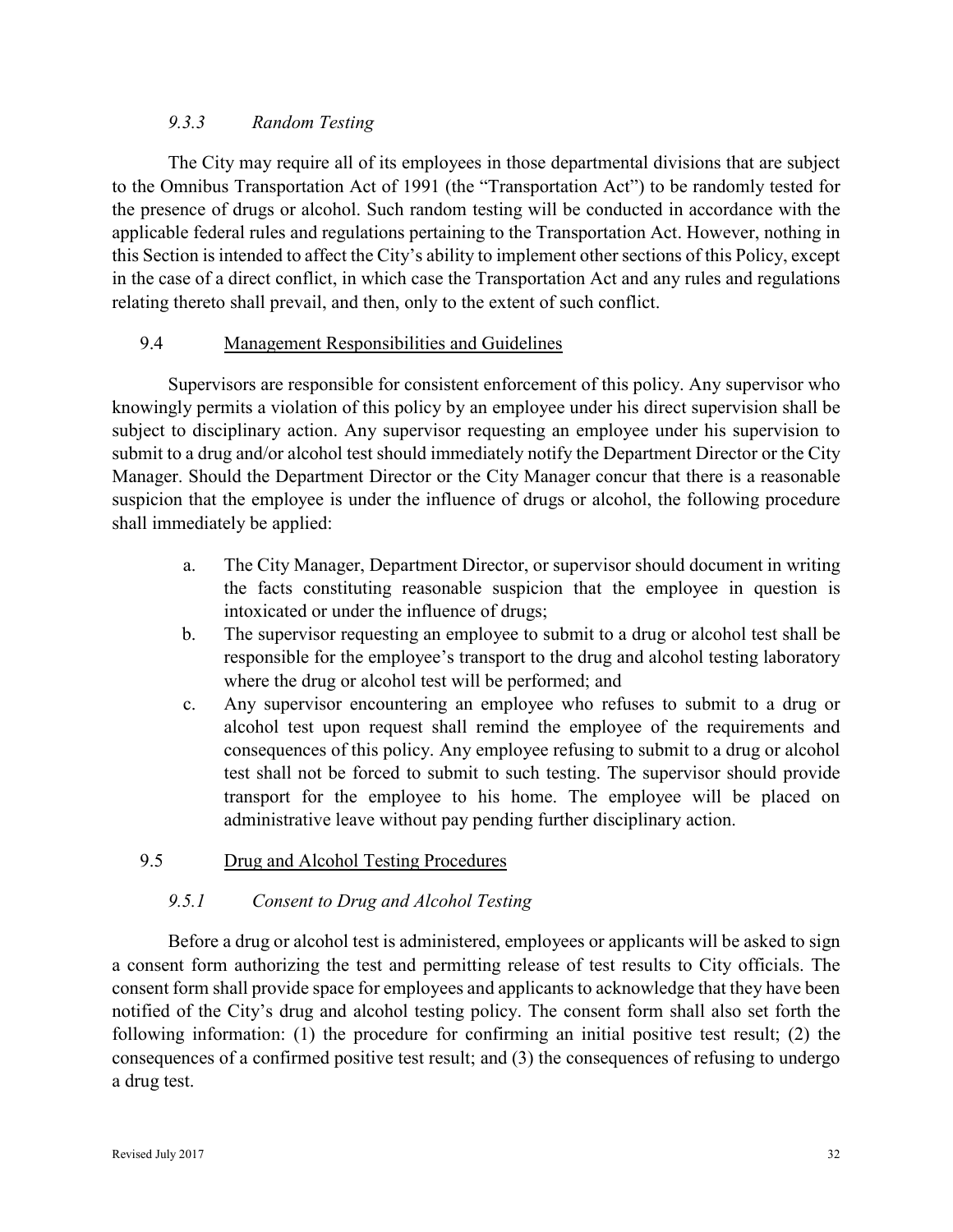## *9.5.2 Testing Procedures*

The initial drug screening shall utilize industry standard testing procedures, which shall be administered at the City's expense. An employee or job applicant whose drug test yields a positive result shall be given a second test, at the City's expense. The second test shall use a portion of the same test sample withdrawn from the employee or applicant for use in the first test.

If the second test confirms the positive test result, the employee or applicant shall be notified of the results in writing by the appropriate City representative using a standard form. The letter of notification shall identify the particular substance found and its concentration level.

An employee or applicant whose second test confirms the original positive test result may, at the employee's or applicant's own expense, have a third test conducted on the same sample at a laboratory selected by the City that meets certain minimum criteria for drug testing.

The employee or applicant requesting a third test shall notify the City of such request in writing within 3 working days of his receipt of the results of the second test.

## *9.5.3 Drugs Included in Testing*

When drug or alcohol testing is required under the provisions of this policy, the test will be given and may detect the presence of the following drugs: amphetamines/methamphetamines (e.g. speed, crystal), benzodiazepines (e.g. Valium, Librium, Oxazepam, Serax, Dalmane, Ativan), barbiturates (e.g. Amobarbital, Butabarbital, Pentobarbital, Phenobarbital, Secobarbital), cocaine, propoxyphene, methodone, methaqualone (e.g. Quaalude), opiates (e.g. Codeine, Heroin, Morphine, Hydromorphone, Hydrocodone), phencyclidine (PCP), THC (Marijuana), alcohol, and any other controlled substances or substances that may be deemed controlled substances in the future.

## *9.5.4 Laboratory Procedures*

All drug and/or alcohol testing of employees and applicants shall be conducted at medical facilities or laboratories selected by the City. A medical facility or laboratory must maintain written procedures approved by the City that will be used to maintain test samples. These procedures shall, at a minimum, include:

- a. testing procedures that ensure privacy to employees and applicants, consistent with the prevention of tampering;
- b. methods of analysis that ensure reliable test results, including the use of industry standard procedures to confirm positive test results;
- c. chain-of-custody procedures that ensure proper identification, labeling, and handling of test samples; and
- d. retention and storage procedures that ensure reliable results on confirmatory tests of original samples.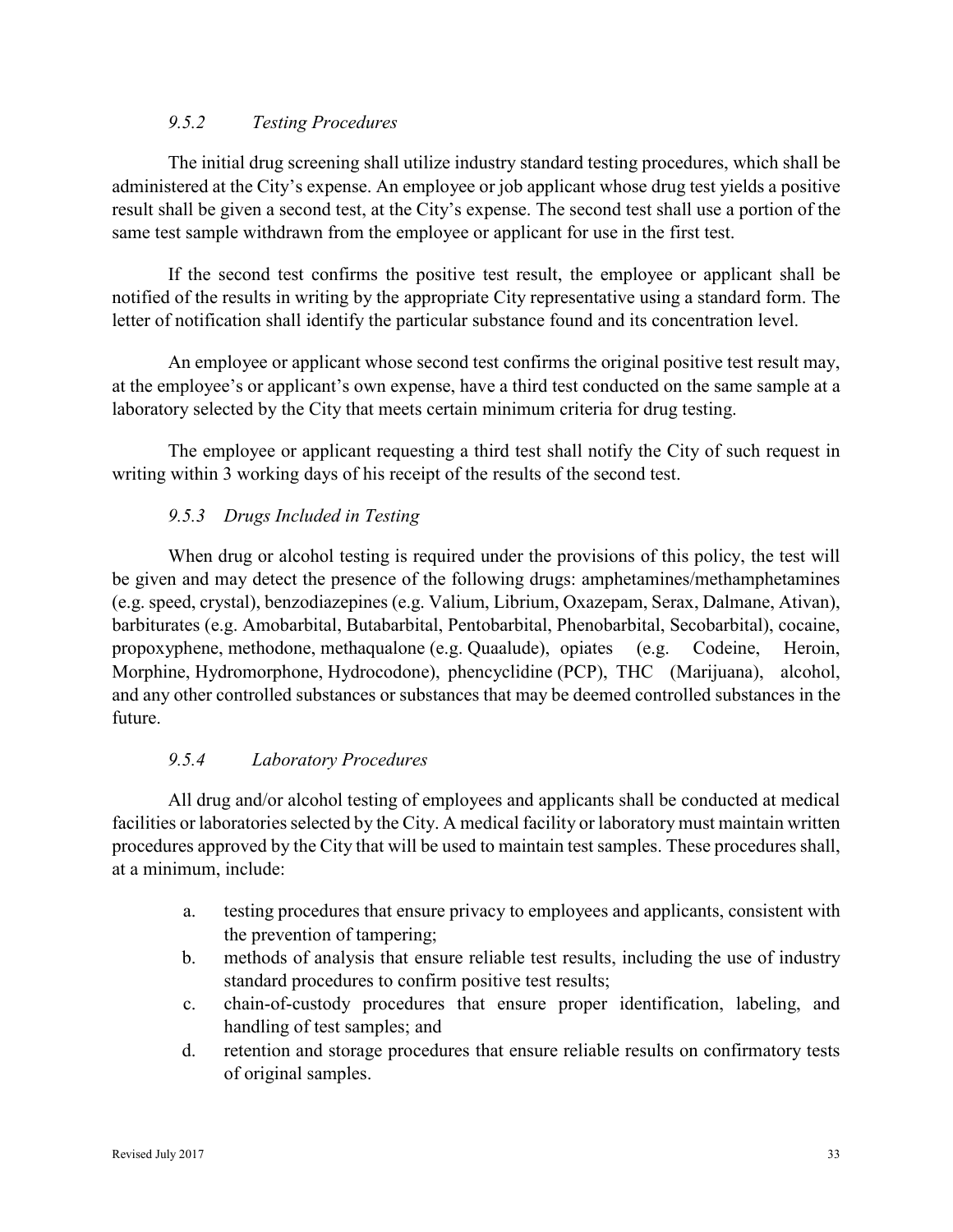At the test site, the employee or applicant will be given a form on which he may list any medications he has taken or any other legitimate reasons for his having been exposed to drugs within the previous 30 days.

## *9.5.5 Processing of Samples*

Upon receipt of the sample from the employee, the individual supervising the testing will test the temperature of the urine and initiate the processing of the sample. The sample shall be sealed by the employee and the individual supervising the testing will sign the sealed sample. The sample will be labeled with a control number and the date and time the specimen was obtained and kept in a secured refrigerated atmosphere until tested. The seal will only be broken by the individual performing the analysis. In order to protect the chain of custody, any person handling the sample must sign for it.

## 9.6 Privacy in Drug Testing

Urine samples shall be provided in a restroom stall or similar enclosure so that employees and applicants may have privacy while providing the sample. Street clothes, bags, brief cases, purses, and other containers may not be carried into the test area. The water in the commode may be colored with blue dye to protect against dilution of test samples.

#### 9.7 Confidentiality of Test Results

Unless otherwise allowed or required by law, all information from an employee's or applicant's drug or alcohol test is confidential and only those with a need to know are to be informed of test results. Disclosure of test results to any other person, agency, or organization is prohibited unless written authorization is obtained from the employee. All records relating to the taking of a drug or alcohol test or the order to take a drug or alcohol test shall be deemed confidential unless written authorization has been obtained from the employee or the records become the subject of a judicial proceeding. All records relating to the taking or ordering of a drug or alcohol test shall be kept by the HR Director in a separate file. The HR Director shall implement procedures to prevent the unauthorized distribution of the results of or the order to take a drug or alcohol test. Notwithstanding the foregoing, the City is subject to the Texas Public Information Act and will disclose information in accordance with the law.

The results of a positive drug or alcohol test shall not be released until the results are confirmed. The records of unconfirmed positive test results and negative test results shall be handled in accordance with all applicable laws and regulations.

#### 9.8 Consequences of a Confirmed Positive Test Result

If an employee's positive test result has been confirmed, the employee is subject to disciplinary action, up to, and including, dismissal. Factors to be considered in determining the appropriate disciplinary response include the employee's work history, length of employment, current job performance, and the existence of past disciplinary actions.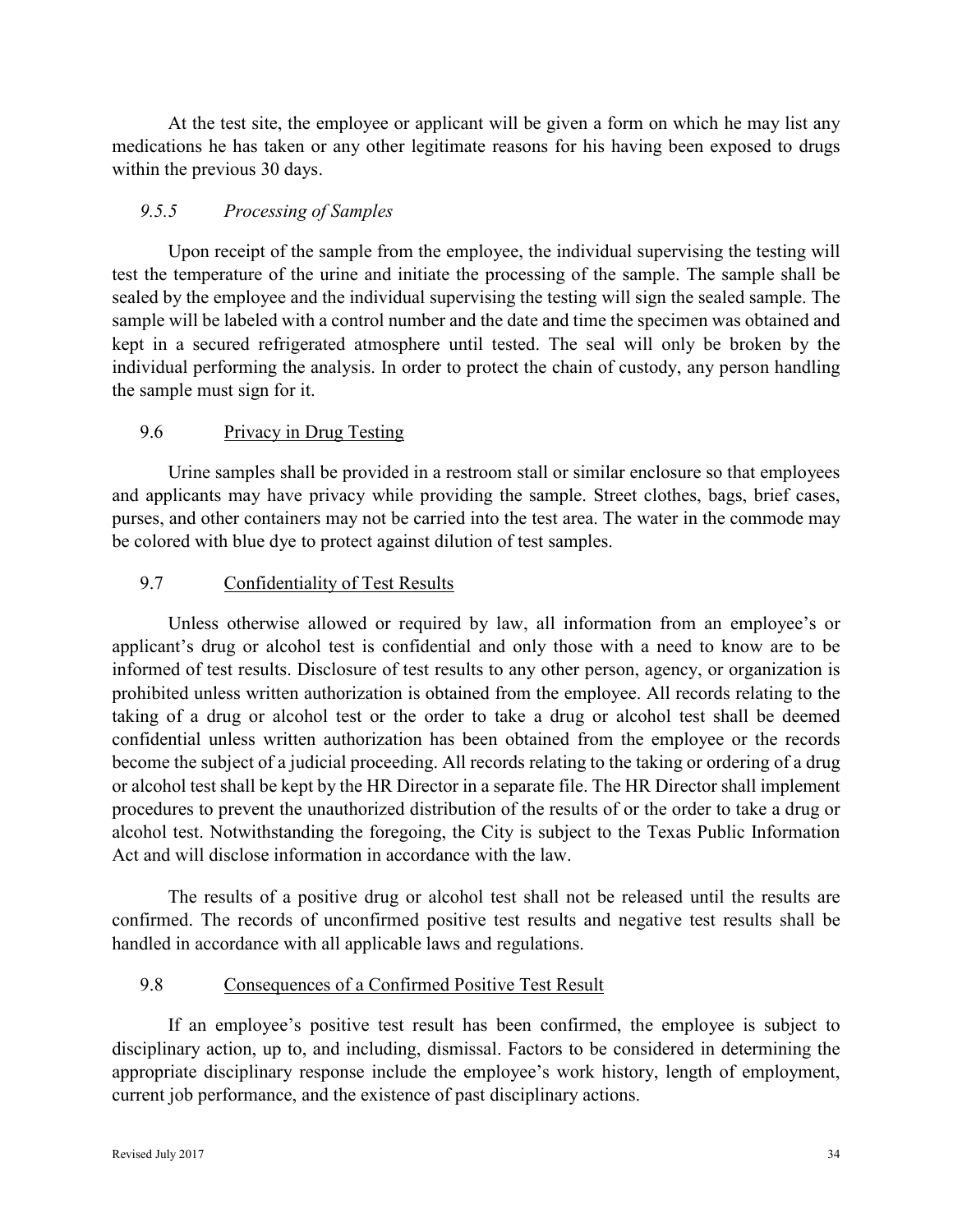No disciplinary action will be taken against an employee solely for his voluntarily identifying himself as a drug user or alcohol abuser, if such voluntary identification is made prior to and apart from an incident giving rise to a circumstance that would constitute a basis for administration of a drug test, the employee obtains counseling and rehabilitation through an Employee Assistance Program (EAP) approved by the City Manager, consents to a program of random drug and/or alcohol testing, and after such voluntary identification refrains from violating the City's policy on drug and alcohol abuse. Disciplinary action may, however, be taken against such employee for other reasons.

## 9.9 Drug Policy Implementation

## *9.9.1 Prior Notice of Testing Policy*

The City shall encourage its employees to become more knowledgeable about and make available to all employees information about the dangers of drug use and alcohol abuse in the work place. By acknowledging receipt of the Personnel Policy, the employee understands and agrees to comply with the rules concerning drug and/or alcohol testing. Job applicants shall also be provided written notice of this policy.

## *9.9.2 Use of Drug-Sniffing Dogs*

The City may use properly trained and supervised drug-sniffing dogs to conduct unannounced inspections of the property and facilities owned and operated by the City to detect the presence of illegal drugs.

## *9.9.3 Disciplinary Action Notwithstanding Drug and Alcohol Testing*

Nothing in this policy requires the City to undertake drug or alcohol testing, or both, as a requisite to any disciplinary action or restricts the discretion of the City to proceed based solely on evidence of behavior, personal observations, or other evidence customarily relied upon in determining whether or not to take disciplinary action.

## *9.9.4 Employee Assistance Program*

The City's Employee Assistance Program (EAP) is available for alcohol abuse and drug use treatment, and HR will make additional referral sources available upon request.

Disciplinary action based on a violation of the City's drug and alcohol policy is not automatically suspended by an employee's participation in the EAP and may be imposed when warranted by this policy or other appropriate authority. The City will participate in the cost of EAP to the extent of coverage by the City's Group Hospitalization Insurance Coverage.

## *9.9.5 Exception for Police Department Training and Programs*

In the event that an employee participates in training or a program specifically authorized by the City's Chief of Police, the employee does not violate this Chapter for conduct required by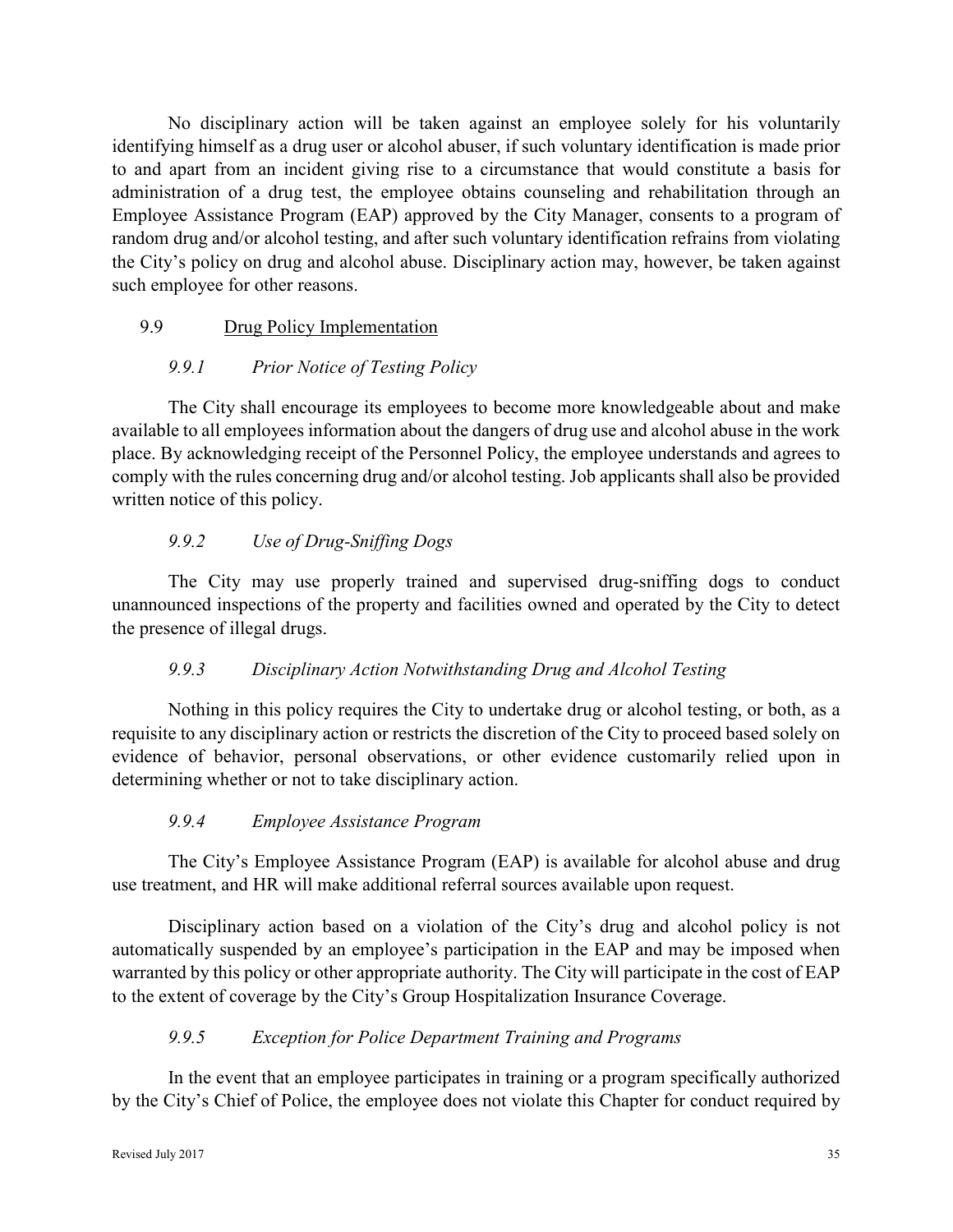such participation, provided that the employee participates in accordance with the City's guidelines for participating in such training or program. Notwithstanding any other provision, such employee may be subject to disciplinary action for conduct other than possessing or using alcohol or drugs, including conduct associated with or arising out of his authorized possession or use of alcohol or drugs under this subsection.

#### **CHAPTER 10: SMOKE-FREE WORKPLACE**

#### 10.1 Smoking Prohibition

In order to protect the health and welfare of City employees and volunteers, as well as the general public, all City-owned or operated buildings and facilities are declared "Smoke Free," thereby prohibiting the use or smoking of a burning tobacco product or e-cigarette, except as otherwise set forth in this policy. This includes lobbies, waiting rooms, conference rooms, break areas, work rooms and restrooms, but excludes City parks and other open air areas. Smoking is also prohibited within 25 feet outside of entrances, exits, and wheelchair ramps serving any entrance or exit; operable windows; and ventilation systems of enclosed areas where smoking is prohibited. A City employee or volunteer shall not smoke or use a burning tobacco product or ecigarette when in contact with the general public on official business. The City Manager or his designee will resolve any conflict resulting from this policy, and the determination made by same shall be final.

#### 10.2 Designated Smoking Areas and Notification of Policy

Outside smoking areas for employees and volunteers, away from the general view of the public, may be provided by the City Manager or his designee for each building and facility. Signs may be displayed at entrances to City buildings and other key areas stating that smoking is prohibited.

## **CHAPTER 11: DISCIPLINARY ACTION**

## 11.1 Disclaimer

**EMPLOYEES OF THE CITY SERVE AT THE WILL OF THE CITY MANAGER (OTHER THAN THE CITY SECRETARY AND THE CITY ATTORNEY, WHO SERVE AT THE WILL OF THE CITY COUNCIL) AND HAVE NO PROPERTY RIGHT IN THEIR EMPLOYMENT AND MAY BE DISMISSED WITH OR WITHOUT CAUSE AND WITH OR WITHOUT NOTICE.** This Section describes disciplinary procedures generally, but the City reserves the right to combine or skip steps, or otherwise deviate or depart from these procedures in any manner, on a case-by-case basis.

#### 11.2 Grounds for Personnel Action

The City Manager, or his designee, may take disciplinary action against an employee. Disciplinary action may be taken for conduct including, but not limited to, illegal, unethical,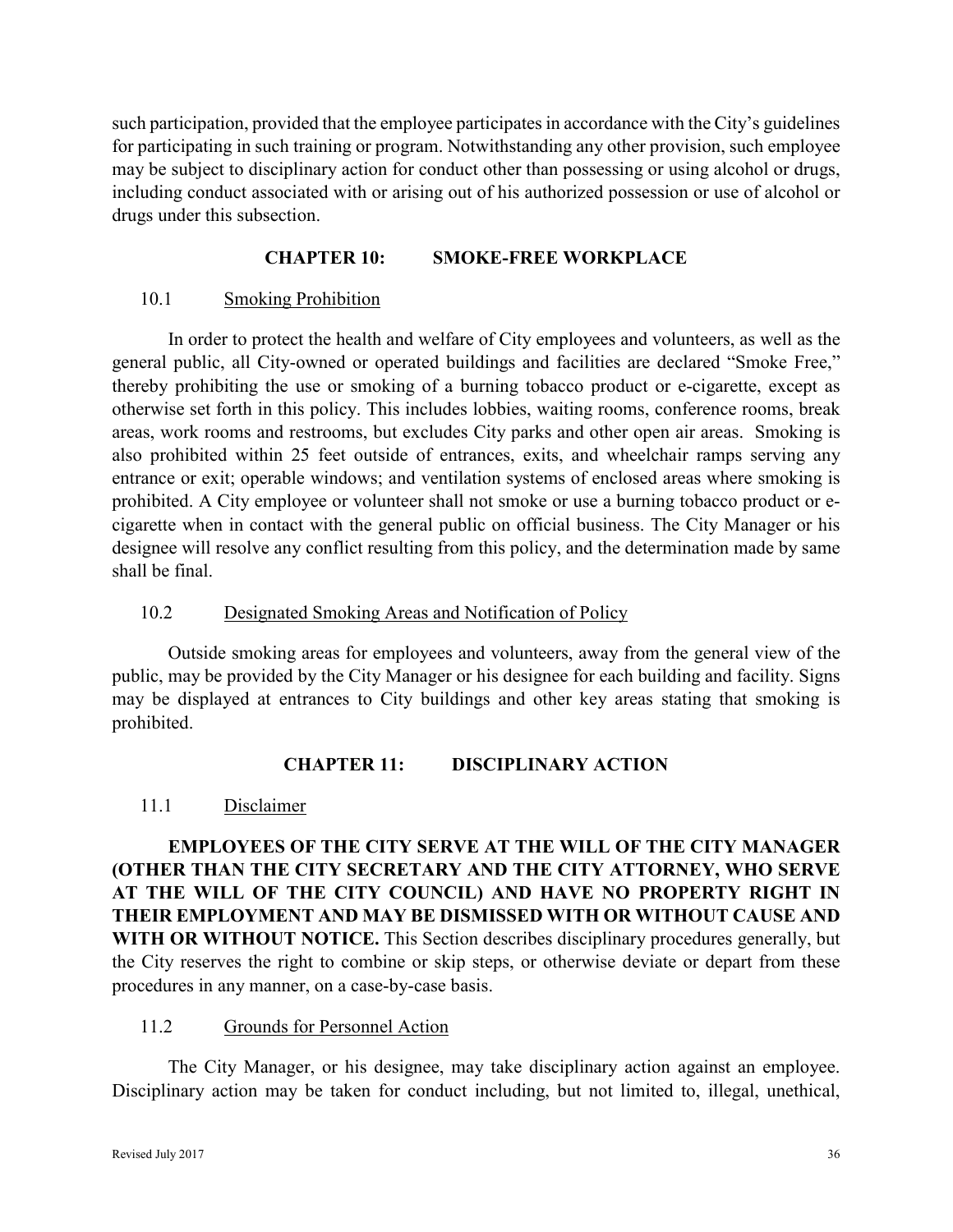abusive or unsafe acts; violation of City rules, regulations, policies or procedures, including this Personnel Policy; insubordination; inefficiency; neglect or abandonment of duties; participation in prohibited political activity or solicitation; abuse of leave or other benefits; tardiness or absence without leave; falsification of official documents or records; using or being under the influence of drugs or intoxicating beverages while on duty; waste, damage, or unauthorized use of City property or supplies; unauthorized or improper use of official authority; on-duty or off-duty criminal conduct; and any other conduct which, in the opinion of the City Manager, is detrimental to the City. This is an illustrative list but does not include all reasons for disciplinary action against an employee, as it is impossible to list every possible scenario.

The City Manager, or his designee, may take other disciplinary action against an employee for unsatisfactory performance related to his job or position not directly due to a disciplinary problem. For example, a job may grow to the point that the employee in the job is no longer capable of performing the job in a fully satisfactory manner, or an employee may be promoted into a job beyond the apparent capability of the employee to satisfactorily perform. Or, it may be determined that an employee needs additional training or education before said employee can satisfactorily perform in a job. Or, an employee may cease to satisfactorily perform a job after performing satisfactorily for a time.

## 11.3 Formal Disciplinary Action

Formal disciplinary action shall include, but is not limited to, written reprimand, probation, suspension, reduction in pay, demotion, and dismissal. Any of the foregoing types of formal disciplinary action may be invoked for a particular deficiency or infraction, depending upon circumstances, and may be combined. All formal disciplinary action shall be permanently noted in the employee's official personnel file. An employee may be notified at any time that he may be dismissed or otherwise disciplined for further unsatisfactory performance and/or conduct. Nothing herein shall prohibit the administration of informal disciplinary action, such as oral reprimands.

## *11.3.1 Written Reprimand*

An employee may be reprimanded in writing. The written reprimand shall describe the deficiency or infraction involved and may state the likely consequences of further unsatisfactory performance or conduct.

## *11.3.2 Suspension*

A Department Director may suspend an employee without pay for up to 30 calendar days in one calendar year. A written notice of suspension shall be given to the employee that describes the deficiency or infraction involved and may state the likely consequences of further unsatisfactory performance or conduct.

 When an employee is under investigation for a crime or official misconduct or is awaiting a hearing or trial in a criminal matter, he may be suspended without pay for the duration of the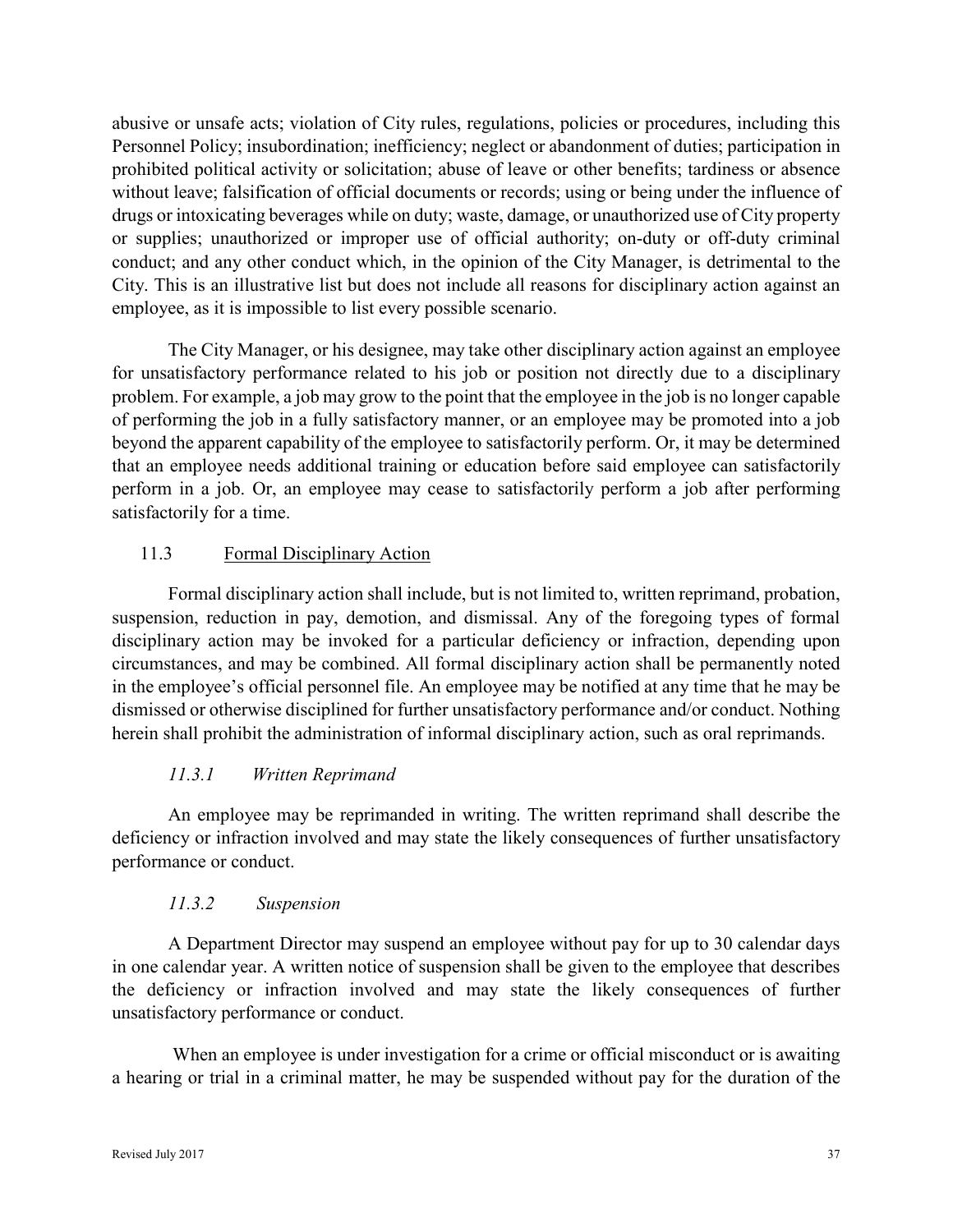proceedings. If the investigation or proceedings clear the employee, he shall be eligible for reinstatement under such terms and conditions as may be specified by the City Manager.

## *11.3.3 Disciplinary Reduction in Pay*

An employee's pay may be reduced within the range specified for his position in the City's compensation plan. A written notice of reduction in pay may be given to the employee that describes the deficiency, infraction, or performance problem involved and may state the likely consequences of further unsatisfactory performance or conduct. The imposition of a disciplinary reduction in pay shall not disqualify such employee from consideration for later pay increases.

## *11.3.4 Disciplinary Demotion*

An employee may be demoted. A written notice of demotion may be given to the employee that describes the deficiency or infraction involved and may state the likely consequences of further unsatisfactory performance and/or conduct. The reduction shall be noted in the employee's official personnel file, but the employee shall not be disqualified from consideration for later pay increases.

## *11.3.5 Dismissal*

An employee may be dismissed from City service. A written notice of dismissal may be given to the employee that describes the deficiency or infraction involved. If a written notice is issued to the employee, the written notice shall be placed in the employee's personnel file prior to the closing of the file.

## **CHAPTER 12: WORK SEPARATION**

## 12.1 Resignation

An employee may leave the City service in good standing by submitting his resignation at least ten working days in advance of the work separation. The City Manager may waive any part of or the entire notice period.

## 12.2 Layoff

An employee may be laid off because of changes in duties or organization or for lack of work or funds. Layoffs shall not be considered disciplinary actions.

## 12.3 Veterans

Employees who left the City service to enter on duty with the armed forces of the United States shall be eligible for reinstatement in accordance with the applicable state and federal laws.

## 12.4 Restoration of Seniority Credits

Restoration of seniority or service credits upon rehire shall be prohibited unless expressly provided for in this Personnel Policy or by law.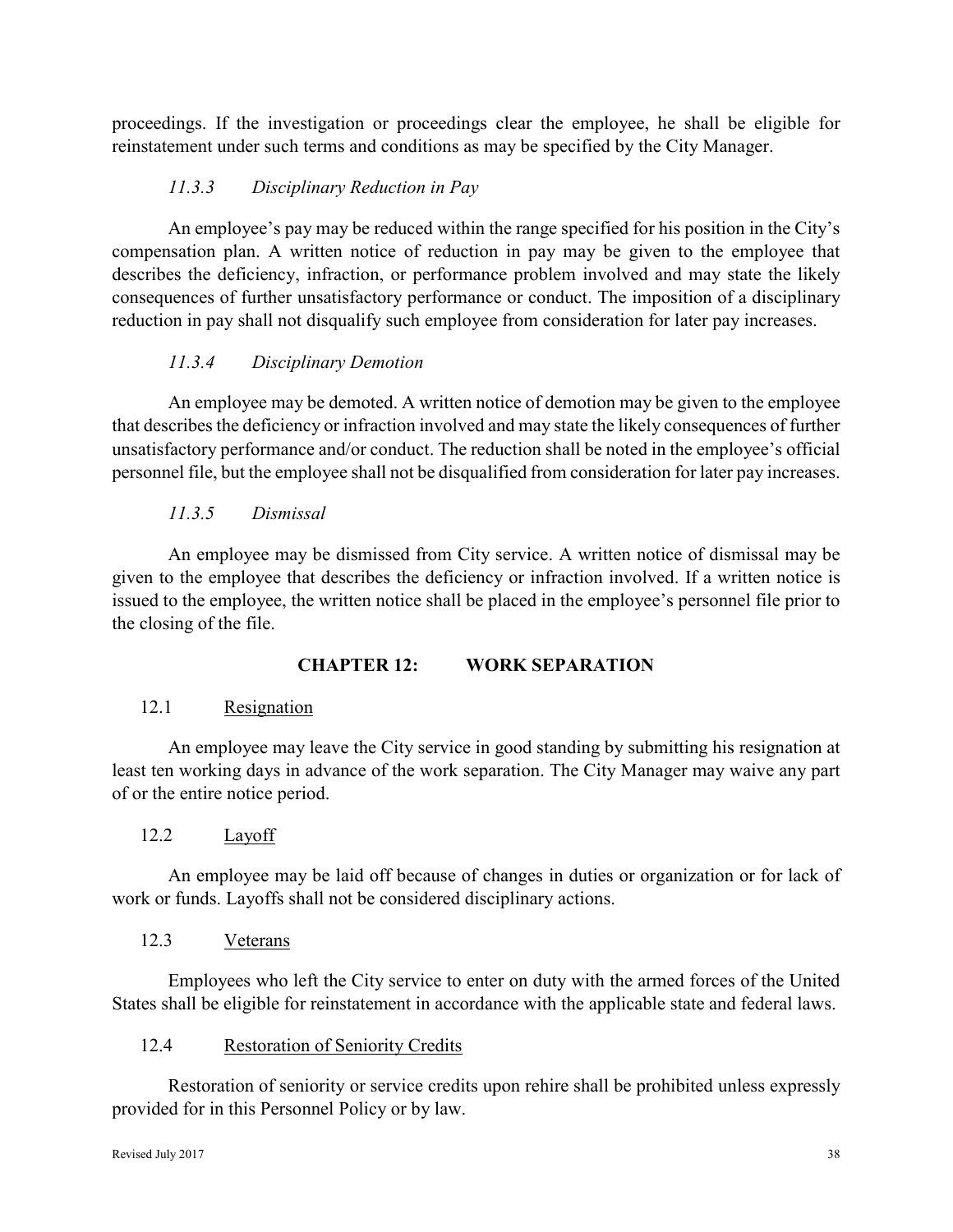#### 12.5 City Property

Former employees that have exited City employment for any reason are not to be on City property that is not open to the public after employment has ended unless escorted by a City employee. Furthermore, employees must return any City property at the time of separation.

#### **CHAPTER 13: GRIEVANCES**

#### 13.1 Grievance Report

 An employee, other than a Department Director, an Assistant City Manager, or an appointed official, who is formally disciplined or to whom other personnel action has been taken may file a written grievance report as set forth herein. The report must be filed within 30 days of the action at issue.

 An employee must first report any grievance(s) to the employee's supervisor. If the employee needs assistance in putting the grievance(s) in writing at any point in the grievance process, the employee may request assistance from his immediate supervisor or any supervisor in his chain of command (other than the City Manager), and that assistance will be provided.

The grievance report should include the following information:

- a. The employee's name and position title;
- b. The employee's supervisor's name and position title;
- c. The specific basis for the employee's grievance;
- d. The employee's desired outcome of the grievance report; and
- e. Whether the employee has previously reported the grievance to anyone and if so, when and to whom.

#### 13.2 Supervisory Consideration

It is the supervisor's responsibility to attempt to fairly settle the grievance(s). If the supervisor cannot settle the grievance(s) or does not satisfy the employee to the employee's satisfaction, the employee may present the grievance(s) to the next supervisor in the employee's direct chain of command. The grievance must be presented in writing. If the employee does not feel the grievance has been resolved, after proceeding through the chain of command, the employee may present the grievance to the employee's Department Director in writing.

Any supervisor responding to a grievance must give a written comment and recommendation to the Department Director with a copy to the employee. The Department Director shall consider the grievance(s) and shall meet with the employee to further clarify the grievance(s) if necessary. The Department Director shall give a decision in writing.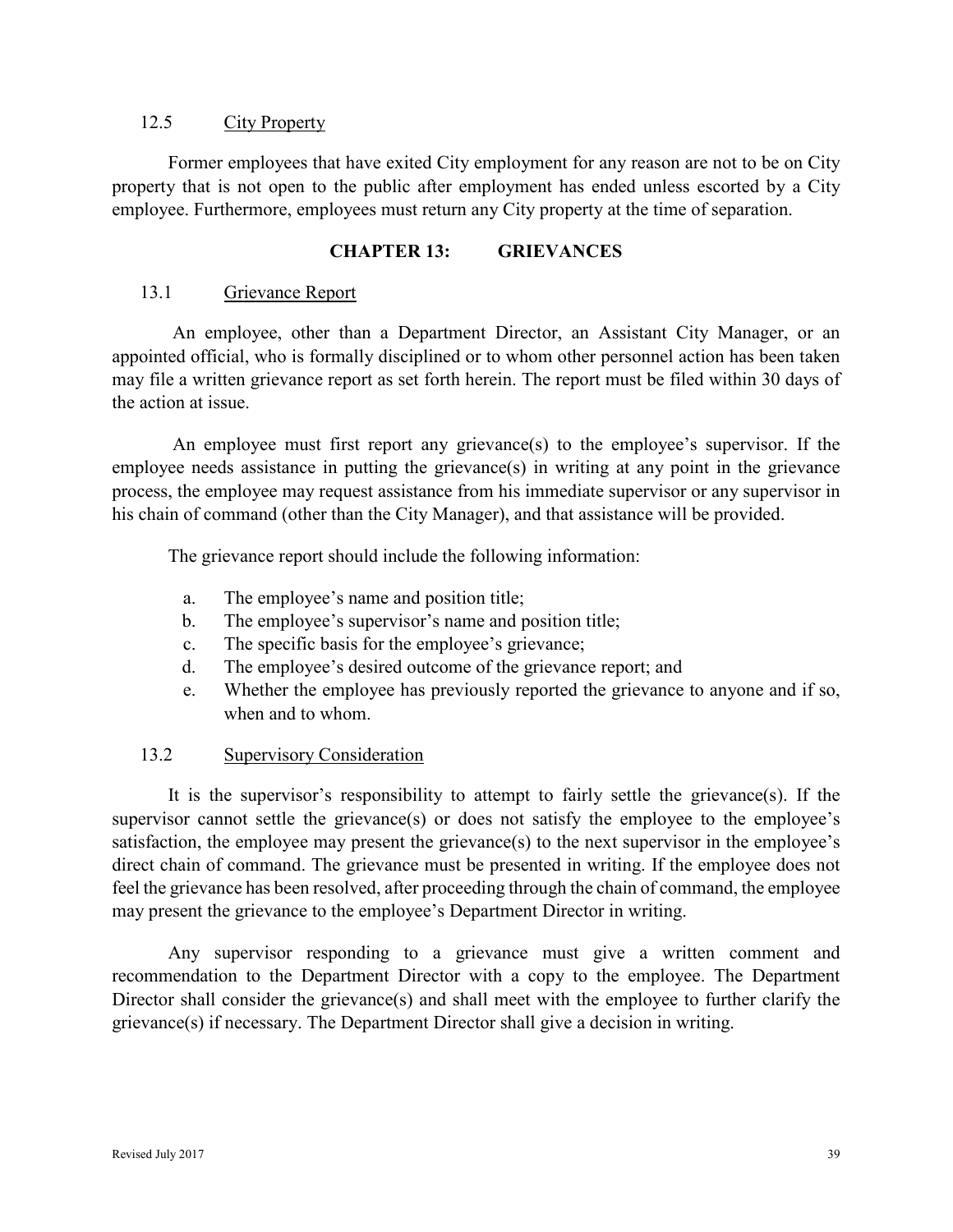#### 13.3 City Manager Consideration

If the Department Director's decision is not acceptable to the employee, the employee may present the grievance(s) to the City Manager. This must be done in writing. The City Manager will conduct such additional fact-finding as he considers appropriate and will give a decision in writing. The City Manager shall have the absolute authority to approve, disapprove, modify or rescind any disciplinary action taken or proposed. The City Manager's decision shall be final and binding on all parties concerned.

Notwithstanding any of the foregoing, the City Manager may, at his discretion, consider hearing a written grievance(s) that comes directly to him from an employee, giving due consideration to the sensitivity of the grievance, the employment history of the aggrieved party, the need for a timely decision, and other relevant factors. If the City Manager elects not to hear a grievance that comes directly to him from an employee, the employee shall be allowed to proceed through the chain of command where he left off as specified by this policy.